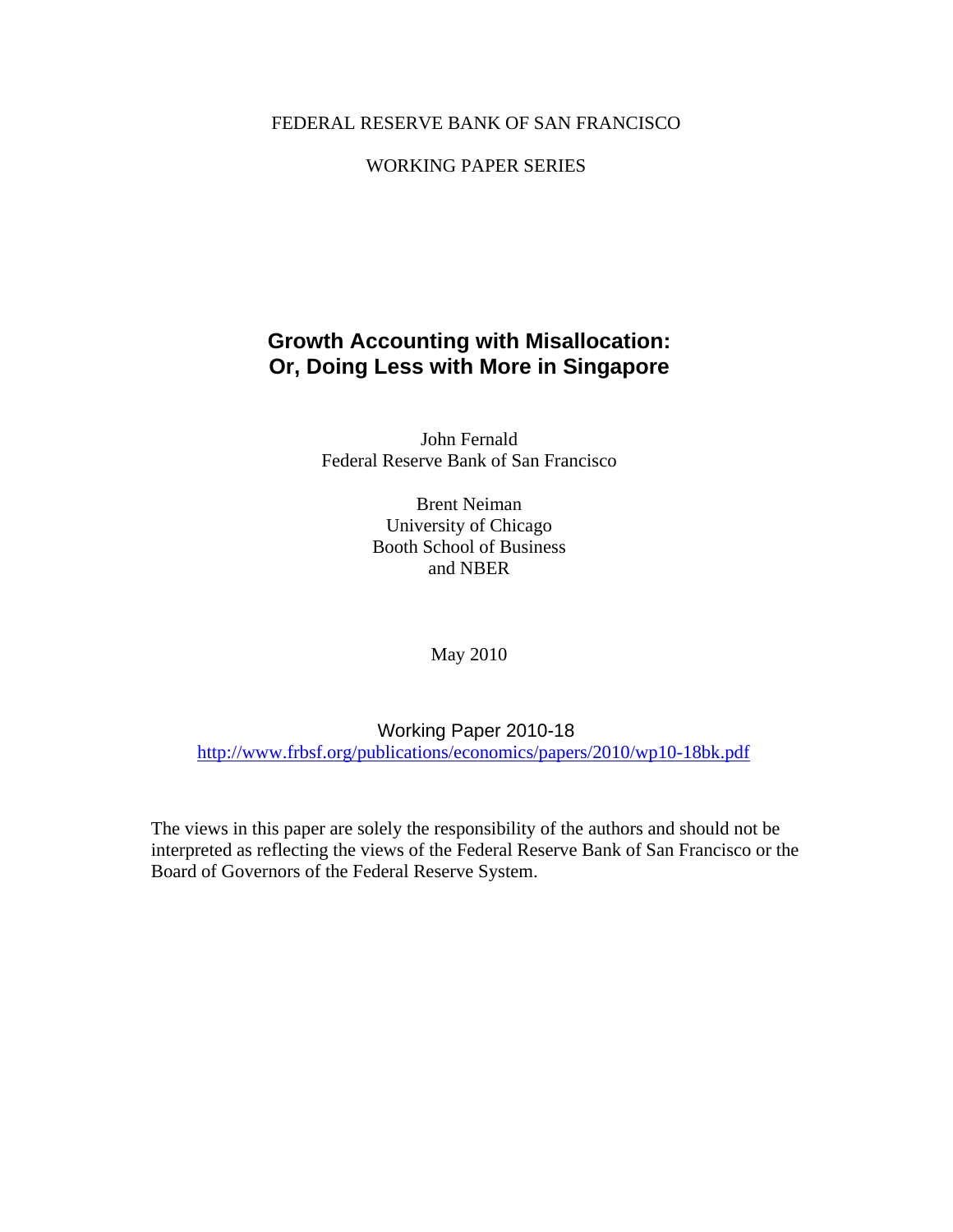# Growth Accounting with Misallocation: Or, Doing Less with More in Singapore<sup>\*</sup>

John Fernald Federal Reserve Bank of San Francisco

Brent Neiman University of Chicago Booth School of Business and NBER

May 2010

#### Abstract

We derive aggregate growth-accounting implications for a two-sector economy with heterogeneous capital subsidies and monopoly power. In this economy, measures of total factor productivity (TFP) growth in terms of quantities (the primal) and real factor prices (the dual) can diverge from each other as well as from true technology growth. These distortions potentially give rise to dynamic reallocation effects that imply that change in technology needs to be measured from the bottom up rather than the top down. We show an example, for Singapore, of how incomplete data can be used to obtain estimates of aggregate and sectoral technology growth as well as reallocation effects. We also apply our framework to reconcile divergent TFP estimates in Singapore and to resolve other empirical puzzles regarding Asian development.

We thank Jonathan Anderson, Robert Barro, Susanto Basu, Je§ Campbell, Davin Chor, Erwin Diewert, Dan Fineman, Chang-Tai Hsieh, Boyan Jovanovic, Greg Mankiw, Justin Wolfers, Alwyn Young, and seminar participants at several institutions for helpful discussions. We are grateful to several anonymous referees, the editor, and coeditor of the AEJ: Macro, Steve Davis and John Leahy, for their comments and suggestions. David Thipphavong and Titan Alon provided excellent research assistance. Earlier versions of this paper circulated under the titles, "Measuring Productivity Growth in Asia: Do Market Imperfections Matter?" and "Measuring the Miracle: Market Imperfections and Asia's Growth Experience." The views are our own and do not necessarily reflect those of anyone else affiliated with the Federal Reserve System.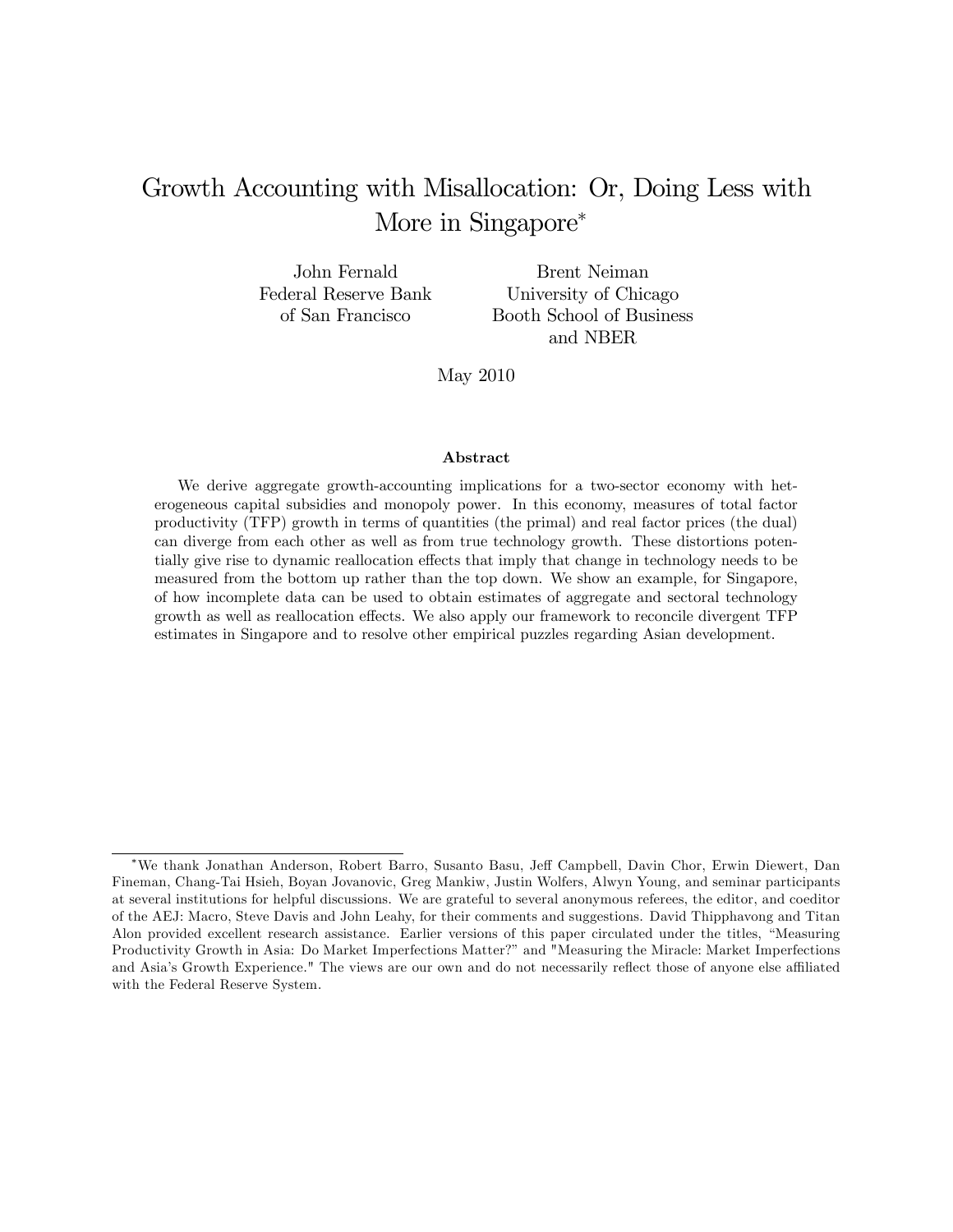## 1 Introduction

Many countries—rich and poor, fast growing and slow—have market distortions that affect the economic interpretation of productivity statistics. Some distortions reflect intentional government policies such as capital subsidies or preferential tax treatment that favor particular firms or activities. Others reflect monopoly power that can lead to pure economic profit. These distortions, in theory and practice, influence measures of total factor productivity in terms of quantities (the primal approach) and real factor prices (the dual). We derive aggregate growth accounting implications for a two-sector economy with heterogeneous capital subsidies and monopoly power. In this economy, measures of primal and dual TFP growth can diverge from each other and from true technology growth.

One set of distortions arises from policy interventions. Favored producers might receive subsidized financing or preferential tax treatment; foreign firms might be offered benefits to encourage direct investment. Subsidies and benefits are often difficult to quantify and can lead the actual user cost of capital to diverge from measures observed by a statistician. Even at a firm level, measured dual TFP growth, which is based on changes in real factor payments, will then not generally equal true technology growth; primal TFP growth, in contrast, does not directly use the measured cost of capital and is less sensitive to this unobserved favoritism.

A second set of distortions reflects monopoly power. Such monopoly power might reflect entry barriers that protect powerful incumbents or state-owned firms, leading prices to be a markup over marginal cost. Markups also cause problems for measurement because they drive a wedge between observed factor shares in revenues and output elasticities. For example, in the two-factor case with constant returns to scale, the labor elasticity of output is measured as labor's share of revenues and the capital elasticity of output can be inferred as the residual share. But economic profits break both of these relationships. The monopoly wedge generally implies, again, that measures of firm-level dual and primal TFP growth differ from each other and from technology growth.

Unobserved heterogeneity across producers with respect to both of these distortions causes additional problems. In our two-sector framework, aggregate technology cannot generally be obtained from aggregate data alone; it is necessary to build from the bottom up. The reason is that aggregate TFP estimates in this economy potentially include reallocation effects, since the same factor of production has a different social valuation in different uses. These effects, which reflect how capital market and other distortions influence the measured *growth rate* of TFP relative to technology, are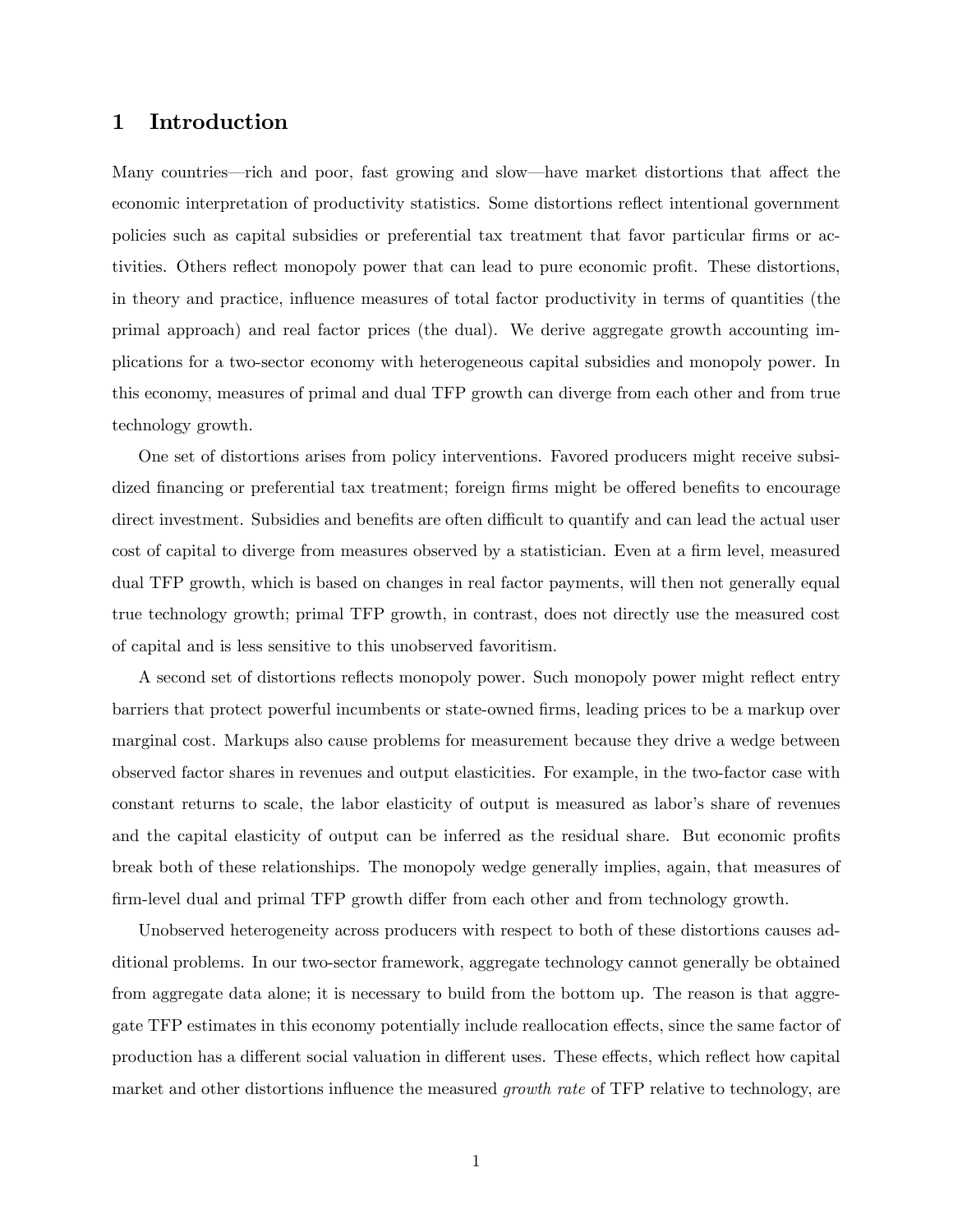the dynamic analog to the effect of misallocations in the cross-section and the resulting reduction in the aggregate *level* of TFP focused on in recent papers.<sup>1</sup>

We apply our framework to Singapore, a prominent puzzle in growth accounting. Young's (1992, 1994, 1995) careful primal growth accounting established the conventional wisdom that Singaporeís rapid development did not involve TFP growth. Two decades of growth of nearly 8 percent per year reflected massive accumulation of capital and labor along with negative TFP growth. Hsieh's (2002) dual TFP accounting challenged this view, Önding that TFP grew at a moderate positive pace. Table 1 compares these primal and dual estimates for Singapore as well as the other newly industrialized economies (NIEs) of Hong Kong, Korea, and Taiwan. The conflicting results for Singapore reflect the following puzzle. Labor's share in income was generally stable or rising. Hence, the rising capital-output ratio behind the weak primal TFP growth in Singapore implies a sharp decline in returns to capital; but, reasonable user-cost measures are flat.

We provide qualitative and quantitative evidence that capital subsidies, differential tax treatment, and pure profits played an important role in Singapore's economy. This is an example of a very successful economy that had the types of distortions we discuss. Our theoretical framework implies that, to measure technology, we in principal need to build from the bottom up—measuring technology separately for the favored and unfavored sectors. A challenge is that the detailed data necessary to do these computations directly do not exist. However, we show how to combine partial and incomplete data to measure aggregate technology as distinct from standard TFP, which may include reallocation and other effects.

Our results suggest that, for firms receiving preferential treatment, even Young's primal results were insufficiently pessimistic: Output grew nearly 10 percent per year for two decades, with negative technology growth. Since this sector received large quantities of foreign direct investment, our results suggest that policies designed to lure FDI did not, in fact, raise the level of technology (through technology transfer or otherwise). The unfavored sector had annual output growth of about 6 percent with positive technology growth.

Overall, technology growth in Singapore was slightly negative and, despite sizeable distortions, was not in fact much different from Young's primal estimates. This finding has at least two implications for measurement. First, capital reallocation effects in Singapore had only a quantitatively

<sup>&</sup>lt;sup>1</sup>The burgeoning literature on resource reallocation and misallocation includes, for example, Restuccia and Rogerson (2009), Hsieh and Klenow (2010), and Banerjee and Moll (2010). Much of this literature focuses on developing countries, but many of the same issues apply to rich countries. For example, Basu and Fernald (2001) emphasized reallocations over the business cycle related to heterogeneity in factor prices and markups.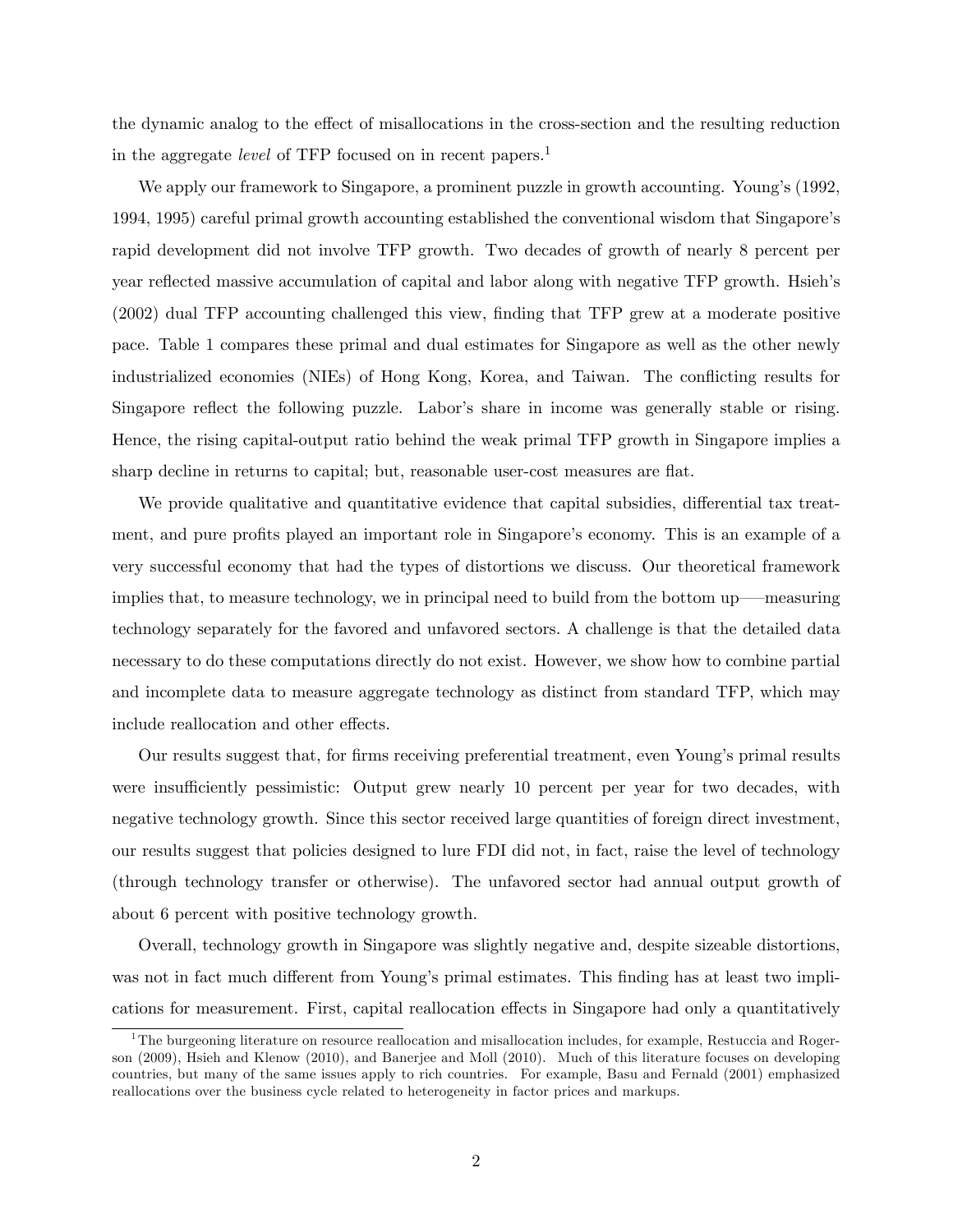minor impact on long-term productivity growth, despite sizeable differences across sectors in the returns and growth rates of capital. In particular, we find that reallocation of capital towards uses where it is less valuable (with a lower return) reduces productivity relative to technology at a rate of about 0.1 percent per year. This finding suggests that, in practice, the growth-rate implications of the misallocation literature may, plausibly, be quite small. Second, in the case of Singapore, standard TFP estimates such as Young's, which use a labor-share estimate of about  $1/2$ , provide more accurate estimates of technology growth than aggregate cost-based measures which, in Singapore's case, would use a labor share that is more "standard" of around 2/3. An aggregate cost-based measure generates larger reallocation effects that boost measured productivity growth relative to true technology growth. Hence, if one has access only to aggregate data, then "correcting" the factor shares to better reflect costs can lead to worse estimates of aggregate technology growth.

Further, we show how pure profits and unobserved heterogeneity in user costs can quantitatively resolve the puzzling mismatch between Hsieh's dual and Young's primal TFP calculations for Singapore. We replicate the exercise in the other NIEs to demonstrate that, consistent with these previous growth accounting results, it does not imply large dual-primal TFP gaps for Hong Kong, Korea, and Taiwan.

Finally, we note the implication of our calculations that labor's share of production costs was decreasing in most of the NIEs, despite labor's flat or rising share in revenue. Economic profit shares drove wedges between factor shares in revenues and in costs. Several international tradebased descriptions of Asiaís growth, such as Ventura (1997) and Romalis (2004), involve structural transformations toward capital-intensive sectors and imply a decline in labor's share. Hence, in contrast to a face-value interpretation of the original growth accounting results, our explanation also allows an important role for trade in the NIEs' sustained rapid growth.

In sum, we identify pitfalls in interpreting growth accounting results, and then apply our analysis to Singapore and, to a lesser extent, the other NIEs. Section 2 considers primal and dual growth accounting exercises with empirically prevalent distortions. Section 3 turns to the case study of Singapore, documenting that heterogeneity in the user cost and monopoly power were important features of that economy. Section 4 shows how to estimate technology in this economy, despite the lack of complete data. Section 5 applies our framework more broadly to puzzles in Asiaís development, including resolving the Young-Hsieh puzzle and finding evidence of a shift towards capital-intensive industries. We then conclude.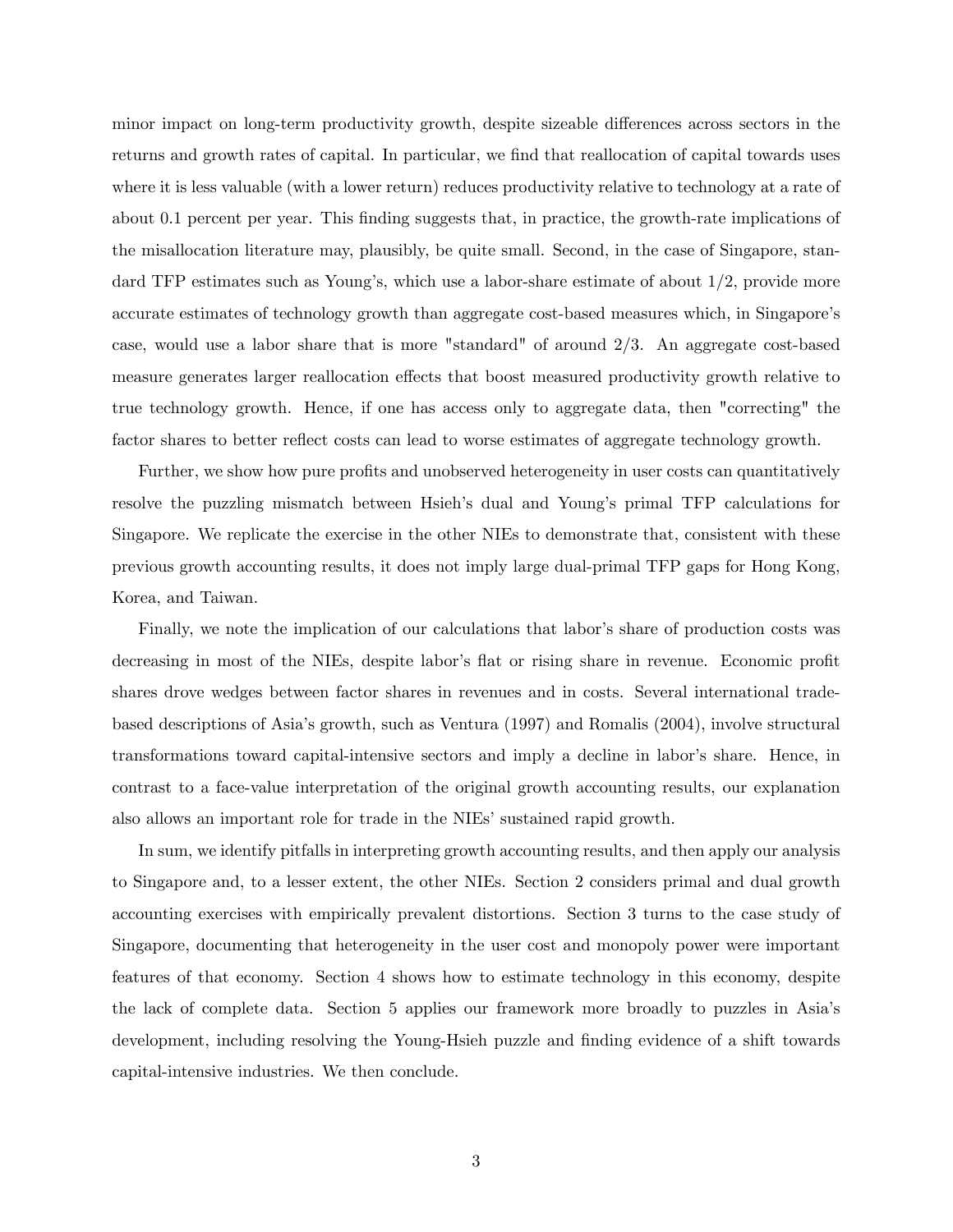# 2 Growth Accounting in a Two-Sector Model with User-Cost Differences and Pure Profits

We model a two-sector partial equilibrium environment in which one sector earns pure profits and has cheaper access to capital (reflecting capital subsidies and/or preferential tax rates). These features are likely present in many developing and emerging economies and we later show that they reconcile conflicting growth accounting estimates for Singapore. To begin, we describe the firm problem. Next, we relate measures of primal and dual TFP growth to sectoral technology growth and to each other. Finally, we consider how measured aggregate TFP growth compares with actual aggregate technology growth. We show that profits and unobserved heterogeneity in user costs can drive a wedge between the dual and the primal, and render both imperfect estimates of technology growth.

### 2.1 A Two-Sector Environment

Firms are indexed by  $i = F$  or U (ultimately, "favored" and "unfavored"). They use homogeneous capital K and labor L, with  $K_t = K_{F,t} + K_{U,t}$  and  $L_t = L_{F,t} + L_{U,t}$ . Production functions are Cobb-Douglas:  $Y_{i,t} = A_{i,t} K_{i,t}^{\alpha_i} L_{i,t}^{1-\alpha_i}$ , where  $A_{i,t}$  is the firm's technology.

Firms are equity-financed and seek to maximize the present discounted value of cash flows. Cash flow each period equals after-tax revenues net of wages and capital expenditures:  $(1 \tau_{i,t}$ )  $(P_{i,t} (Y_{i,t}) Y_{i,t} - W_t L_{i,t}) - (1 - \kappa_{i,t} - \tau_{i,t} D_{i,t}) q_t I_{i,t}.$  Firms take the wage,  $W_t$ , as given and deduct wage payments before paying taxes at rate  $\tau_{i,t}$ .  $q_t$  is the price of capital goods.  $D_{i,t}$  is the present value of depreciation allowances in the tax code per dollar of investment, and is paid as an immediate tax credit.<sup>2</sup>  $\kappa_{i,t}$  is an investment subsidy, so that  $(1 - \kappa_{i,t} - \tau_{i,t}D_{i,t}) q_tI_{i,t}$  is the firm's effective net expenditure on capital. If the firm has market power, then price  $P_{i,t}$  depends on its choice of output:  $P_{i,t}(Y_{i,t})$ .  $\rho_t$  is the nominal interest rate between  $t-1$  and t so that  $\prod_{i=1}^t$  $\prod_{j=0}^{1} (1+\rho_t)^{-1}$ is the firm's discount rate from period 0 to period t (with  $\rho_0 \equiv 0$ ).

With perfect foresight, the firm's problem is:

$$
Max \sum_{t=0}^{\infty} \left( \prod_{j=0}^{t} (1+\rho_t)^{-1} \right) ((1-\tau_{i,t}) (P_{i,t} (Y_{i,t}) Y_{i,t} - W_t L_{i,t}) - (1-\kappa_{i,t} - \tau_{i,t} D_{i,t}) q_t I_{i,t}),
$$

subject to initial capital  $K_{i,0}$ , the production function, and the constraint that capital input depends

 $2$ With constant tax rates, this formulation is equivalent to allowing firms to deduct depreciation each period against income before paying taxes.  $D_{i,t}$  is the present value of these deductions.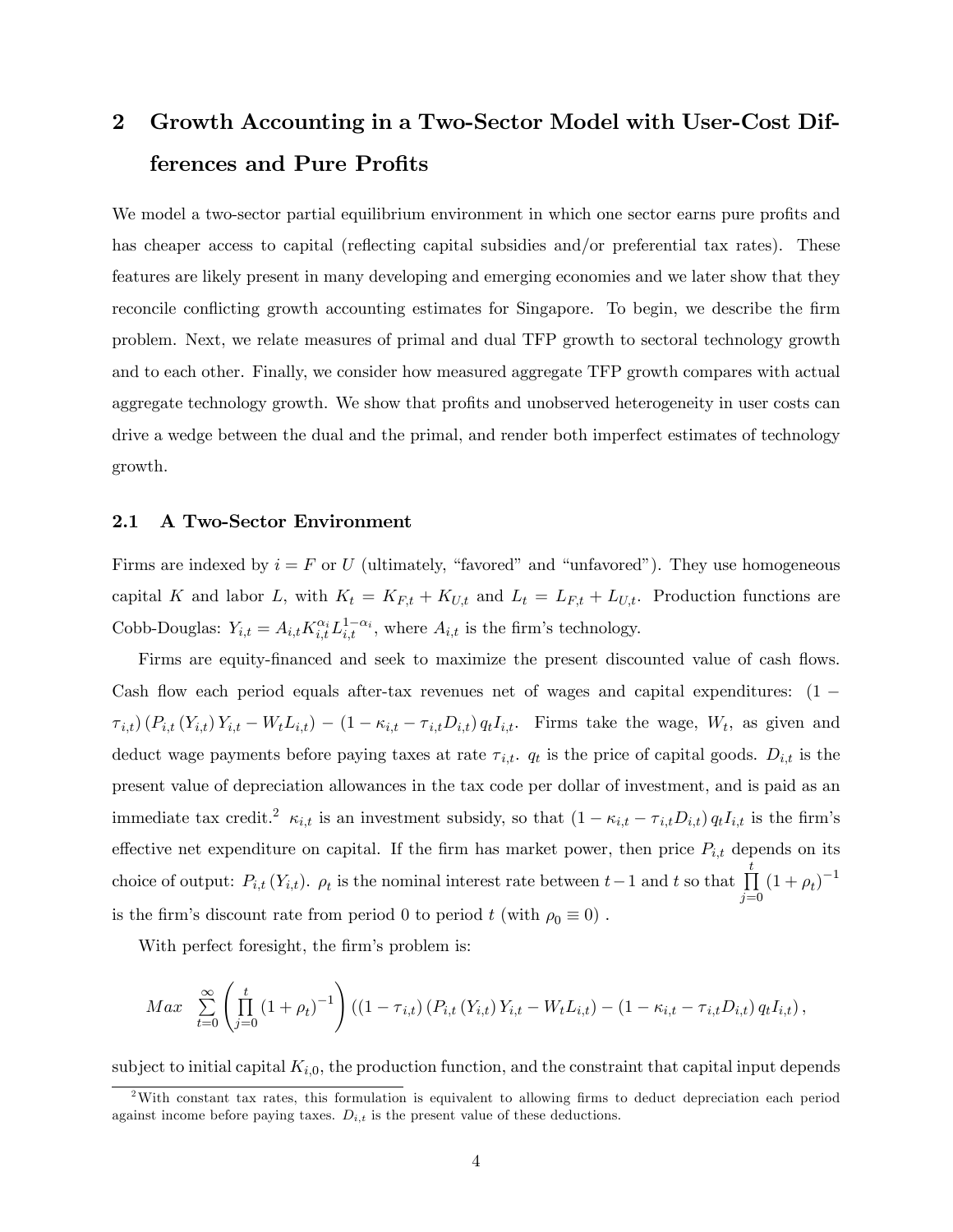on investment  $I_{i,t}$  and depreciation  $\delta$ :  $K_{i,t+1} = (1 - \delta) K_{i,t} + I_{i,t}$ .

The first-order condition for labor yields that the output elasticity is a markup  $\mu_{i,t}$  over the share of payments to labor in total revenue,  $s_{L_{i,t}}$  (see, e.g., Hall 1990):

$$
1 - \alpha_i = \mu_{i,t} \frac{W_t L_{i,t}}{P_{i,t} Y_{i,t}} \equiv \mu_{i,t} s_{L_{i,t}},
$$
\n(1)

where  $\mu_{i,t} = (1 + (\partial P_{i,t}/\partial Y_{i,t}) (Y_{i,t}/P_{i,t}))^{-1}$ . With perfect competition, price is not affected by the firm's output, so  $\mu_{i,t} = 1$ . Similarly, the Euler equation for capital implies that the output elasticity is a markup over the share of payments to capital in total revenue,  $\alpha_i = \mu_{i,t} (R_{i,t}K_{i,t}) / (P_{i,t}Y_{i,t}) \equiv$  $\mu_{i,t} s_{K_{i,t}}$ , where capital's cost is calculated with an implied rental rate or user cost of capital:

$$
R_{i,t} = \frac{1}{1 - \tau_{i,t}} \left( \left( \frac{1 + \rho_t}{q_t/q_{t-1}} \right) (1 - \kappa_{i,t-1} - \tau_{i,t-1} D_{i,t-1}) - (1 - \delta) (1 - \kappa_{i,t} - \tau_{i,t} D_{i,t}) \right) q_t.
$$

Let  $j = dJ/J$  be the percent change in variable J, so that  $(1 + \rho_t) / (q_t / q_{t-1}) \approx 1 + \rho_t - \hat{q}_t$ . If  $\tau_i D_i$ and  $\kappa_i$  are constant between  $t - 1$  and t, then  $R_{i,t}$  takes the familiar form:<sup>3</sup>

$$
R_{i,t} = (\rho_t + \delta - \widehat{q}_t) \left( \frac{1 - \kappa_{i,t} - \tau_{i,t} D_{i,t}}{1 - \tau_{i,t}} \right) q_t \equiv (\rho_t + \delta - \widehat{q}_t) T_{i,t} q_t,
$$

where  $T_i$  is a wedge from taxes, capital subsidies, and depreciation allowances.

The user cost is the implicit cost of using or renting capital for one period; it is capitalís counterpart to the wage. The Örm must earn an after-tax return to cover interest plus depreciation. The wedge  $T_i$  captures taxes or subsidies that affect the pre-tax return the firm must earn to achieve this after-tax return. The purchase price of capital is effectively  $(1 - \kappa_{i,t} - \tau_{i,t}D_{i,t}) q_t$ , so reducing investment subsidies or depreciation allowances raises the user cost, as does increasing  $\tau_i$ .

Instantaneous economic profits are:

$$
\Pi_{t,i} = P_{t,i} Y_{t,i} - R_{t,i} K_{t,i} - W_t L_{t,i}.
$$
\n(2)

The profit share is  $s_{\Pi t,i} \equiv \Pi_{t,i}/(P_{t,i}Y_{t,i}) = 1 - s_{Lt,i} - s_{Kt,i} = (\mu_{t,i} - 1)/\mu_{t,i}$ . With constant returns, a markup  $\mu_{t,i} > 1$  leads to pure profits. Henceforth, when possible, we omit time subscripts.

<sup>3</sup> See Hall and Jorgenson (1967). Auerbach (1983) and Hassett and Hubbard (2002) survey the vast literature on the user cost. Personal taxes affect capital taxation but not the user cost if firms take the interest rate as given. We have abstracted from property taxes. These were unimportant in Korea and Hong Kong, and moved over time with corporate tax rates in Singapore and Taiwan; see Asher (1989) and Tanzi and Shome (1992).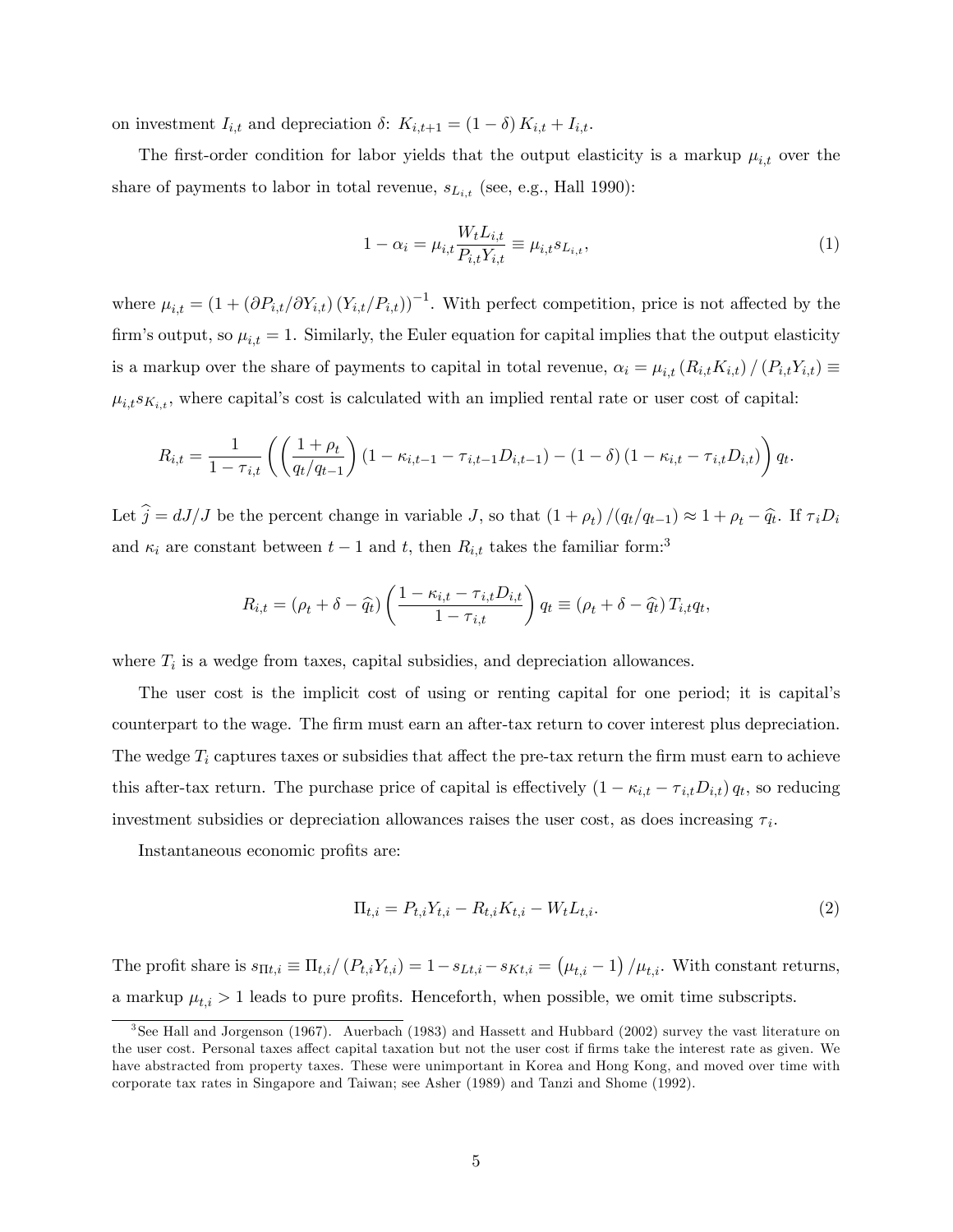### 2.2 Recovering Technology Growth with the Primal and Dual

Differentiating the production function, sectoral technology growth from the primal (quantities) is:

$$
\widehat{a}_i = \widehat{y}_i - \alpha_i \widehat{k}_i - (1 - \alpha_i) \widehat{l}_i.
$$
\n(3)

From the first-order conditions, the weights are factor shares in cost:  $\alpha_i = R_iK_i/(R_iK_i + W_iL_i)$ .

The dual approach also requires factor shares, but uses them to weight growth of real factor prices rather than factor quantities. Differentiating  $(2)$ , substituting in relation  $(3)$ , and rearranging terms yields sectoral technology growth as:

$$
\widehat{a}_i = (1 - \alpha_i) (\widehat{w}_i - \widehat{p}_i) + \alpha_i (\widehat{r}_i - \widehat{p}_i) + \frac{s_{\Pi_i}}{1 - s_{\Pi_i}} \widehat{s}_{\Pi_i}, \tag{4}
$$

where  $\hat{s}_{\Pi_i} = \hat{\pi}_i - \hat{p}_i - \hat{y}_i$  is the growth rate of sector *i*'s profit share. Intuitively, if technology improves then someone gets paid more per unit of output—either a factor of production (labor or capital), or the owners of the firm. In principal, estimates of the growth in the user cost  $(\hat{r}_{Dual})$ and wage  $(\widehat{w}_{Dual})$  might come from data independent of the national accounts. If the statistician accurately estimates the cost-shares  $\alpha_i$ , correctly measures factor price growth (including taking into account the tax wedge  $T_i$ , so that  $\hat{r}_{Dual} = \hat{r}_i$  and  $\hat{w}_{Dual} = \hat{w}_i$ ), and has an accurate measure of the level and growth of profit's share, she would correctly estimate sectoral technology growth.

Growth in aggregate output, technology, and measured TFP reflect these sectoral values. The Divisia index of aggregate output growth is share-weighted sectoral growth:  $\hat{y} \equiv \omega_F \hat{y}_F + \omega_U \hat{y}_U$ , where the nominal output share of sector i is  $\omega_i \equiv P_i Y_i/(P_F Y_F + P_U Y_U) \equiv P_i Y_i/PY$ . (Aggregating output with nominal output shares is sensible since these shares reflect relative prices, which are generally equated to purchasers' relative valuations.) With Cobb-Douglas production functions:

$$
\widehat{y} = (\omega_F \widehat{a}_F + \omega_U \widehat{a}_U) + (\omega_F \alpha_F \widehat{k}_F + \omega_U \alpha_U \widehat{k}_U) + (\omega_F (1 - \alpha_F) \widehat{l}_F + \omega_U (1 - \alpha_U) \widehat{l}_U).
$$

The first term,  $\hat{a} \equiv \omega_F \hat{a}_F + \omega_U \hat{a}_U$ , tells us how much aggregate output rises because of technological change, holding labor and capital in the two sectors Öxed (so that the second and third terms are zero). Given this property, it is a natural measure of aggregate (and average) technology change. In general, as we discuss in the next subsection, it needs to be calculated from the "bottom up," using sectoral technology estimates performed as in (3) or (4).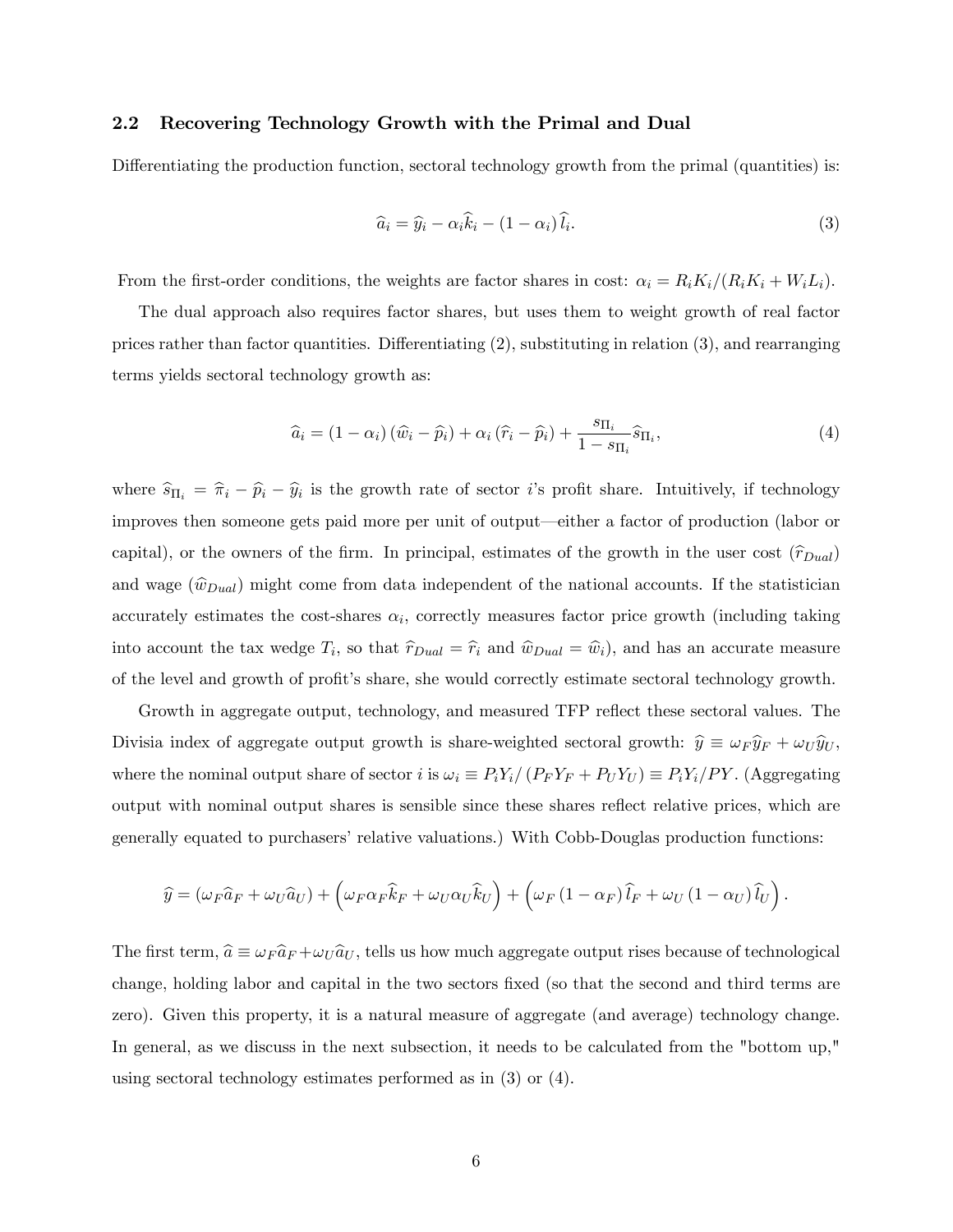### 2.3 Pitfalls in Standard Growth Accounting Approaches

TFP estimates capture more than just technology, whether at a sectoral or an aggregate level. Standard primal TFP growth is ordinarily defined using labor's share of revenue,  $s_{L_i}$ , rather than shares in cost, to weight input growth. At a sectoral level:

$$
\widehat{TFP}_{Primal,i} \equiv \widehat{y}_i - (1 - s_{L_i})\widehat{k}_i - s_{L_i}\widehat{l}_i. \tag{5}
$$

The share of payments to labor  $s_{L_i}$  is easiest to measure so capital's weight is a residual  $(1 - s_{L_i})$ . If firms have market power,  $\mu_i > 1$ , the primal TFP calculation (5) does not, in general, equal technology change  $\hat{a}_i$ . In particular, from (3) and the first-order conditions, we find:

$$
\widehat{a}_i = \widehat{TFP}_{Primal,i} + (\mu_i - 1) s_{L_i} (\widehat{k}_i - \widehat{l}_i).
$$

With pure profits, labor's revenue share overweights capital and underweights labor (see Hall, 1990). If capital grows faster than labor, then technology growth exceeds measured primal TFP growth.

Now consider dual (factor price) estimates. As a benchmark, suppose the statistician uses the same data as the primal (namely, nominal and real output, wage and labor input, and capital input) but cannot distinguish economic profits per unit of capital in sector i,  $\Pi_i/K_i$ , from the user  $\text{cost}, R_i$ . A natural implied "dual" return on capital would take payments to capital as a residual, yielding a return of  $(P_iY_i - WL_i)/K_i = (R_i + \Pi_i/K_i)$ . Then, totally differentiating the accounting identity that  $P_{t,i}Y_{t,i} = W_t L_{t,i} + (R_i + \Pi_i/K_i)K_{t,i}$  and rearranging yields:

$$
\widehat{y}_i - s_{L_i}\widehat{l}_i - (1 - s_{L_i})\widehat{k}_i = s_{L_i}(\widehat{w} - \widehat{p}_i) + (1 - s_{L_i})\left((r_i + \widehat{\pi_i}/k_i) - \widehat{p}_i\right). \tag{6}
$$

The left-hand side is primal TFP growth from (5). Equation (6) thus shows that standard TFP growth can be estimated either from quantities or from share-weighted growth in real factor prices (the dual). If the data satisfy the accounting identity (i.e., they are internally consistent), then the results are identical. If  $\mu_{i,t} > 1$ , then neither estimate, in general, equals technology growth.

Of course, the dual approach is useful if factor-price data are more easily available (or considered more reliable) than quantity data. Following Hsieh (2002), suppose the statistician continues to use  $s_{L_i}$  and  $(1 - s_{L_i})$  as weights and assumes away the import of (or cannot observe) taxes and subsidies. She measures the user cost for all firms as  $R_{Dual,i} = R_{Dual} = (\rho + \delta - \hat{q}) q$ .  $\rho$  is some market rate, such as a bank rate. Even if  $\rho$  appropriately measures the firm's discount rate, the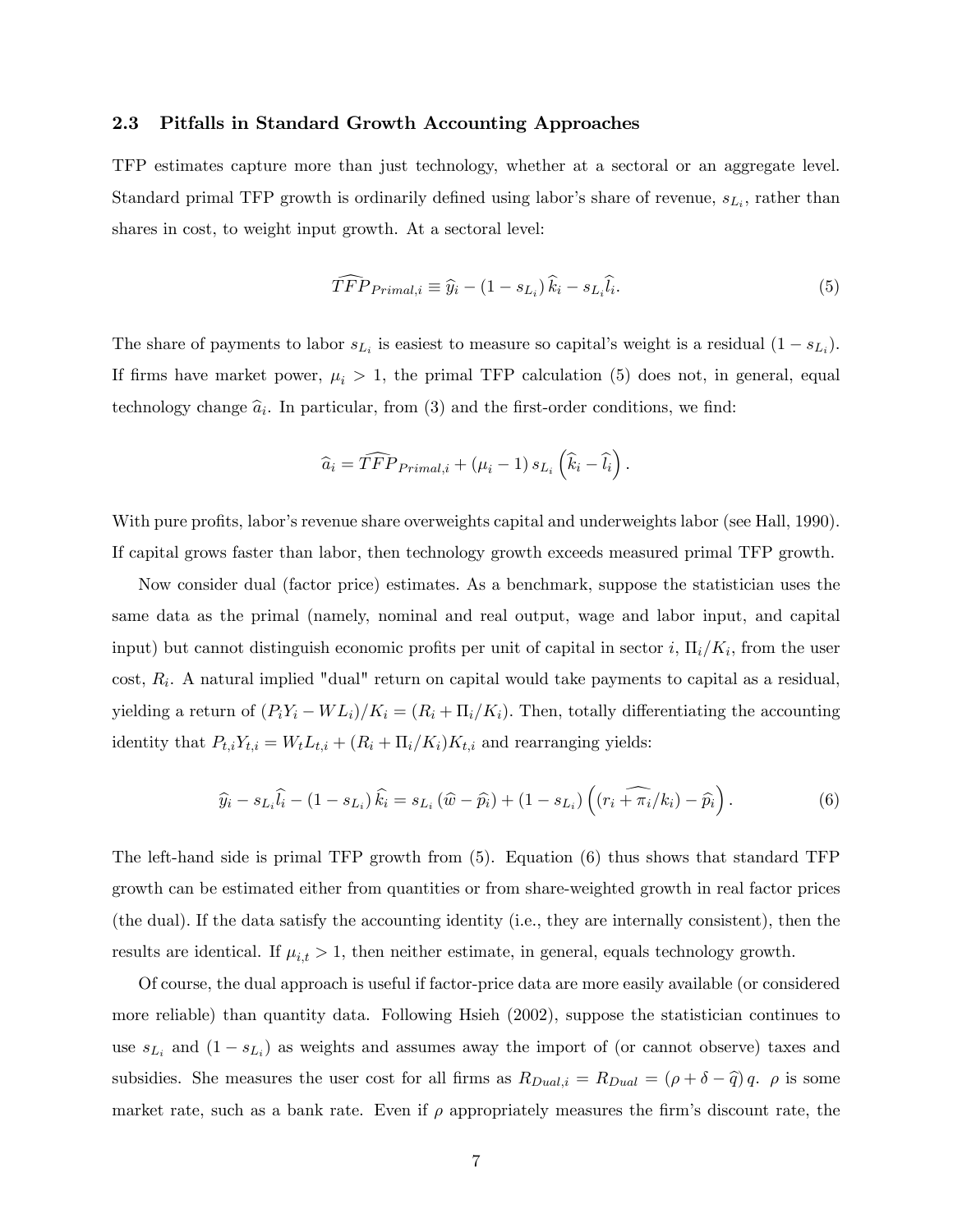user-cost estimate still differs from the firm's true user cost due to the tax/subsidy wedge,  $T_i$ , and so the statistician incorrectly estimates growth in this cost:  $\hat{r}_{Dual,i} = \hat{r}_i - \hat{t}_i$ . In such a case, and assuming  $\hat{w}_{Dual} = \hat{w}$ , it can be shown that:

$$
\begin{aligned}\n\widehat{TFP}_{Dual,i} & \equiv (1 - s_{Li}) \left( \widehat{r}_{Dual,i} - \widehat{p}_i \right) - s_{Li} \left( \widehat{w} - \widehat{p}_i \right) \\
& = \widehat{a}_i \left( 1 - s_{\Pi_i} \right) - s_{\Pi_i} \widehat{\pi}_i - \left( 1 - s_{\Pi_i} \right) \left( 1 - \alpha_i \right) \widehat{t}_i.\n\end{aligned}
$$

If profits are always zero and  $T_i$  is constant, then dual TFP growth equals technology growth. If either of these conditions fails, it does not.

The pitfalls so far refer to estimates with sectoral (or industry) data. But TFP estimates often use aggregate output and inputs—reflecting data availability as well as a desire for simple summary statistics (e.g., for cross-country comparisons). In distorted economies, measures of aggregate TFP capture resource reallocations as well as technology. Suppose the unfavored sector is perfectly competitive, but the favored sector F charges a markup  $\mu_F > 1$  and may receive a capital subsidy or favorable tax treatment (so  $T_F < T_U$ ). Some algebra (see Appendix A) shows that standard TFP growth (equation (5), calculated with aggregate data) is:

$$
\widehat{TFP} \equiv \widehat{y} - (1 - s_L)\widehat{k} - s_L\widehat{l} = \widehat{a} + s_{\Pi}\left(\widehat{x}_F - \widehat{k}\right) + \Sigma_K. \tag{7}
$$

 $\widehat{x}_F = \alpha_F \widehat{k}_F + (1 - \alpha_F) \widehat{l}_F$  is cost-share-weighted inputs in the favored sector.  $s_{\Pi} (\widehat{x}_F - \widehat{k})$  reflects the net effect of two channels by which markups affect aggregate TFP growth. First, with markups, a factor's output elasticity in the favored sector exceeds its share in revenue (see, e.g., equation  $(1)$ ). Hence, this calculation does not fully account for the productive contribution of favored inputs, with undermeasurement of  $s_{\Pi}\hat{x}_F$ . Second, standard TFP subtracts off  $(1 - s_L)\hat{k} = (s_K + s_{\Pi})\hat{k}$ . The  $s_{\Pi}k$  portion does not reflect capital's marginal product, so it is added back.

The last term in (7):

$$
\Sigma_K = \frac{K_F}{K} \frac{K_U}{K} \frac{RK}{PY} \left( \frac{R_F - R_U}{R} \right) \left( \widehat{k}_F - \widehat{k}_U \right),
$$

is a capital reallocation term: reallocating capital to sectors with higher user costs raises measured TFP relative to technology. Other things equal, a higher user cost implies a higher value of the marginal product of capital. Shifting capital to where it's more valuable raises output and productivity, even if technology and total inputs remain constant.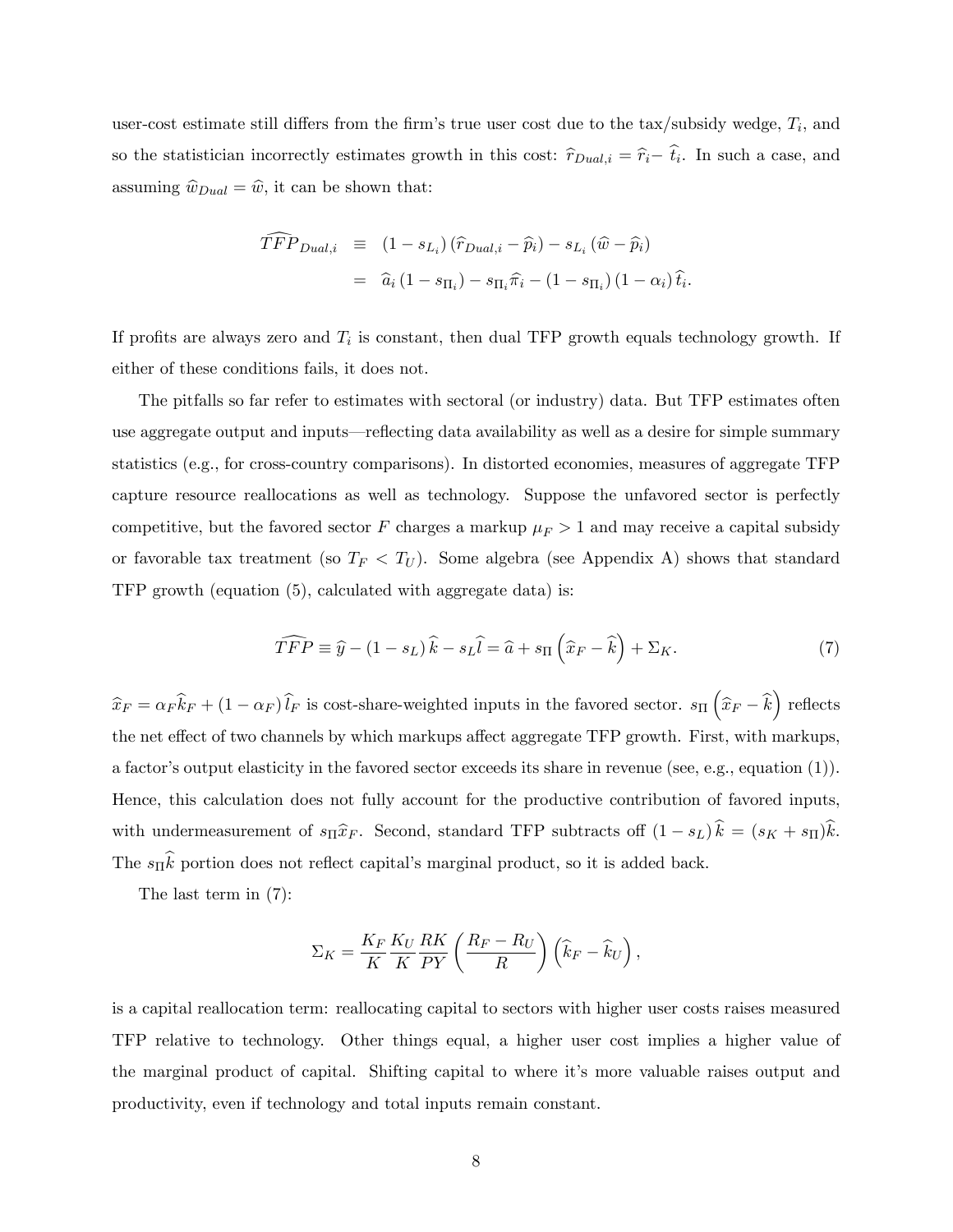At a sectoral level, a cost-based residual would appropriately measure technology, as equation (3) shows. But at an aggregate level, cost-based aggregate TFP growth also does not equal technology growth because of reallocation effects. Appendix A shows that:

$$
\widehat{y} - (1 - \alpha)\widehat{l} - \alpha \widehat{k} = \widehat{a} + \frac{s_{\Pi}}{1 - s_{\Pi}}(1 - \omega_F)(\widehat{x}_F - \widehat{x}_U) + \frac{\Sigma_K}{1 - s_{\Pi}}.\tag{8}
$$

The capital-reallocation term in (8) is a scaled-up version of the capital-reallocation term in (7). The "profits reallocation" term takes a different form, however, and reflects that output growth is aggregated using shares in total nominal output, whereas a cost-based residual effectively aggregates inputs using shares in total cost. Some algebra (see Appendix) shows that  $s_{\Pi}(1 - \omega_F)/(1 - s_{\Pi})$  is the difference between the share of the favored sector in output,  $\omega_F$ , and its share in costs. This wedge is large if profits (earned only in the favored sector) are large, but it is small if the favored sector is already a large share of the economy; intuitively, as the favored sector's share of output goes to its upper bound of one, the wedge between output and cost shares in the favored sector necessarily goes to zero. The profits-reallocation term implies that shifting resources towards the favored sector—where markups and profits are high—raises aggregate output and the cost-based residual, even if aggregate inputs don't change. $4$ 

Using the dual doesn't simplify the aggregation problem. Consider a counter example. Suppose  $\alpha_U = \alpha_F$  and that the measured user cost and wages correspond to the unfavored sector. Then, a cost-based "aggregate" dual residual gives technology growth in that sector alone, irrespective of what is happening to favored technology.

The reallocation terms in  $(7)$  and  $(8)$  are the dynamic counterparts of the levels effects identified in the misallocation literature (e.g., Hsieh and Klenow, 2010). In order to do counterfactuals (such as asking what would happen if a distortion were eliminated), one needs the full general equilibrium model. For historical growth accounting, in contrast, one needs weaker assumptions, since (conditional on given distortions) equilibrium prices and quantities are observed. In particular, we need assumptions only about the production side of the problem to obtain a set of first-order conditions that allow us to interpret quantity changes; we do not need to make assumptions about the rest of the model. (The "cost" of using these weaker assumptions is that we cannot do counterfactuals).

The misallocation literature emphasizes how favoritism can reduce the level of productivity. Hsieh and Klenow, for example, focus on favorable access to capital. In growth rate terms, if

<sup>&</sup>lt;sup>4</sup>A complementary intuition comes from noting that monopolists produce too little from a social perspective. Shifting resources towards a sector that underproduces raises aggregate output (and, generally, welfare).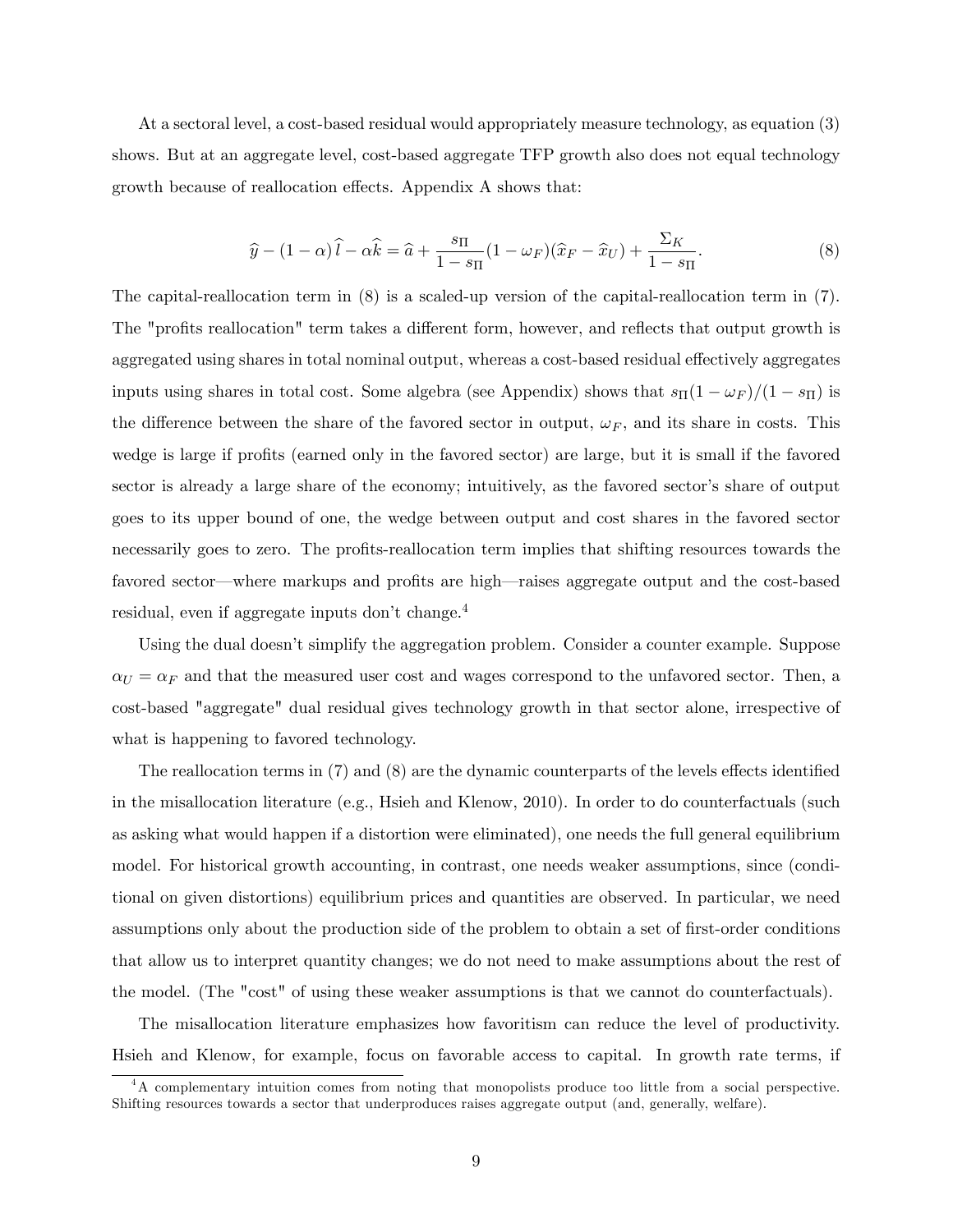favoritism not only leads to  $R_F < R_U$  but also leads to faster growth in favored capital  $(\hat{k}_F > \hat{k}_U)$ , then  $\Sigma_K$  is negative. Other things equal, measured TFP falls relative to technology. The discussion above also highlights an additional effect, which plausibly works in the opposite direction. In our model, favored firms have monopoly power and underproduce. If these firms increase inputs more quickly (relative to  $\hat{k}$ , with standard TFP; or relative to  $\hat{x}_U$  with cost-based TFP), then measured productivity rises. Hence, policies that encourage the growth of monopoly firms reduce an existing distortion. The net effect of these two terms on measured TFP growth is uncertain. In particular, if capital subsidies work to systematically shift resources towards the profitable, favored sector, then the profits term might plausibly be positive even though the capital-reallocation term  $\Sigma_K$  is negative.

The major conclusions from this section are that, with significant and different distortions across sectors, estimating technology growth in principal requires building from the bottom up. Simple fixes—such as using cost-shares rather than revenue-shares, or doing dual rather than primal growth accounting—do not allow us to sidestep the aggregation issues. Sectoral distortions imply that observed factor-price data may be unrepresentative of the aggregate economy and create the possibility that reallocations affect aggregate productivity growth. Distinguishing technology change from these reallocations requires controlling for the distortions at a disaggregated level.

## 3 Profits and User-Cost Differences in Singapore

The model suggests features of economies that can theoretically cause primal and dual TFP calculations to diverge from each other as well as from technology growth. Singapore provides an interesting case study because of its enormous success in economic development as well as the controversy over the role of TFP growth in this development. This section documents that the distortions identified in the model matter in practice for Singapore.

Virtually every description of Singapore's transition from a poor country in the 1960s to a rich, modern economy cites the government's active intervention and enticement of vast inflows of FDI. "Favored" firms – primarily government-linked corporations (GLCs), statutory boards (SBs), and multinationals—benefited from favorable access to capital and land, preferential tax treatment, and earned large profits.<sup>5</sup> Incentives, including tax preferences, increased over time.

<sup>5</sup> SBs are created by acts of Parliament and are accountable to particular ministries. For example, SBs provided utility services, telecom, and port operations. GLCs are incorporated under the Companies Act. Several state holding companies (e.g., Temasek) hold equity on behalf of the government; Singapore's Economic Development Board sometimes takes equity stakes, as well. See Ramirez and Tan (2003) and Economist Intelligence Unit (2004).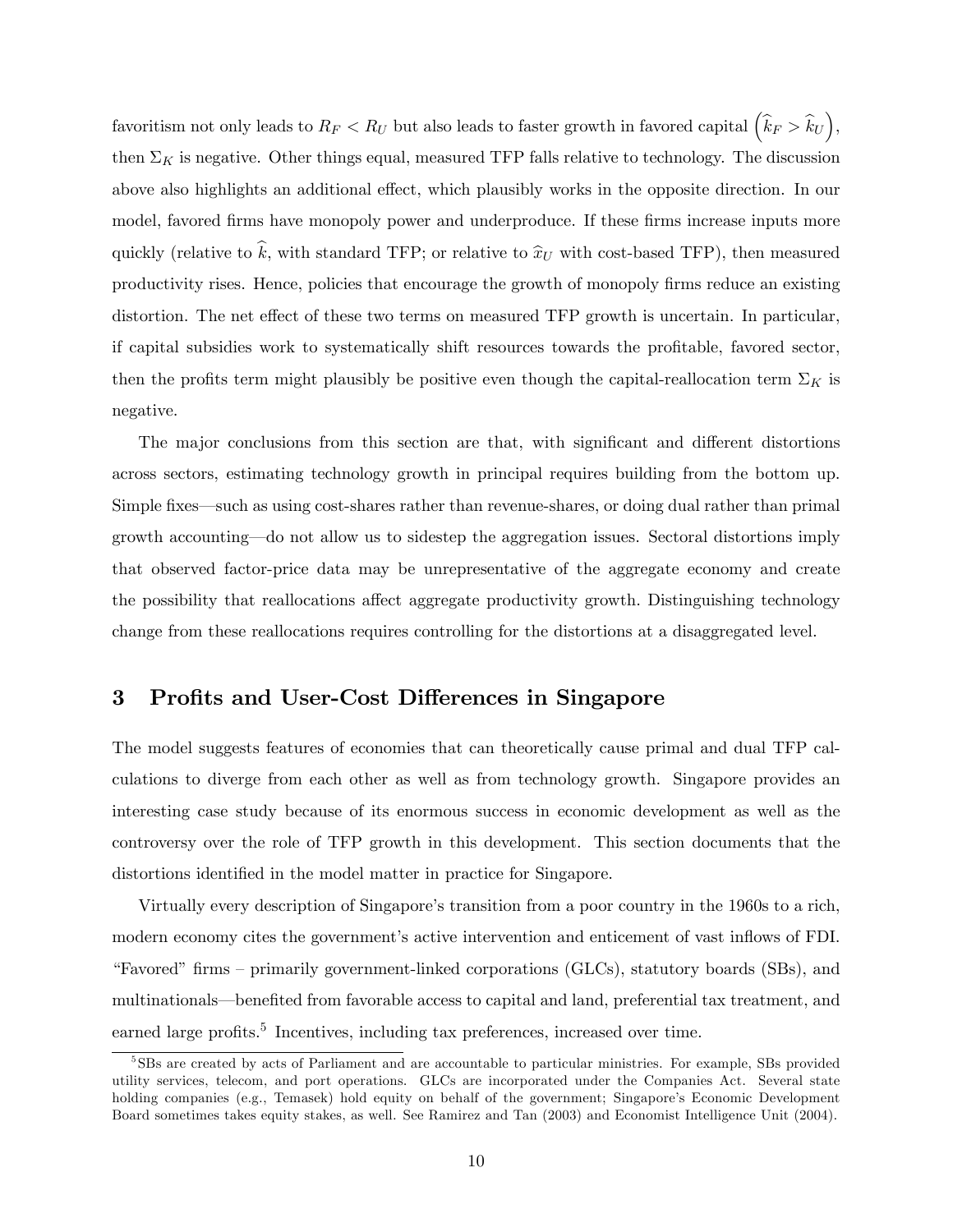### 3.1 Capital Subsidies

GLCs (where the government is a substantial shareholder) and wholly-government-controlled SBs contributed as much as 25 percent of Singapore's GDP by the late  $1980$ 's.<sup>6</sup> GLCs, SBs, and multinationals had user costs of capital that likely differed from other firms. Special treatment (investment subsidies in our model) included direct government Önancing, implicit debt guarantees, and political connections.<sup>7</sup> A major benefit was subsidized land access. Under the Land Acquisition Act, the government had authority to purchase land at its 1973 market price, which it leased to industrialists at rates that reflected the low acquisition price. As land prices rose, the land subsidy grew more valuable. Favored Örms also received direct government credit. In the 1970s, government loans to foreign investors, GLCs, and commercially-oriented SBs amounted to about 20 percent of the total stock of bank loans to the private sector (these figures exclude sizeable housing loans). The average interest rate on these government commercial loans was about 3 percent less than the bank-lending rate used in Hsieh (2002) to implement a dual TFP calculation. (In the 1980s, the government stopped publishing the interest rate information.)<sup>8</sup>

### 3.2 Preferential Tax Treatment

Tax-code changes reduced the wedge  $T_i$  for all firms, but more for some than for others. For example, the statutory corporate tax rate fell from 40 percent to 33 percent in 1986 and to 32 percent in 1989.<sup>9</sup> Figure 1A shows the statutory rate and two measures of taxes relative to income from Inland Revenue Authority Reports and from financial reports of corporations. The three measures all decline in the 1980s. But favored industries received much more generous tax treatment. Major legislative changes took place under the Economic Expansion Incentives (Relief from Income Tax) Act. The 1967 Act (as amended in 1970) gave so-called "pioneer firms" a five-year tax holiday, i.e., a tax rate of zero. In 1975, the tax-holiday period was extended to 10 years. In 1984, pioneer status

 $6$ Late 1980s share is from IMF (1995). Department of Statistics (2001) argues that by the mid-90s, the GLC share of GDP was only a bit over 10 percent. But that calculation explicitly excludes widespread holdings of companies where the government owns less than 20 percent. As Ramirez and Tan (2003) point out, this narrower definition of GLCs excludes many companies in which the government has effective control.

<sup>&</sup>lt;sup>7</sup>The Economist Intelligence Unit (1993) states: "Singapore's government relies heavily on incentives to attract foreign investment . . . Investment incentives include tax holidays and concessions, accelerated depreciation schemes, favourable loan conditions, equity participation and high-quality industrial estates. . . î Burton (1995) claims that GLCs' "costs of capital are usually lower than for companies in the private sector." U.S. Embassy (2001) notes that "GLCs were given preferential rates by DBS Bank, itself a GLC."

<sup>&</sup>lt;sup>8</sup>See Appendix B for data sources. Ermisch and Huff (1999) and Tan (2001) discuss the implicit land subsidy. In Schein's (1996) case studies, negotiations between the government and foreign investors over leases for favorable land parcels figure prominently.

 $9$ Appendix B details our data sources and construction of the series in the figures.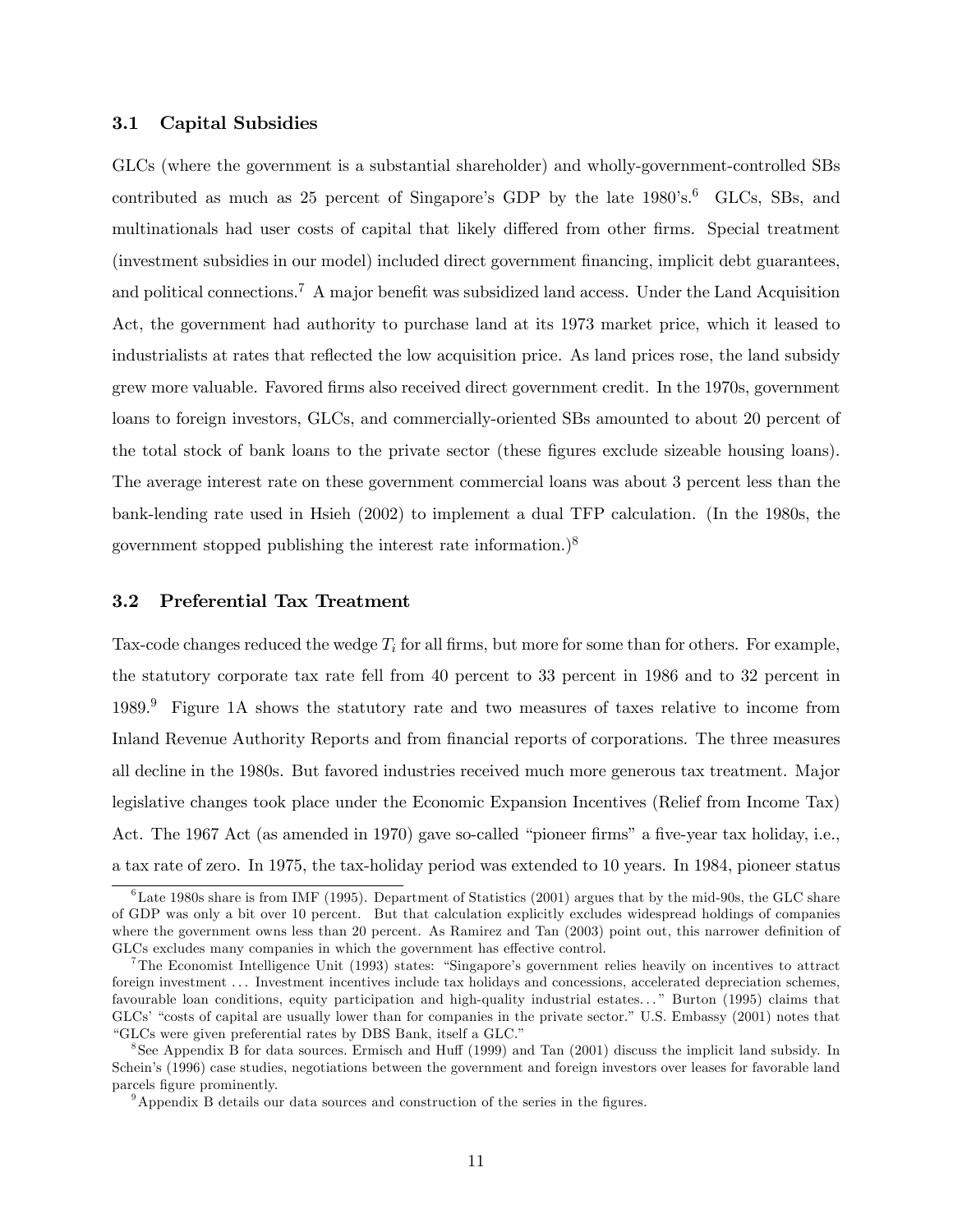was extended to selected service firms. In 1987, Singapore reduced the tax rate for firms ending their tax-holiday period from 40 percent to 10 percent. The share of manufacturing value added accounted for by pioneer firms rose from an average of 53 percent in the first half of the 1970s to about 64 percent in the second half of the 1980s.

Figure 1B shows that foreign manufacturing firms, who were major recipients of pioneer status, paid rates that were lower, and also fell more quickly—from about 40 percent to under 10 percent by 1990. Other firms' rates fell only to about 30 percent.

### 3.3 Economic profits

Ermisch and Huff (1999) and the Singapore Economic Committee (1986) argue that government SBs earned monopoly profits in public utilities and telecom. Consistent with these claims, the "current surpluses" of commercially-oriented SBs (included in national accounting profits) averaged 13 percent of GDP during 1975-1984 and 10 percent during 1985-1988. Ramirez and Tan (2003) find that listed GLCs have statistically significantly higher q-ratios than other listed firms.

Singapore's active enticement of FDI inflows also led to large profits. From 1972 to 1990, Singapore generated FDI inflows averaging almost  $1/4$  of gross fixed capital formation by offering a wide range of incentives that reduced production costs. Singapore figures prominently in the literature on tax havens, "low-tax jurisdictions that provide investors opportunities for tax avoidance" (See Desai, Foley, and Hines, 2006). Firms might locate intangible assets in Singapore or else adjust internal transfer prices to realize high profits there. Indeed, the average tax rate for U.S. multinationals in Singapore is consistently among the lowest in the world  $-$  about 30 percentage points below the unweighted mean in 1983, for example. Such profit shifting, as well as other subsidies that reduced operating costs, would lead to large reported economic profits.<sup>10</sup>

Industry estimates suggest very large profits. Kee (2002) estimates markups and returns to scale for Singaporean manufacturing industries as in Hall (1990). She finds that most industries have large markups of price over marginal cost; but, consistent with our model, few have correspondingly large increasing returns, implying very large profits. Indeed, in a pooled specification, Kee's estimates imply that pure profits exceed 50 percent (!) of manufacturing value-added.<sup>11</sup>

 $10$  If quantities of final output, capital, and labor are accurately measured, then "spurious" profits arising from transfer pricing are no different from other monopoly profits from the point of view of the model (though the "markup" is no longer related solely to the elasticity of demand). Costs shares for capital and labor are not likely to be affected, so a cost-based residual continues to properly measures technology; and the relationship between the primal and dual is also not affected (Equation  $(4)$ , for example, was derived from  $(3)$  and an accounting identity).

<sup>&</sup>lt;sup>11</sup>If  $\gamma$  is the returns to scale parameter, then  $\Pi/(PY) = (\mu - \gamma)/\mu$ . See, e.g., Basu and Fernald (2001).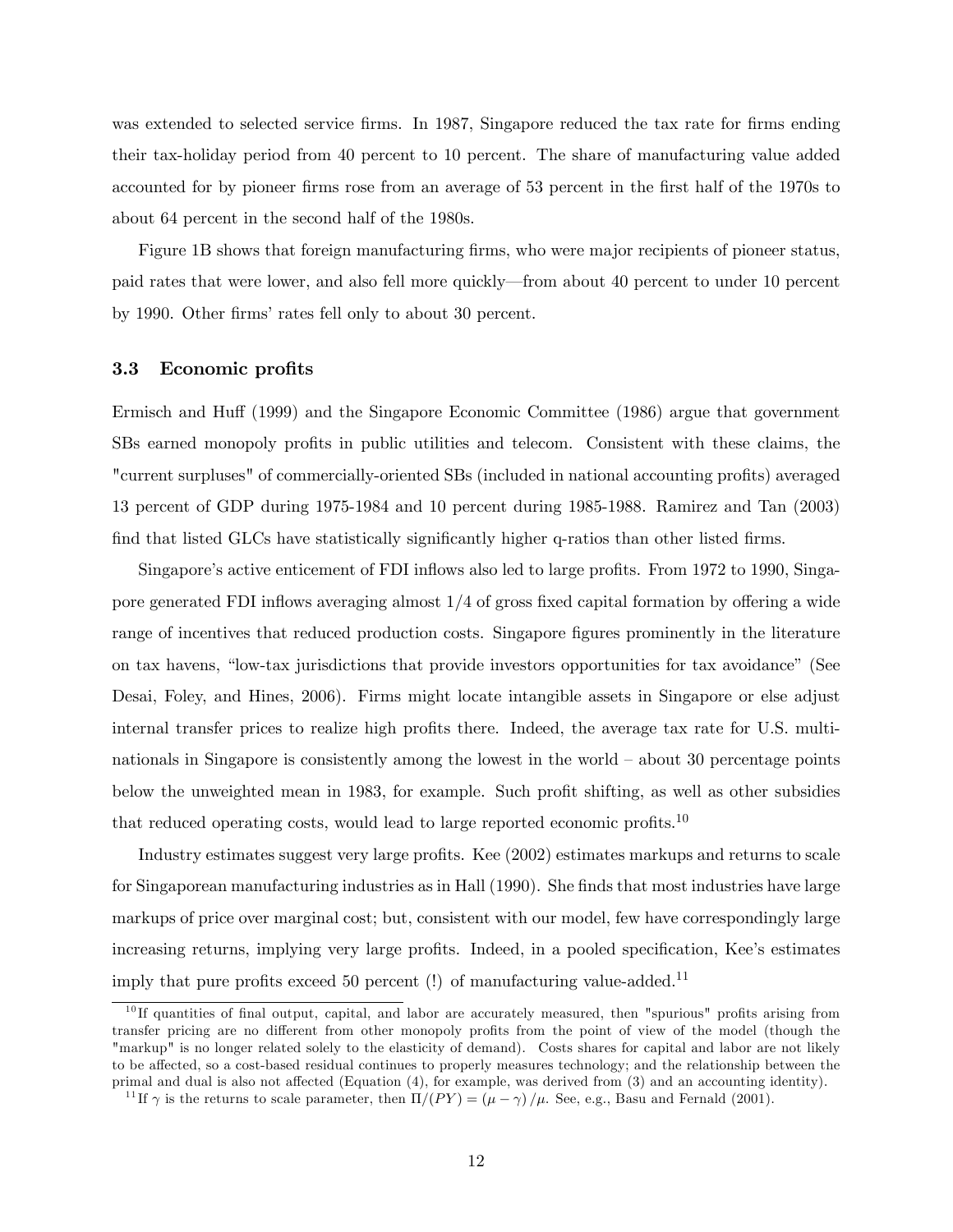One striking piece of evidence consistent with large economic profits is Singapore's low labor share of revenue which, according to Young (1998), averaged 52 percent from 1970-90. As an accounting identity,  $s_L = (1 - s_{\Pi})(1 - \alpha)$ , where  $(1 - \alpha)$  is labor's share in aggregate costs. For a given  $\alpha$ , as  $s_{\Pi}$  rises, labor's share in revenue  $s_L$  falls.

Could Young have made some mistake in calculating labor's share? Appendix B explores this hypothesis and corroborates Young's low estimate of  $s<sub>L</sub>$ . In particular, since Young's work, Singapore Statistics has begun publishing data on GDP by income components (albeit starting only in 1980). From 1980 to 1990, compensation as a share of value added averaged 45 percent. (Labor income in these accounts includes not only wages and salaries, whether in cash or in kind, but also pension contributions such as employers' contributions to the Central Provident Fund and private pension/insurance funds.) This figure does not include unallocated proprietors' income from selfemployment, which averaged 8 percent of income over this period. Any reasonable allocation of this unallocated proprietors' income (such as  $2/3$  to labor and  $1/3$  to capital) would imply that labor's share was, indeed, about  $1/2^{12}$ 

 $s_L$  could be very low if production were particularly capital intensive, so that  $\alpha$  was high. A direct check is to estimate payments to capital  $RK = (\rho_t + \delta - \hat{q}_t) T_t q_t K_t$ . Rotemberg and Woodford (1995) and Basu and Fernald (2002) use this approach to estimate that U.S. profits are low. We used investment data from the national accounts to measure  $q_t K_t$  and  $q_t$  (see Appendix B), Hsieh's lending-rate estimate of  $\rho_t$ , and an estimate of  $T_t$  (averaged across favored and unfavored firms, but omitting any unobserved capital subsidies). The estimated  $\alpha = RK/(RK+WL)$  averaged 36 percent during the 1970-90 period—high, but far short of  $(1 - s_L)$ . The implied profit rate,  $s_{\Pi} = (1 - s_L - \alpha) / (1 - \alpha)$ , is 20 percent of GDP. If there were additional capital subsidies (as the anecdotes suggest), this direct estimate of  $\alpha$  is overstated and  $s_{\Pi}$  is understated.

An alternative check on  $\alpha$  and  $s_{\Pi}$ , which does not require assumptions about the appropriate level of the user cost, comes from looking at industry structure. After all, it could be that Singapore has a high  $\alpha$  because it specializes in capital-intensive industries. We combine national accounts data on industry structure with international data on factor shares by industry. We assume pure proÖts are relatively small in U.S. and E.U.-15 countries, and use their capital income shares (averaged across time and across countries) as a measure of  $\alpha_j$  for each of the nine 1-digit industries,

<sup>&</sup>lt;sup>12</sup>Singapore's Labor Force Survey indicates that in the 1980s, about 11 percent of the labor force were either self-employed or unpaid family workers. One way to allocate proprietors income is to assume that the these workers earned the same average wages as employees. Then  $s_L = 0.45/(1-0.11)$ , or 51 percent, close to Young's estimate.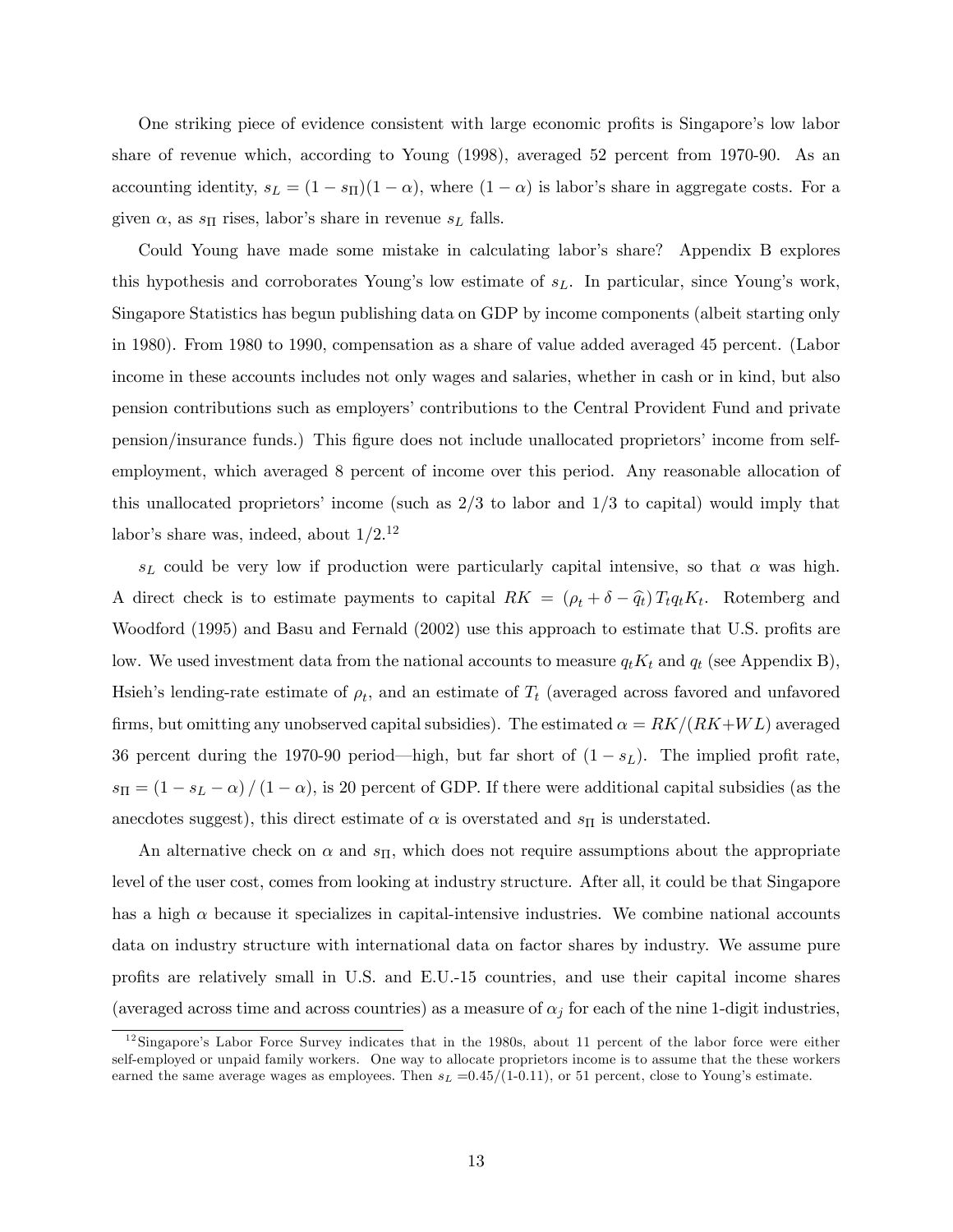$j$ , in the United Nations International Standard Industrial Classification (ISIC).<sup>13</sup> At least for the U.S. and E.U., shares show modest variation over time or across countries; however, there are large and systematic differences in shares across industries. Thus, deviations from strict Cobb-Douglas in these data appear small relative to mean differences across industries. (Note that, if U.S. or E.U. industries earn pure profits, then using their factor shares as a benchmark will lead to estimates that understate profits in the NIEs.)

Table 2 shows results from this "industry structure" approach. Lines 1 and 2 show the level and growth in the "residual" share of capital and profits in revenues,  $(1 - s_L)$ , as used by Young (1995) and Hsieh (2002). Lines 3 and 4 show the level and growth in the "true" capital cost share  $\alpha = \sum_j \alpha_j \omega_j^C$ , where  $\omega_j^C = (WL_j + R_jK_j)/\sum_j (WL_j + R_jK_j)$  is an estimate of industry j's share of total costs. Line 7 gives the implied profit rate,  $s_{\Pi} = (1 - s_L - \alpha) / (1 - \alpha)$ . The estimated "true" capital revenue share  $s<sub>K</sub>$ , line 5, is the difference between the share of capital plus profit (line 1) and the profit share (line 7).

Estimating industry shares in total cost require assumptions about the distribution of profits. If the profit rate is equal across sectors, then  $\omega_j^C = \omega_j$ , the industry's observed share of GDP. For Singapore, the first column of results makes this assumption. The anecdotal evidence above, however, suggests that some but not all industries earned profits. The second column of results assumes that only some favored industries earn profits (albeit with all favored industries having the same profit rate). We defer discussion of the specific assumptions made (including the industry breakdown) until Section 4.1. The differences between these two columns reflects that favored industries (and thus, by assumption the more profitable ones) were also more capital intensive. Hence, the capital-intensive industries receive a lower weight in aggregate cost  $\omega_j^C$  in the second

<sup>&</sup>lt;sup>13</sup>We obtain industry factor shares from the EU KLEMS Growth and Productivity Accounts. These accounts provide consistent data for cross-country productivity comparisons, with industry measures of output, inputs, and factor payments from 1970-2005 for the United States, Japan, a number of European Union countries and several other developed economies. Most of the data originate from countriesínational accounts; but they have been cleaned and modified as part of the EU KLEMS project in order to harmonize concepts and ensure consistent definitions and treatment. See OíMahony and Timmer (2009) for a detailed description of the content and methodology for the EU KLEMS database. The EU-15 countries comprise Austria, Belgium, Denmark, Finland, France, Germany, Greece, Ireland, Italy, Luxembourg, the Netherlands, Portugal, Spain, Sweden and the United Kingdom. We use the March 2008 release at www.euklems.org.

For robustness, we also used industry cost-share estimates from Sarel (1997), who similarly measures capital shares from independent international sources on industry structure. His industry-share estimates are simple averages from 26 countries, in 1980 or 1990; the countries range from very poor countries like Cameroon and Nigeria to rich countries like the United States. The correlation between industry factor shares in EU KLEMS and Sarel is 0.94. As such, it is not surprising that our results are highly similar using this alternative measure.

The calculations might be misleading if the product mix within one-digit industries differs from the world norm. We obtained two-digit-manufacturing value-added data for Singapore in 1990 and applied factor shares (averaged 1980-1996) from Dale Jorgensonís U.S. data. The implied manufacturing capital share was 0.32, compared with 0.34 in EU KLEMS. Product mix thus cannot explain much of a gap between  $(1 - s_L)$  and  $\alpha$ .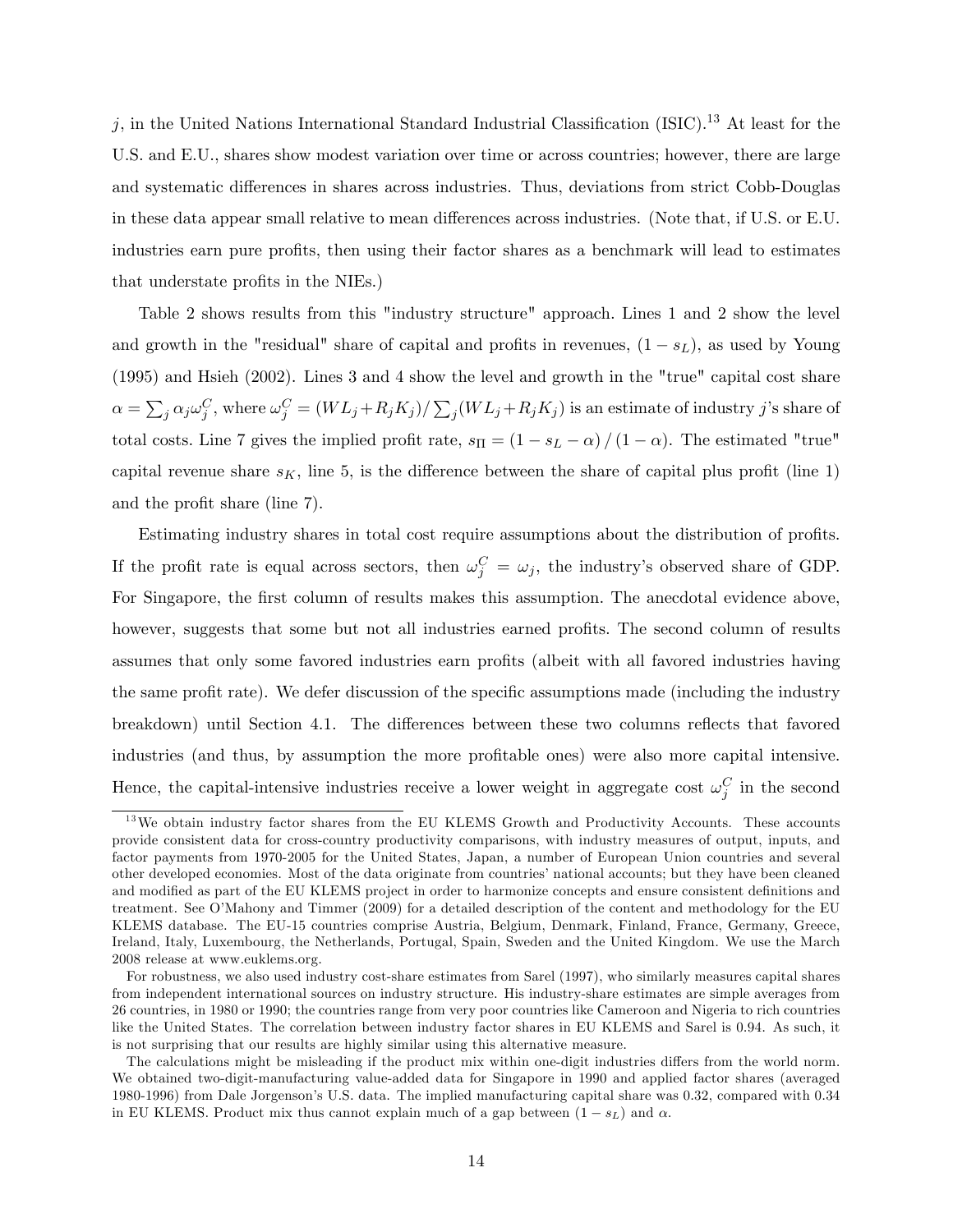column than in the first (since some of their GDP weight, in column 1, reflects profits).<sup>14</sup> Column 2 thus has a lower aggregate  $\alpha$ , which implies a higher aggregate profit rate.

Either set of estimates corroborates the direct and anecdotal evidence of pure profits in Singapore. Labor's share is strikingly low, so the residual share  $(1 - s_L) = s_K + s_{\Pi}$  (line 1) is about  $1/2$ . But our estimated capital cost share is only a bit above  $1/3$  (line 3), implying a profit share of about  $1/4$  (line 7). This large profit share declined between 1 and 1.4 percent per year.

Table 2 includes, for comparison, estimates for the other NIEs, assuming an equal profit share across industries. Estimated profit shares in Korea and Hong Kong are both less than 5 percent. In Taiwan, the high labor share (about  $3/4$ , from Young, 1995) implies a *negative* profit share. However, Young (2003) argues that his original labor-share estimate is too high because it inadvertently overadjusts for (imputed) proprietor's wage income; he does not provide a corrected figure. Thus, we interpret the Taiwan, Korea, and Hong Kong results as consistent with small pure profits.

In sum, quantitative approaches corroborate the anecdotal reports that Singapore had exceptionally large pure profits.<sup>15</sup>

## 4 Measuring and Interpreting Technology Growth in Singapore

We now assess technology change in Singapore and, as a by-product, describe the evolution of the two sectors and the aggregate economy. Section 2 emphasized that when sectors are heterogeneous, we need to measure technology from the bottom up. The main measurement challenge is the lack of direct data on inputs for the favored and unfavored sectors (Young, 1994, discusses this lack of reliable industry data). We show how to use partial data on the two sectors to derive appropriate estimates.

### 4.1 Measuring Technology

We estimate sectoral and aggregate technology by combining the relationships from Section 2 with a range of other data sources, including Youngís (1995, 1998) primal, Hsiehís (2002) dual, our own

 $14$  If profit shares are equated across industries within the profit-making favored sector, then—within the favored and unfavored sectors separately—shares in output correspond to shares in cost. We can then estimate  $\alpha_F$  and  $\alpha_U$ . Section 4.1 describes how we estimate sectoral labor shares. Given the  $s_{L,F}$  and  $\alpha_F$ , we can obtain  $s_{\Pi,F}$ .  $s_{\Pi}$  is then  $\omega_F s_{\Pi F}$ .

 $15$ Studies for other countries also sometimes suggest that product market distortions lead to substantial economic rents. Blanchard and Giavazzi (2003) discuss the sharp decline in labor's income share in some European economies from the early 1980s to the mid-1990s; in Italy, for example, labor's share fell from almost 80 to about 60 percent. They attribute the decline to labor's reduced ability to capture the rents arising from product market restrictions. Such a large shift in rents implies that the rents themselves must be large.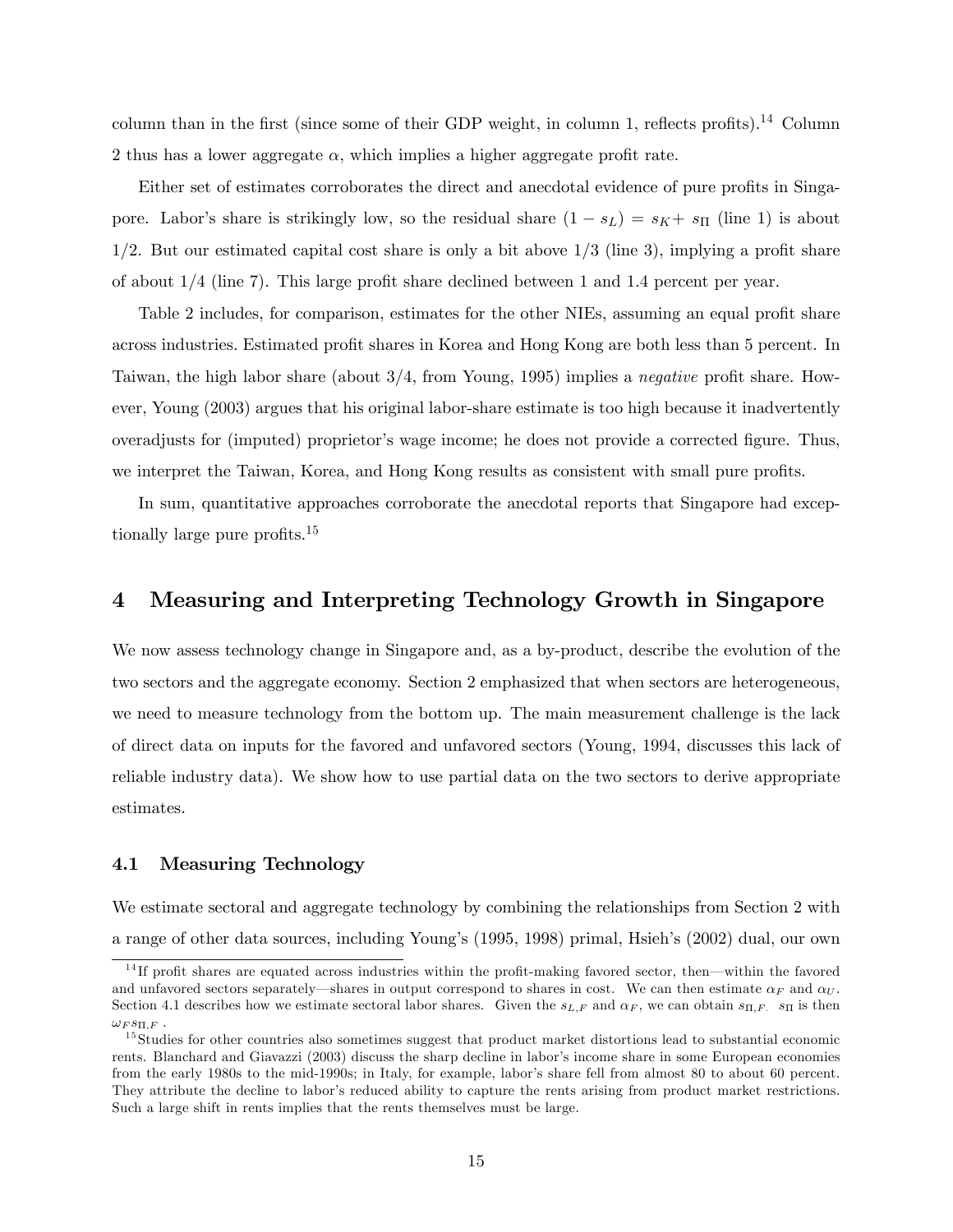measurements of Singapore's market imperfections from Section 3, and the national accounts.

To preview, the key assumption is that the unfavored sector is perfectly competitive and receives no unobserved subsidies. Hence, the dual (with appropriate real factor prices and factor shares) accurately measures unfavored technology growth. We also assume that particular one-digit industries, for which we have national accounts data on output and prices as well as international data on factor shares, correspond to this competitive sector. We can then use these data to infer unfavored labor and capital growth that are consistent with the dual. In the favored sector, imperfect competition and unmeasured capital subsidies drive a wedge between standard measures of primal or dual TFP and technology. But we can use the estimates of unfavored inputs along with aggregate accounting relationships for capital and labor to back out favored inputs; the cost-based primal (3) then gives technology. Throughout, we assume that capital and labor are homogenous (which simplifies aggregate relationships) and that the nominal wage is equalized across sectors.

How do we apply these assumptions? First, we allocate one-digit ISIC industries wholesale to either the favored or the unfavored sectors. Note that, if the allocation is unclear, we want to err on the side of over-allocating to the favored sector, to ensure that the unfavored sector truly is competitive. In contrast, inappropriately including some competitive, unsubsidized activities in the favored sector might induce some reallocation effects within that sector, but are unlikely to substantially affect interpretation. The anecdotal evidence from Section 3 suggests that the favored sector comprised all or parts of the following industries: Manufacturing, Finance, Utilities, and Transport. The remaining sectors received little, if any, favorable treatment and we identify them with the unfavored sector: Agriculture and Fishing, Quarrying, Construction, Commerce, and Other Services. With this industry classification, the favored sector accounted on average for  $\omega_F$  =59 percent of output, and grew notably faster: From 1970-90,  $\hat{y}_F$  averaged 9.6 percent, and  $\widehat{y}_U$  averaged 6.1 percent.

Second, as in Section 3.3, we assume Singapore's cost shares at the one-digit industry level equal the averages of U.S. and E.U.-15 industry factor shares taken from EU KLEMS. Given the industry decomposition, this assumption implies that unfavored industries are labor intensive: output-share-weighted  $\alpha_U$  is only 23 percent, whereas  $\alpha_F$  is 41 percent. Finally, for the sake of clarity and transparency, the discussion generally assumes that we can manipulate identities using average nominal shares (e.g., of favored and unfavored output) calculated over decades, even though the shares may be changing year-to-year. (Allowing for changing shares—i.e., doing all calculations year-by-year and then averaging across years—makes relatively little difference to results.)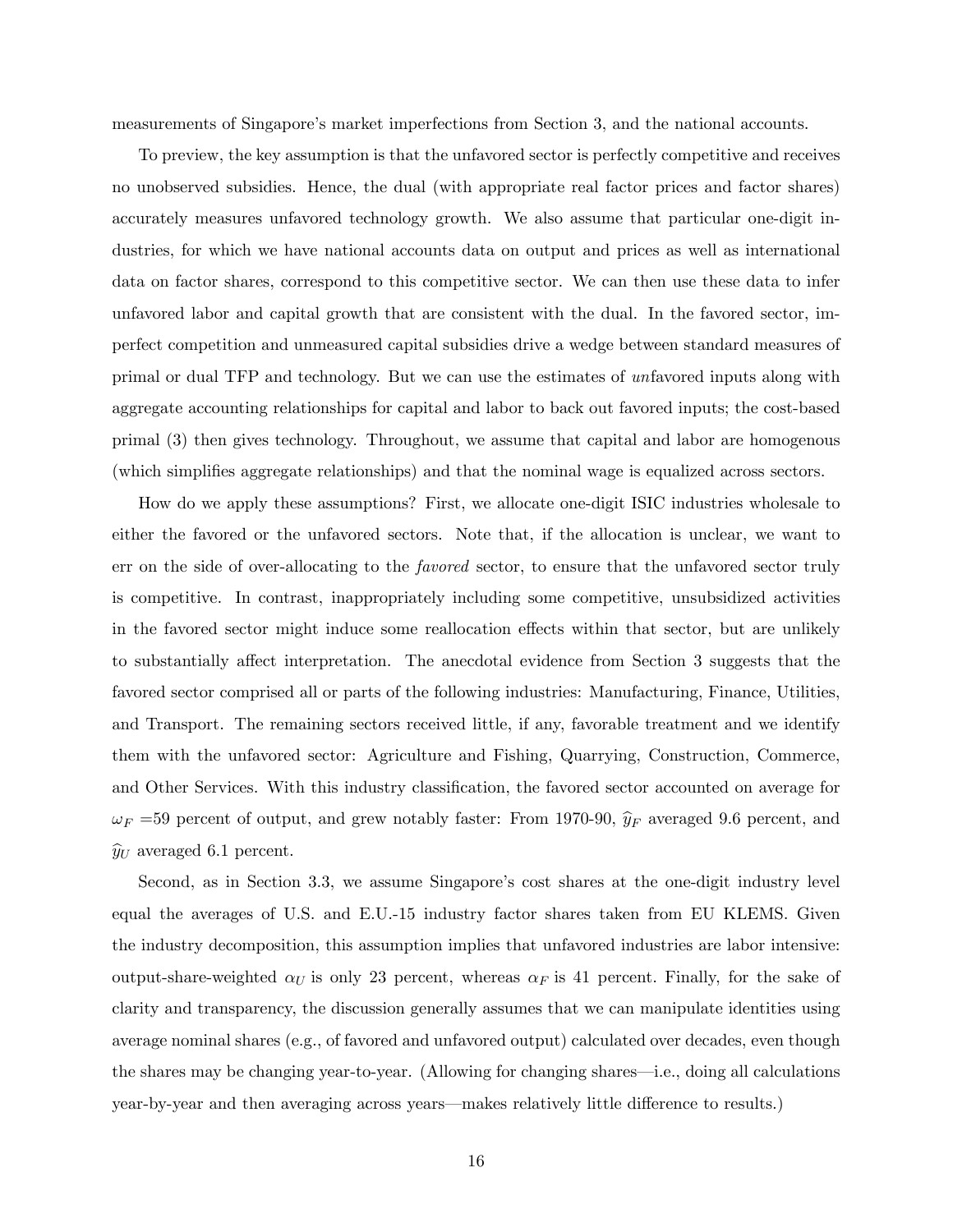In the competitive and unsubsidized unfavored sector, dual TFP growth (4) equals technology growth. Calculating the dual requires three things: capital's share of the sector's costs ( $\alpha_U$ ) 0.23), nominal wage growth deflated by the sectoral price index  $(\hat{w} - \hat{p}_U)$ , and the unfavored user cost of capital deflated by the sectoral price index  $(\hat{r}_U - \hat{p}_U)$ . Growth in real aggregate wages is  $\hat{w} - \hat{p} = \hat{s}_L + \hat{y} - \hat{l} = 2.1$  percent, where we take growth in output  $\hat{y}$ , labor's share  $\hat{s}_L$ , and labor  $\hat{l}$ from Young (1998). We then solve for  $\hat{w} - \hat{p}_U = (\hat{w} - \hat{p}) + (\hat{p} - \hat{p}_U) = 1.9$  percent, using sectoral and aggregate price deflators from the national accounts.<sup>16</sup> Finally, we measure  $\hat{r}_U$  by averaging two of Hsieh's (2002) estimates of the real user cost,  $\hat{r}_{Hsieh} - \hat{p}$ , that are based on the bank lending rate and the earnings-price ratio.<sup>17</sup> (We omit Hsieh's third estimate, which uses return-on-equity (ROE) data since, as we discuss below, we question the reliability of the ROE data; we show in a robustness test in Table 3 that this makes little qualitative or quantitative difference.)

Hsieh explicitly ignored taxes and depreciation allowances, which potentially drive a wedge between observed  $\hat{r}_{Dual}$  and the actual change in unfavored user costs  $\hat{r}_{U}$ . We use the data in Figure 1a along with estimates from the tax code on the present value of depreciation allowances,  $D_U$ , to calculate the unfavored tax wedge  $T_u = \left(1 - \tau_U D_U\right) / \left(1 - \tau_U\right)$  under the assumption there are no unobserved subsidies in the unfavored sector (see Appendix B).  $T_u$  declined over time, reflecting both a decline in the statutory tax rate from  $0.40$  to  $0.32$ , and an increase in the present value of depreciation allowances from about 0.6 before 1977 to about 0.75 after 1979. Together, the tax wedge for firms paying the statutory rate fell 0.7 percent per year, i.e.  $\hat{t}_U = -0.7$ .

Combining Hsieh's user-cost estimates, our tax calculation, and the national accounts measure of the relative price yields:  $\hat{r}_U - \hat{p}_U = (\hat{r}_{Hsieh} - \hat{p}) + (\hat{p} - \hat{p}_U) + \hat{t}_U = 0.6 - 0.1 - 0.7 = -0.2$ .

We now have all the elements required to calculate unfavored technology growth in  $(4)$ :

$$
\begin{aligned}\n\hat{a}_U &= (1 - \alpha_U) (\hat{w} - \hat{p}_U) + \alpha_U (\hat{r}_U - \hat{p}_U) \\
&= (0.77) (1.9) + (0.23) (-0.2) = 1.5 \text{ percent}\n\end{aligned}
$$

To measure favored sector technology, we use the cost-based primal, equation (3). As noted,  $\widehat{y}_F$ is 9.6 percent and  $\alpha_F$  is 41 percent. We also need growth in the sector's inputs,  $\hat{k}_F$  and  $\hat{l}_F$ . To solve for these values, we first estimate their counterparts in the unfavored sector,  $\hat{k}_U$  and  $\hat{l}_U$ . We then use the adding-up identities  $\hat{l} = (L_F/L)\hat{l}_F + (1 - L_F/L)\hat{l}_U$  and  $\hat{k} = (K_F/K)\hat{k}_F + (1 - K_F/K)\hat{k}_U$ ,

<sup>&</sup>lt;sup>16</sup>To best preserve comparability of our estimates with Young, we use his measure of wage growth but could alternatively have used Hsieh's direct estimates.

 $17$ The measures cover different years. We weight by number of years covered to approximate the 1970-1990 period.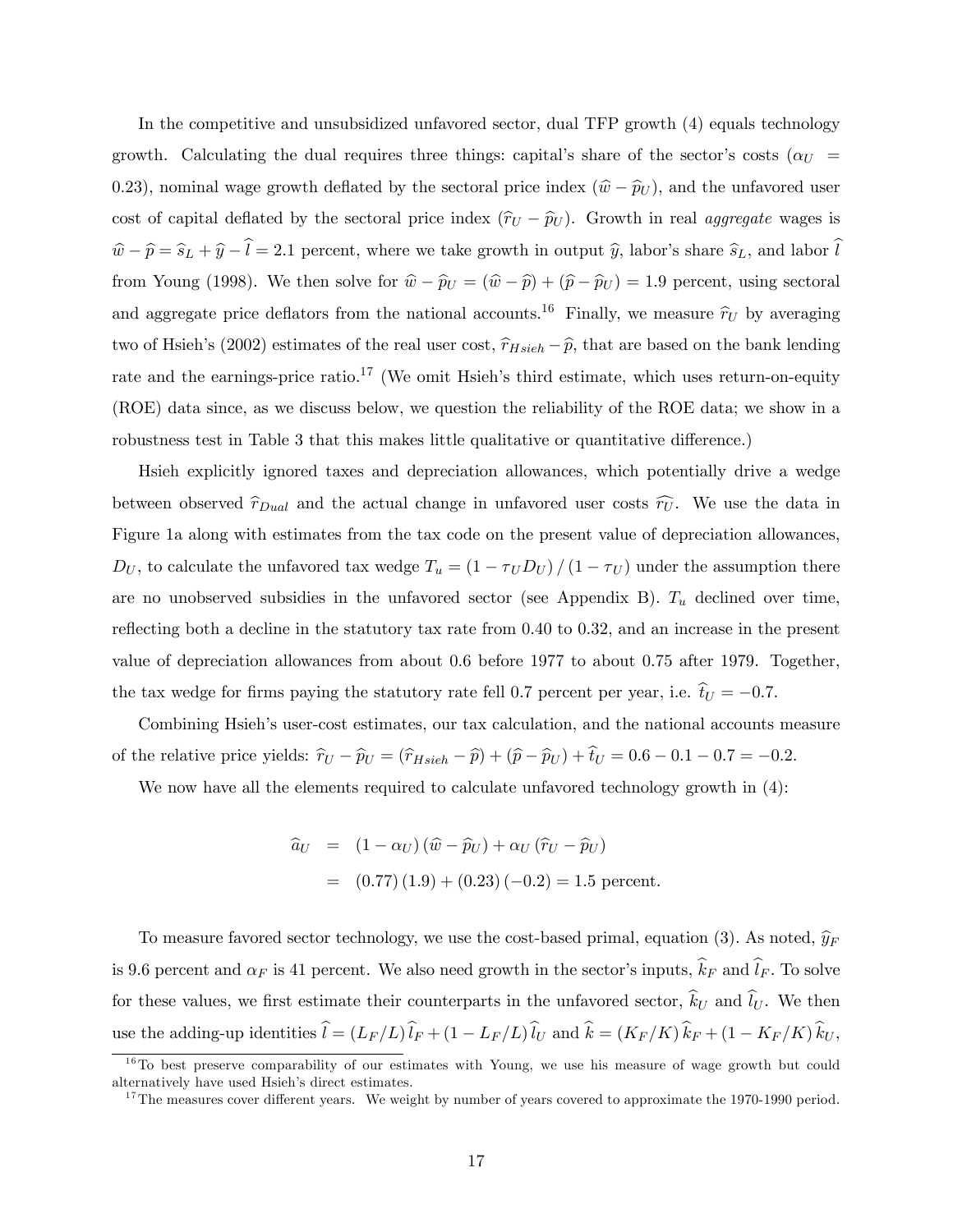which in turn require estimates of  $(L_F/L)$  and  $(K_F/K)$ .

Starting with unfavored labor growth, we use the relationship  $\hat{l}_U = \hat{y}_U + \hat{s}_{L_U} - (\hat{w} - \hat{p}_U)$ , where all terms on the right hand side have been described and quantified above. With zero profits in the competitive unfavored sector, growth in labor's share of revenues is  $\hat{s}_{L_U} = (1 - \alpha_U)$ , where the unfavored capital share in costs used the EU KLEMS sectoral data.<sup>18</sup> This gives  $\hat{l}_U$  =  $6.1+0.0-1.9 = 4.2$  percent per year. Turning to unfavored capital, an identical procedure generates  $\hat{k}_U = 6.1$  percent per year.<sup>19</sup>

Finally, turning to the adding-up identities, we need estimates of  $(L_F/L)$  and  $(K_F/K)$ . We start by estimating labor's share of revenue in the favored sector from the implicit relationship:  $s_L = \omega_F s_{L_F} + (1 - \omega_F) s_{L_U}$ . We have data on all terms other than  $s_{L_F}$ , so the equation implies that labor's share of revenues in the favored sector is 34 percent. Although this share may seem low, it exactly matches labor's share of value added for U.S. multinationals which, according to U.S. Bureau of Economic Analysis data, was also 34 percent from 1983-1998). Since the wage is assumed identical in the two sectors, we can then use the expression:

$$
\frac{L_F}{L_U} = \frac{s_{L_F}}{s_{L_U}} \frac{\omega_F}{\omega_U} = \frac{0.34}{0.77} \frac{0.59}{0.41} = 0.64,
$$

which implies that  $(L_F/L) = 0.39$ . Thus, although the favored sector is larger, its low labor intensity implies that the unfavored sector employs more workers. Finally, combining the sectoral shares of the total labor force with the aggregate labor growth estimate in Young (1995),  $\hat{l} = 6.2$ , implies (from the adding-up identity) that  $\hat{l}_F = 9.4$  percent.

For capital, the calibration is more complicated, since user costs aren't equated across sectors. We obtain a benchmark by defining the user-cost ratio  $\eta = R_F/R_U < 1$ , the capital stock ratio  $\beta = K_F/K_U$ , and using the relationship:

$$
\eta \beta = \frac{R_F K_F}{R_U K_U} = \frac{s_{K_F}}{s_{K_U}} \frac{\omega_F}{\omega_U} = \frac{0.24}{0.23} \frac{0.59}{0.41} = 1.5. \tag{9}
$$

Appendix B details our estimates that  $R_U/q$  averages about 13.0 percent and  $R_F/q$  averages about 9.2 percent (reflecting subsidized capital and preferential tax treatment). Thus,  $\eta = R_F/R_U$ 0.71, which implies  $\beta = 2.1$  and  $K_F/K = \beta/(1 + \beta) = 0.68$ . Given aggregate  $\hat{k} = 10.9$  and

<sup>&</sup>lt;sup>18</sup>Given the Cobb-Douglas assumption for one-digit industries, the only reason the unfavored share  $s_{L,U}$  would change is if the mix of industries with the unfavored sector changed; such variation is small.

 $19\,\text{We also now have the information to calculate unfavorable technology using the primal. The result is the same as$ the dual calculation: 6.1-0.81\*4.2-0.19\*6.1=1.5 percent.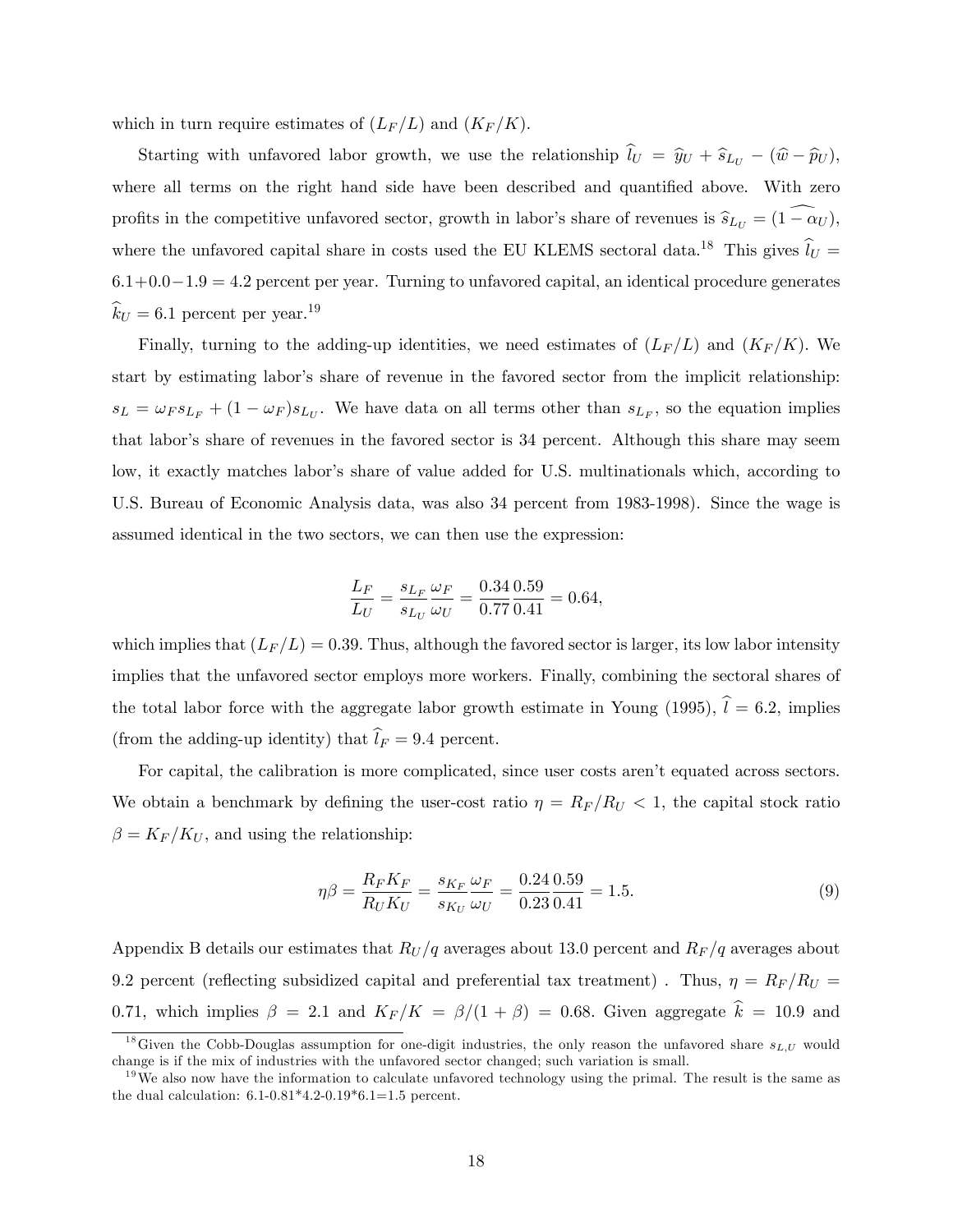$\widehat k_U=6.1,$  we find  $\widehat k_F=\left(\widehat k\left(1+\beta\right)-\widehat k_U\right)/\beta=13.1$  percent.<sup>20</sup>

The cost-based primal, (3), now gives favored technology growth,  $\hat{a}_F$ :

$$
\begin{aligned}\n\widehat{a}_F &= \widehat{y}_F - \alpha_F \widehat{k}_F - (1 - \alpha_F) \widehat{l}_F \\
&= 9.6 - (0.41)(13.1) - (0.59)(9.4) = -1.3 \text{ percent.}\n\end{aligned}
$$

Thus, the favored sector was growing nearly 10 percent a year, with falling technology.<sup>21</sup>

In a proximate sense, the negative technological growth reflects the rapid growth in favored inputs, especially capital. Aggregate technology growth is the output-share-weighted sum of technology growth in the two sectors:  $\hat{a} = \omega_U \hat{a}_U + \omega_F \hat{a}_F$ . Column 1 of Table 3 shows that with  $\widehat{a}_F = -1.3,$   $\widehat{a}_U = 1.5,$  and  $\omega_F = 0.59,$   $\widehat{a}$  is -0.2 percent per year.

Technology growth is only 0.1 percentage point per year stronger than the primal estimate of negative TFP growth. (Our primal TFP figure differs very slightly from Young's original TFP results because of minor differences in aggregate output growth in his vintage of data and ours.) From (7), we know that  $\widehat{TFP}_{Primal} - \widehat{a} = s_{\Pi} (\widehat{x}_F - \widehat{k}) + \Sigma_K$ , and we can use the above calculations to verify that  $s_{\Pi}(\hat{x}_F - \hat{k})$  is negligibly small—both cost-weighted favored inputs and aggregate capital were rising at about 10.9 percent per year.  $\Sigma_K$  is about  $-0.1$ .<sup>22</sup> Despite the massive scale of the distortions in Singapore's economy, including a 30 percent gap in favored and unfavored user costs with large differences in growth rates between favored and unfavored capital, the dynamics of these distortion terms do not contribute much to the long-term evolution of aggregate TFP growth. Loosely speaking, the reallocation terms are second-order—they involve the product of differences in growth rates and differences in user costs, which tends to make them small.

For our baseline case in Singapore, the standard Solow residual thus turns out to be a close approximation to technology change, at least when averaged over a period of several decades. Interestingly, using an aggregate cost-based residual—weighting labor with its aggregate cost share of 0.68 and capital with its cost share of 0.32—would yield positive TFP growth of 0.5 percent

$$
^{22}\Sigma_K = [(K_F/K)(K_U/K)(RK/PY)]((R_F - R_U)/R)\left(\hat{k}_F - \hat{k}_U\right) = 0.68 \cdot 0.32 \cdot 0.24 \cdot (-0.36) \cdot 0.07 = -0.0013.
$$

<sup>&</sup>lt;sup>20</sup>The log change in RK can be written as:  $(\widehat{RK}) = \psi(\widehat{R_UK_U}) + (1 - \psi)(\widehat{R_FK_F})$ , where  $\psi = 1/(1 + \eta\beta)$ . This equation can also be solved for  $\eta\beta$ , and does not yield the same value as  $(9)$  – our calibration is, loosely speaking, overidentified. But the two estimates are in fact quite close  $-$  they take values of 1.5 (in text) and 1.3 (in footnote). In essence, our story is not consistent with any arbitrary sectoral definitions. Placing manufacturing in the unfavored sector, for example, would yield a dramatically larger discrepancy between these value. Our allocation relied on qualitative evidence alone and allocates each industry entirely into one sector or the other, so the small difference corroborates our calibration.

<sup>&</sup>lt;sup>21</sup>Young (1994) finds that TFP growth fell even more in manufacturing (where he is able to estimate inputs) than in the overall economy, consistent with these estimates.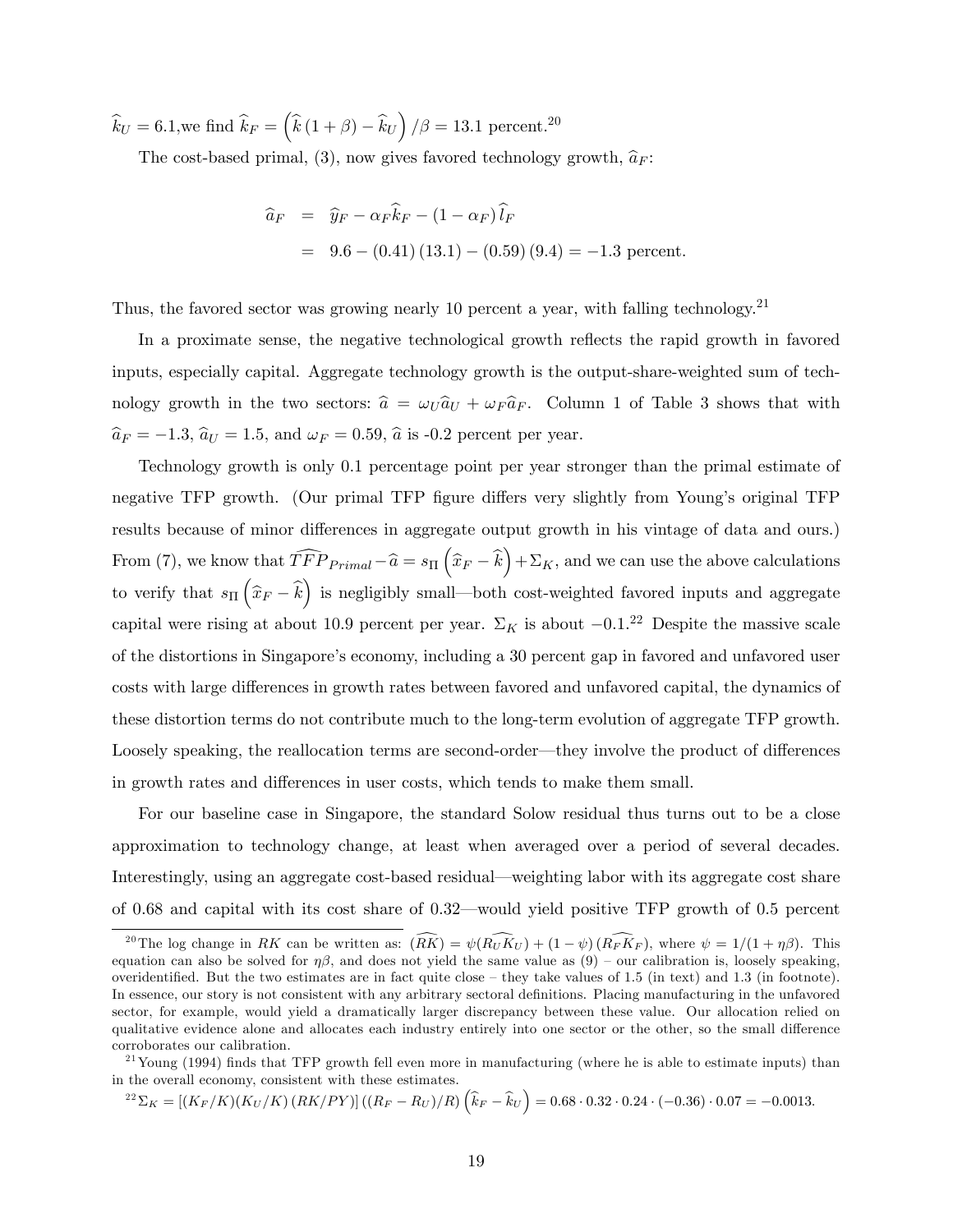per year, which would provide a less accurate view of technology growth. The reason is that with the dual formulation, the reallocation terms are much larger in magnitude. The capital reallocation term,  $(1 - s_{\Pi})^{-1} \Sigma_K$ , is -0.2 percent per year; but the "profits reallocation" term  $(s_{\Pi}(1 - \omega_F)/(1 - s_{\Pi}))(\hat{x}_F - \hat{x}_U)$  is 0.8 percent. Hence, it would be misleading in Singapore's case to attempt to simply adjust the aggregate shares—it is more accurate to use the "incorrect"  $s_L$ and  $(1 - s_L)$ .

What key assumptions and features of the data drive these estimates? In the unfavored sector, perfect competition, constant returns, and the lack of unobserved capital subsidies are crucial, since they allow us to use the dual approach. The assumption of unfavored constant returns is reasonable, given standard "replicability" arguments for competitive sectors; and the anecdotal evidence of capital subsidies focuses almost entirely on a few domestic sectors and sectors receiving large amounts of foreign investment. Together, this set of assumptions imply modest growth rates of inputs in the unfavored sector. This is likely to be robust Önding: unfavored technology growth is positive, which implies that favored input growth,  $\widehat{x_U}$ , has to be weaker than the already moderate growth in favored output.

Conversely, the poor technology performance in the favored sector is also likely to be robust. Modest unfavored input-growth estimates along with relatively fast overall input growth implies that favored inputs must have grown rapidly. These, in turn, drive the weak technology performance in the sector and overall.

Given the underlying forces in the data that drive the estimates, our quantitative and qualitative results are not particularly sensitive to the assumptions we have made. Table 3 demonstrates the robustness by relaxing several of the assumptions. For example, as mentioned above, our baseline drops the ROE data—one of Hsieh's three interest-rate measures—for the unfavored cost of capital. Column 2 shows that including the ROE user-cost measure reduces  $\hat{a}_U$  negligibly, since the capitalweight is small; it slightly improves  $\hat{a}_F$  (because it raises  $\hat{k}_U$  and thereby reduces  $\hat{k}_F$ ). Column 3 substantially increases the mean ratio of favored to unfavored capital  $(K_F/K_U)$ ; this necessarily reduces favored capital's growth rate  $(\widehat{k}_F)$ , but only slightly improves favored technology  $(\widehat{a}_F)$ . Our results are also robust to arbitrary reductions of the estimated profit shares. Columns 4 and 5 show results from two different experiments that each roughly halve the average profit share. In the first, we increase the industry capital shares (relative to the EU KLEMS estimates) by 9 percentage points in each sector, while in the second, we increasing the growth accounting labor share by 8 percentage points each year. In both of these cases, the baseline results do not change significantly.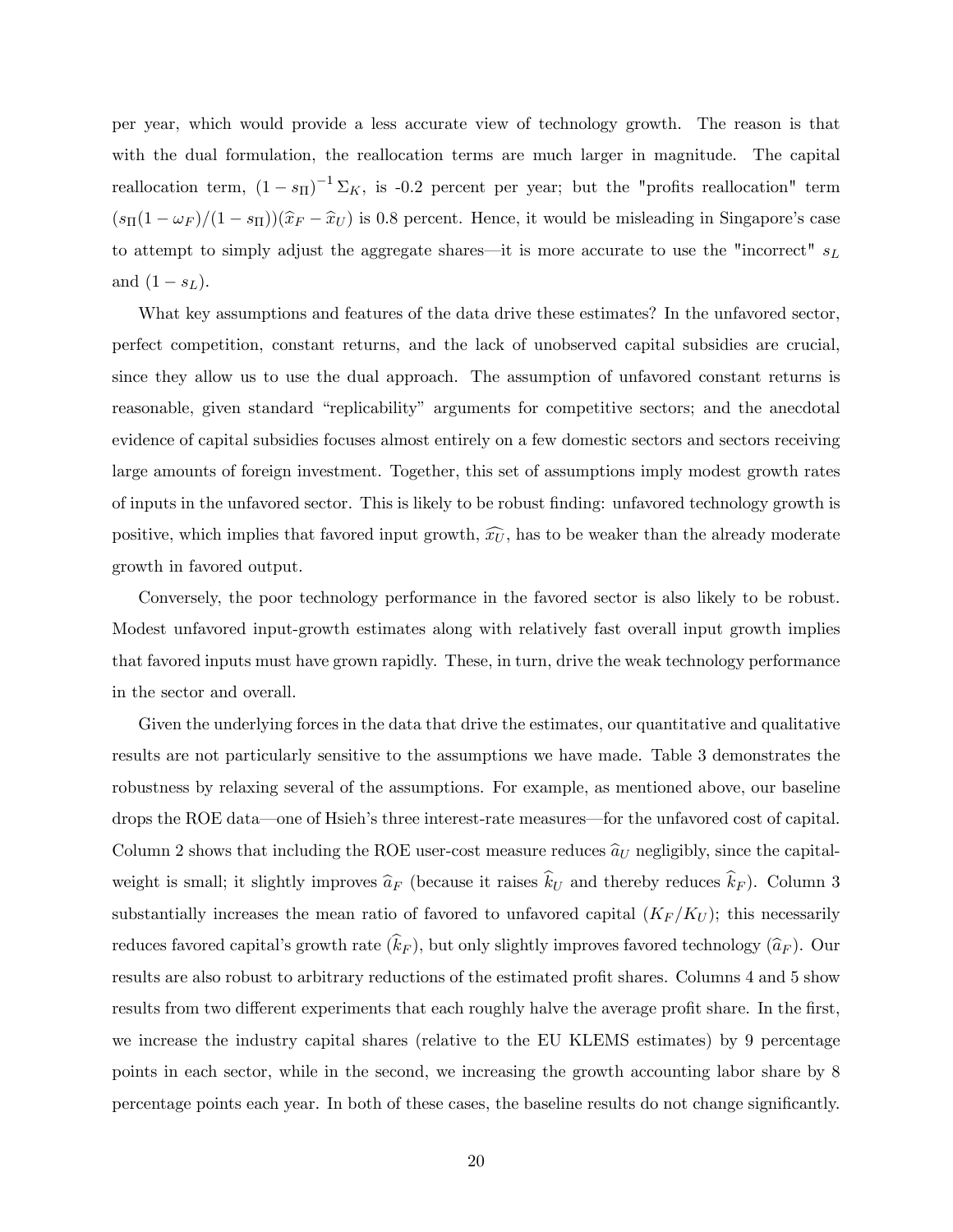### 4.2 Interpreting Negative Technology Growth

Persistently negative technological progress in the favored sector is surprising. The issue is that, although output rose rapidly, observed inputs rose even faster. It is not simply a matter of weights on capital and labor, since both factors rose faster than favored output.

Perhaps the most straightforward case for a negative residual is if favored returns to scale were decreasing rather than constant. In measuring favored inputs, we assumed constant returns in the unfavored sector but imposed no such assumption for the favored sector. Industry estimates for other countries generally suggest constant or slightly increasing returns (e.g., Basu and Fernald, 2001, and Inklaar, 2007), making constant returns the right benchmark. However, government interventions that limit entry could lead to decreasing returns by causing firms to each overproduce, thereby reducing the economy's efficiency. Consider a simple example. Suppose production requires a fixed cost F and entails an increasing marginal cost:  $Y = X^{\lambda} - F$ , where X is a composite input,  $\lambda < 1$ , and  $\gamma = d \ln Y/d \ln X = \lambda (1 + F/Y)$  denotes returns to scale (so  $\gamma < 1$  implies decreasing returns). The competitive equilibrium, where  $MC = AC$ , has constant returns to scale ( $\gamma = 1$ ). Government-supported entry barriers shift the firm's demand curve up as well as making it less elastic. If the upward shift dominates the reduced elasticity, then each firm produces more, which pushes  $\gamma$  < 1. Subsidies to input use also lead firms to overproduce and push down  $\gamma$ . In either case, the firm's average cost exceeds its minimum value, so that the government interventions reduce the efficiency of the economy even if true technology does not change.<sup>23</sup> Hence, Singapore's heavy interventions could have led to a falling cost-based TFP residual (and, therefore, reduced our measured technology)—even if it favored high-productivity firms. Under this interpretation, the qualitative conclusion remains that Singapore's growth was not driven by efficiency improvements.

Alternatively, the economy may have shifted "too rapidly" into new products and industries, as Young (1992) suggests. If there is an important role for learning-by-doing, as well as up-front adoption costs, then shifting rapidly means that Singapore could have paid a lot of adoption costs without reaping all the benefits.<sup>24</sup> Further, if government favoritism chose the wrong sectors, the rapid gains in output might have reflected high input growth that more than offset the negative technology growth, consistent with the decline in measured economic profits. In a sense, this implies

 $^{23}$ Similarly, Restuccia and Rogerson (2004) offer a story in which firms have decreasing returns (e.g., from limited managerial span of control) but differ in productivity levels. Shifting resources away from the undistorted equilibrium whether towards or away from high-productivity firms—reduces overall TFP and welfare.

 $^{24}$ Young's hypothesis would imply that Singapore adopted new technologies more rapidly than Hong Kong. But, for electronic goods such as cell phones and personal computers, Comin and Hobijn (2010) find no evidence that Singapore in fact adopted them more rapidly.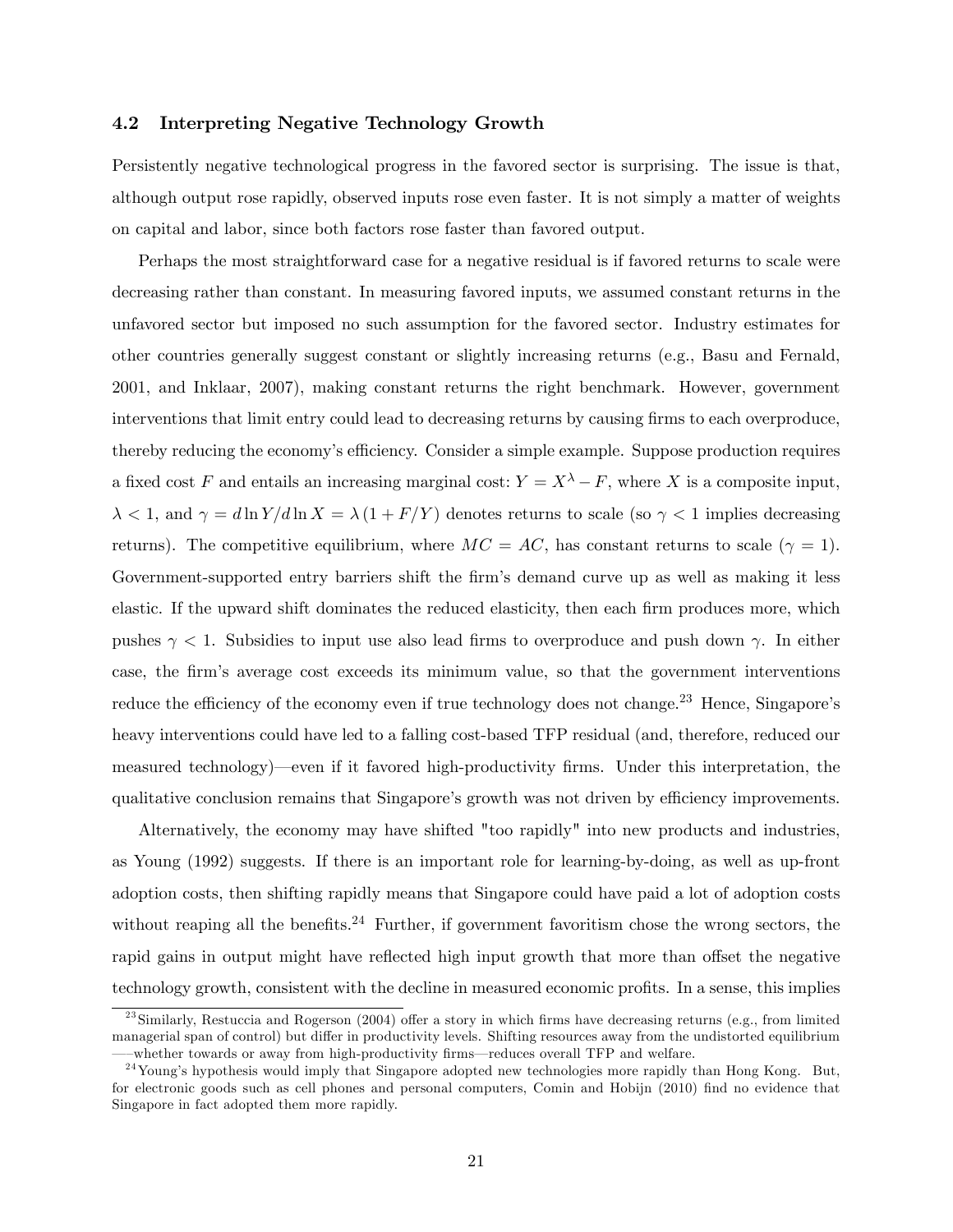that the negative reallocation effect we derived when looking across the favored and unfavored sectors might have additionally mattered within the favored sector itself, or even internal to large favored firms. After all, our "favored sector" is a fairly crude mapping from one-digit industries, and it is certainly not homogeneous (e.g., finance is very different from utilities).

In sum, it remains unclear what factors drove the extremely slow technology growth in Singapore, though these may include decreasing returns, within-sector reallocation effects (the equivalent of the between-sector effects we measure), and could to some extent also reflect mismeasurement (for example, we do not try to reconcile differences in estimates of Singapore's wage growth). It could be that the same policies which resulted in Singapore's poor productivity performance also led to its rapid output growth. A virtue of our measurement framework is that it makes the minimal set of assumptions necessary for estimating technology growth as distinct from TFP growth, but it does not allow us to perform counterfactuals. A fully-specified dynamic general equilibrium growth model is likely needed to explore more fully how policy affected Singapore's growth experience.<sup>25</sup>

## 5 Reconciling Empirical Puzzles Regarding Growth in Asia

Finally, we apply our framework and quantification of market imperfections to reconcile empirical puzzles related to the rapid development of the NIEs. We start with the gap between dual and primal TFP in Singapore and then discuss the lack of gap for other NIEs. We then note how our quantification of profit shares in the NIEs reconciles a key implication of trade-based explanations of Asiaís rapid development that previously contradicted the data.

### 5.1 Understanding Gaps in Singaporeís TFP Growth Calculations

Our estimates of Singapore's market imperfections quantitatively reconciles the gap between Hsieh's dual and Young's primal TFP results. Manipulating equation (6) for the aggregate economy, the difference between typical implementations of the dual and primal is:

$$
\widehat{TFP}_{Dual} - \widehat{TFP}_{Primal} = s_L \left( \widehat{w}_{Dual} - \widehat{w} \right) + (1 - s_L) \left( \widehat{r}_{Dual} - \widehat{(r + \pi/k)} \right). \tag{10}
$$

 $^{25}$  If technology growth were so poor, then the level of technology itself ought to be relatively low. Bar-Shira et al  $(2003)$  use a method very different from ours to estimate levels of technology across countries. In a cross-sectional sample of 25 countries for 1990, Singapore ranked dead last in the level of technology–not only below all of the other NIEs, but below many other countries that had lower output per capita.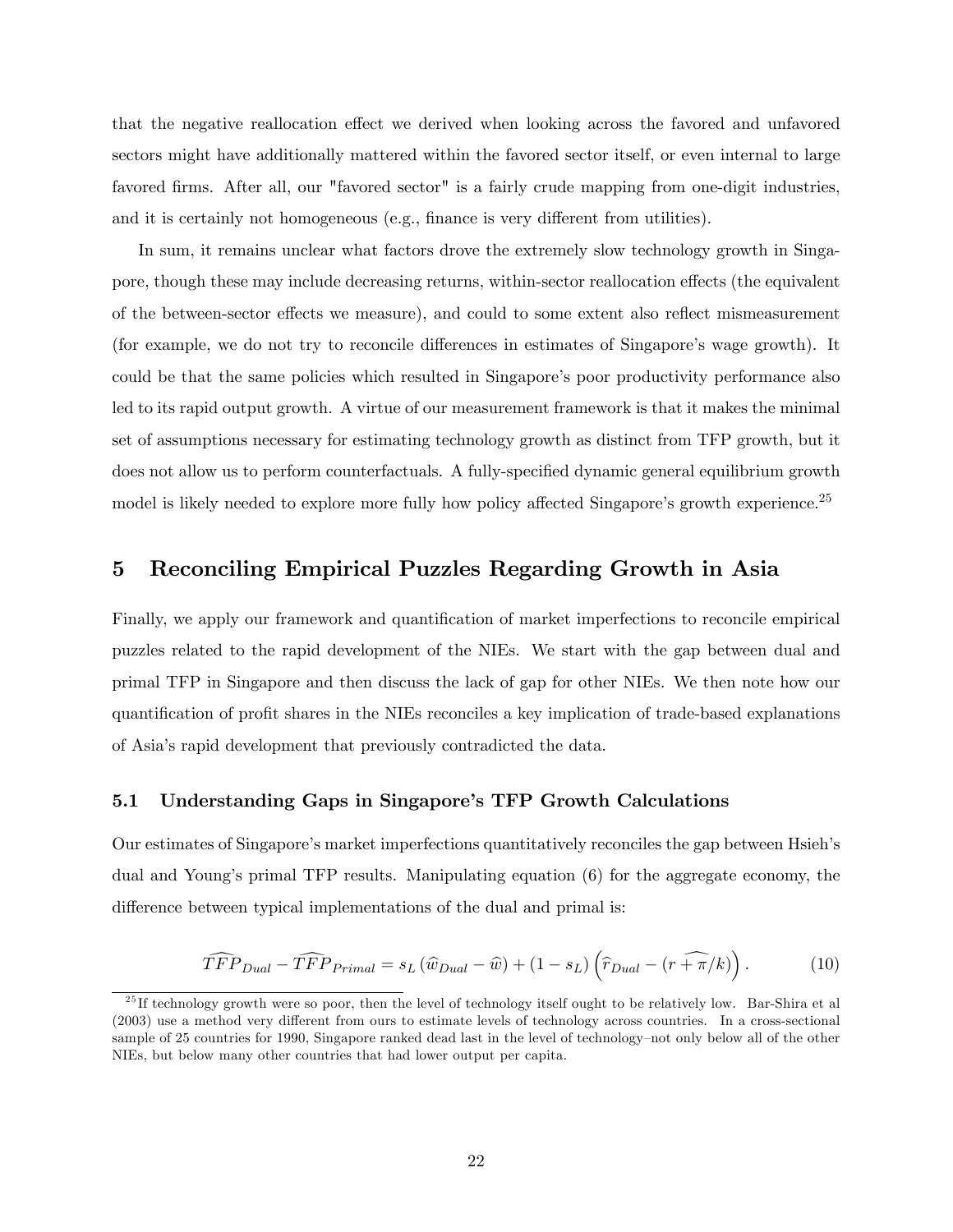If both use the same weights, then primal and dual TFP growth differ only if growth in either estimated wages or capital-payments differ (given the distortions discussed above, neither measures economy-wide technology growth).

Table 4 gives this decomposition for all the NIEs with data from Young (1995, 1998) and Hsieh (2002). Lines 1 to 3 show the items on the right side of equation (10). Notably, line 2a shows that Young's estimates imply that real capital payments,  $(r + \pi/k)$ , fell at 3 percent per year, whereas Hsieh's dual estimate  $\hat{r}_{Dual}$  was roughly constant (rising by 0.4 percent per year). Lines 4a and 4b show primal and dual TFP growth. Lines 5 and 6, respectively, show the contribution of wages and capital payments to the dual-primal difference. Primal and dual TFP growth differed markedly only in Singapore and Taiwan. Wages play a sizeable role in Singapore and account for the bulk of the difference in Taiwan. Hsieh (2002) has little discussion of the role of wages.<sup>26</sup> The wage discrepancies reflect measurement rather than conceptual differences.

The theoretical framework of Section 2 can explain capital's contribution (line 6, which shows the second term in (10)). In Singapore, this term accounts for the bulk of the dual-primal gap: The weak primal TFP performance implies sharp declines in real capital payments,  $(r + \pi/k)$ , but estimated user costs are about flat. The issue, then, is to reconcile line 2a (the sharp decline in  $(r + \pi/k)$ ) with line 2b (the flat or even slightly rising  $\hat{r}_{Dual}$ ).

Can the unrepresentativeness of  $\hat{r}_{Dual}$  as well as pure economic profits quantitatively reconcile these two estimates? With some algebraic manipulation, we can write:

$$
\widehat{(r+\pi/k)} = \widehat{r} + \frac{s_{\Pi}}{1-s_L} \left(\widehat{s}_{\Pi} - \widehat{s}_K\right). \tag{11}
$$

Capital payments can change either because the "average" user cost,  $\hat{r}$ , changes, or because there are pure profits and the profit rate changes relative to capital's share of output. Intuitively, suppose the user cost is constant. Then any changes in capital's share are driven by changes in capital relative to output. Thus, after stripping out growth in the user cost, the term  $\pi/k$  will increase if and only if growth of profit share exceeds that of capital share.

<sup>&</sup>lt;sup>26</sup>The two use different source data on wages and employment. With J types of labor, Young measures  $\hat{l} = \sum s_j \hat{l}_j$ . He benchmarks to total labor compensation, which imposes the identity that  $WL = \sum W_j L_j$ . Hence, his estimate of implicit real wage growth,  $\hat{w}_{Primal} - \hat{p} = \hat{s}_L + \hat{y} - \hat{l}$ , is necessarily consistent with the aggregate compensation figures. Hsieh measures  $\hat{w}_{Dual} = \sum s_j \hat{w}_j$  directly, so he doesn't need to benchmark to aggregate compensation. Implicitly, two factors "explain" the wage differences. First, Hsieh's survey data have less growth in employment than the official tabulations and he has less implied labor quality growth than Young (1995); for given growth in nominal compensation, these factors imply faster wage growth. Second, Hsieh's figures on total labor compensation rise from 25 percent of GDP in 1973 to 37 percent of GDP in 1990. Hence, he has faster growth in nominal labor compensation. Young (1998) questions the reliability of Hsieh's wage data.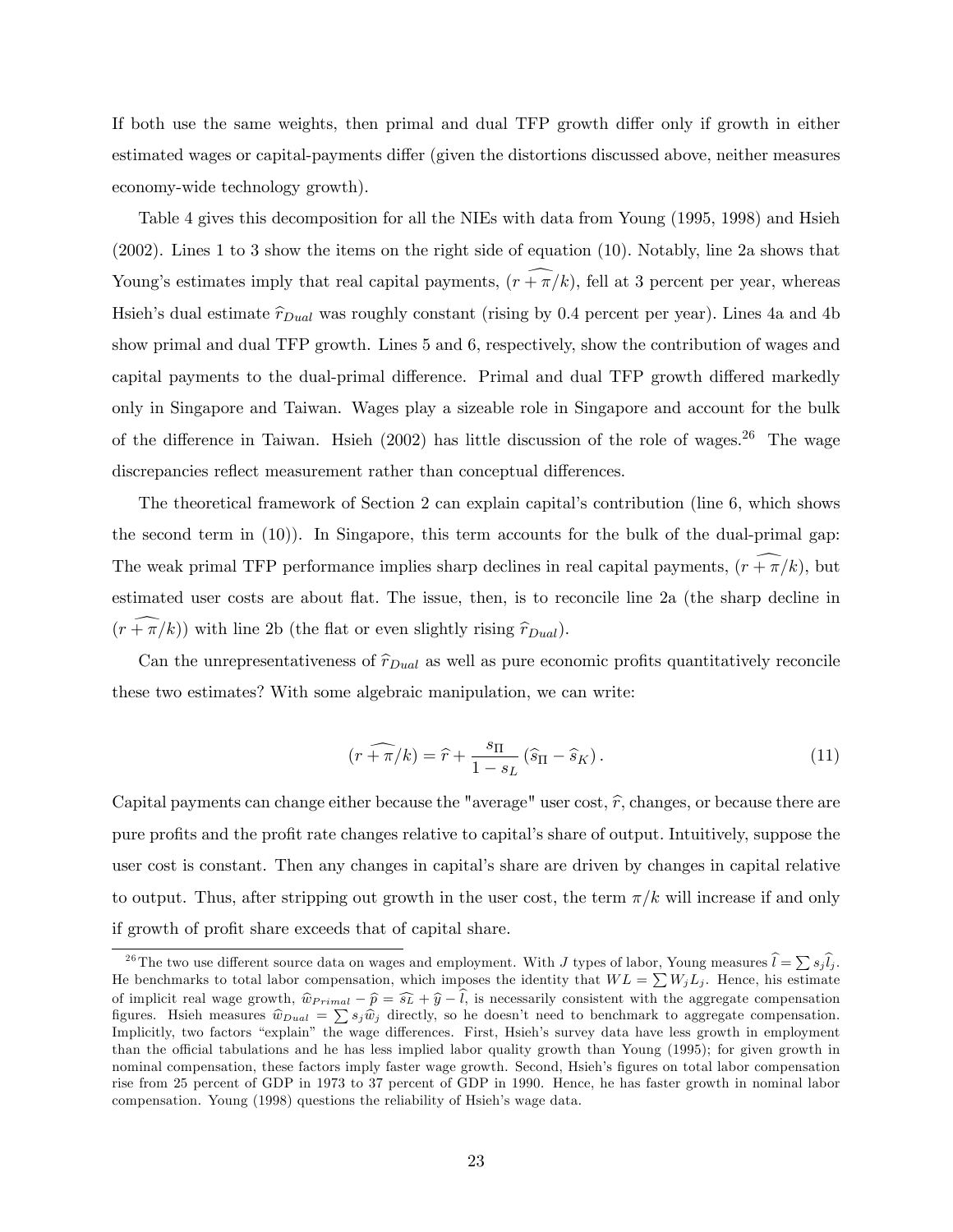What does the aggregate user cost,  $\hat{r}$ , depend on? Since  $R \equiv (K_F/K)R_F + (K_U/K)R_U$ :

$$
\widehat{r} = \frac{R_F K_F}{RK} \widehat{r}_F + \frac{R_U K_U}{RK} \widehat{r}_U + \frac{R_F - R_U}{R} \frac{K_F}{K} \left( \widehat{k}_F - \widehat{k} \right). \tag{12}
$$

Growth in the aggregate user cost is a weighted average of growth in the user cost in the two sectors, plus a reallocation term reflecting that average  $R$  can fall if we capital shifts towards a sector with a lower value of R. Hsieh's dual did not incorporate any tax adjustments, so  $\hat{r}_U = \hat{r}_{Dual} + \hat{t}_U$ . We additionally substitute in  $\widehat{r}_F = \widehat{r}_U + (\widehat{t}_F - \widehat{t}_U )$  to write:

$$
\widehat{r} = \widehat{r}_{Dual} + tax + \frac{R_F - R_U}{R} \frac{K_F}{K} \left( \widehat{k}_F - \widehat{k} \right),
$$

where  $tax = (R_F K_F/RK) \hat{t}_F + (R_U K_U/RK) \hat{t}_U$  is the share-weighted average of growth in taxes in the two sectors. From the tax code (see Appendix B), we can observe some portion of the tax terms but, obviously, not unobserved subsidies to favored firms. Let  $\hat{t}_F = \hat{t}_F^{\text{obs}} + \varepsilon$ , where  $\varepsilon$  reflects the effects of unobserved subsidies, so that we can analogously write  $tax = tax^{Obs} + (R_F K_F / RK) \varepsilon$ . Then:

$$
\widehat{r} = \widehat{r}_{Dual} + tax^{Obs} + \frac{R_F - R_U}{R} \frac{K_F}{K} \left( \widehat{k}_F - \widehat{k} \right) + \frac{R_F K_F}{RK} \varepsilon.
$$

Combining this expression with (11), we have:

$$
\left(r + \widehat{\pi}/k\right) + \widehat{r}_{Dual} + tx^{Obs} + \frac{R_F - R_U}{R} \frac{K_F}{K} \left(\widehat{k}_F - \widehat{k}\right) + \frac{s_{\Pi}}{1 - s_L} \left(\widehat{s}_{\Pi} - \widehat{s}_K\right) + \frac{R_F K_F}{RK}\varepsilon.
$$
 (13)

Growth in payments to capital implied by the primal can differ from the dual estimate because of changes in the share-weighted growth in observed tax wedges, because of a reallocation of capital towards sectors with different levels of the user cost, because of profits, or because of unobserved subsidies.

We have already discussed many of these terms, and Table 5 shows our decomposition of the gap into each of them. Line (1) shows Hsieh's  $\hat{r}_{Dual}$  of 0.4 percent per year. Line (2) shows the share-weighted tax-wedge adjustment that we can observe,  $tax^{Obs}$ , fell about 0.9 percent per year. To calculate this adjustment, we use our previous estimate  $\hat{t}_U = -0.7$ . In addition, we estimate that  $\hat{t}_F^{Obs} = -0.9$ <sup>27</sup> Given the assumptions in Section 4.1,  $(R_F K_F / R K) = \eta \beta / (1 + \eta \beta) = 0.60$ ,

 $27$ This figure comes from the data on tax rates for foreign manufacturing from Figure 1B, where we assume that other Örms (favored or unfavored) paid the statutory tax rate. An investment allowance introduced in 1980 for some manufacturing firms made the tax code even more advantageous for favored firms. (Appendix B discusses how we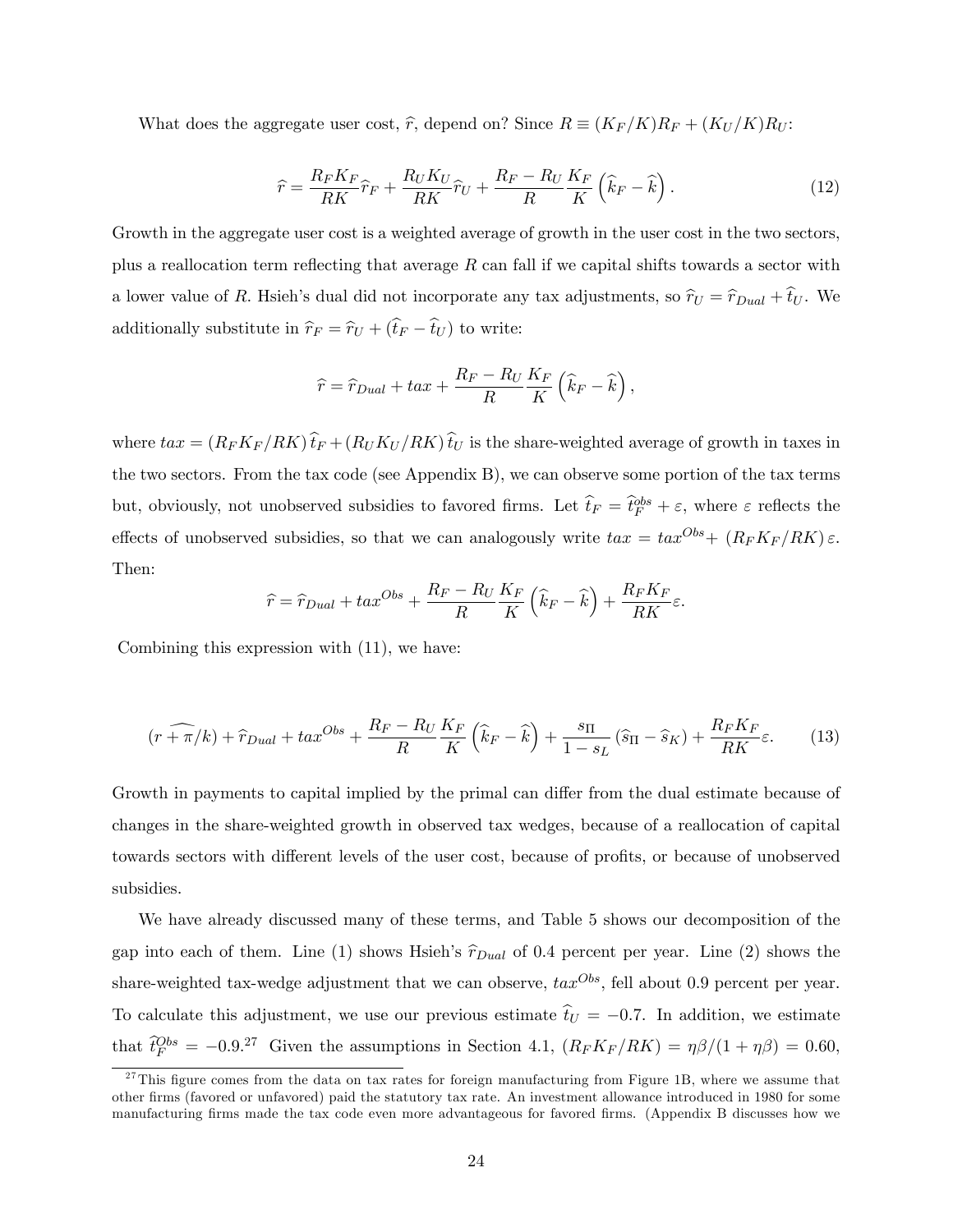which allows us to calculate the share-weighted observable tax wedge. (Note that rounding matters. Both  $\hat{t}_U$  and  $\hat{t}_F^{Obs}$  round down, whereas  $\text{tax}^{Obs}$  rounds up.)<sup>28</sup>

Line (3) uses the benchmark estimates from Section 4.1 to obtain the reallocation term:  $[(R_F R_U)/R(K_F/K)\left(\widehat{k}_F - \widehat{k}\right) = [(9.2 - 13.0)/10.4](0.68)(13.1 - 10.9) = -0.5$  percent per year. Line (4) uses the values from Table 2 (the second column, corresponding to our preferred two-sector breakdown) for the pieces of the profits term,  $[s_{\Pi}/(1 - s_L)][\widehat{s}_{\Pi} - \widehat{s}_K]$ .

In principal, if there were no unobserved capital subsidies or mismeasurement, then the sum of lines (1) through (4) would equal the primal estimate in line (6) of  $(\widehat{r+\pi/k}) = -3.0$  percent. However, line (5) shows that there is a residual of 0.6 percent per year that is not yet accounted for. In principal, that residual reflects unobserved capital subsidies. There is surely further unobserved heterogeneity in user costs—such as favorable access to land and financing—that accounts for some if not all of this residual. In any case, the terms in our framework that we can measure explain the bulk of the gap between the primal and dual estimates of payments to capital. (Of course, that residual term could also capture some mismeasurement.)

This reconciliation of Hsieh's dual with Young's primal calculation requires that Hsieh's cost of capital measure captures the user cost for the unfavored sector only and excludes profits. Why is this a reasonable assumption? Hsieh uses three rate-of-return measures for Singapore's dual calculation: The earnings-to-price ratio  $(E/P)$ ; an average lending rate; and the return on equity (ROE). All omit subsidies and taxes, and two of the three omit profits.

First, consider the earnings-price ratio as a measure of the expected real return  $(\rho - \hat{q})$ . With perfect capital mobility, this measure is, at best, the expected real return for the global representative investor. Such a rate might be appropriate for a firm seeking private–sector financing (which, presumably, many companies receiving preferential treatment did not need). But even if the listed firm earned large pure profits, this raises prices as well as earnings.<sup>29</sup>

implement these and other adjustments from the tax code in order to calculate the favored tax wedge.)

 $^{28}$  Although the decline in statutory rates was smaller than the decline in foreign manufacturing rates, the decline in  $T_i$  was still large for firms outside foreign manufacturing because of the increase in D. Note also that the declining tax wedge is consistent with a rising corporate tax-to-GDP ratio because (corporate profits/GDP) was rising.

 $29$ There appears to be a long history in securities analysis of using the earnings-price ratio as an empirical measure of the real discount rate,  $\rho - \hat{p}$ , where  $\hat{p}$  is a price deflator. A standard formula (e.g., Brealey and Myers, 2000, p73) says that a company's share price is  $P_i = E_i/(\rho - \hat{p}) + PVGO_i$  – the value of a perpetuity yielding  $E_i$ , plus the present value of growth opportunities. (The general point, of course, is that price is the present value of the stream of dividends from the stock; but it can be useful to decompose it into a "no growth" valuation, and a separate valuation of the growth opportunities). The equation implies that  $E_i/P_i = (\rho - \hat{p}) (1 - PVGO_i/P_i)$ . In applying this equation to aggregate stock-market data, Hsieh implicitly assumes that  $PVGO_i = 0$ . An additional, potential, complication is that  $\hat{p}$  might differ from growth in the investment deflator,  $\hat{q}$ , which is what enters the user-cost formula. This consideration is minor for Singapore where, from 1960-95, the investment deflator grew at about the same rate as the GDP deflator (structures prices grew more quickly, equipment prices more slowly).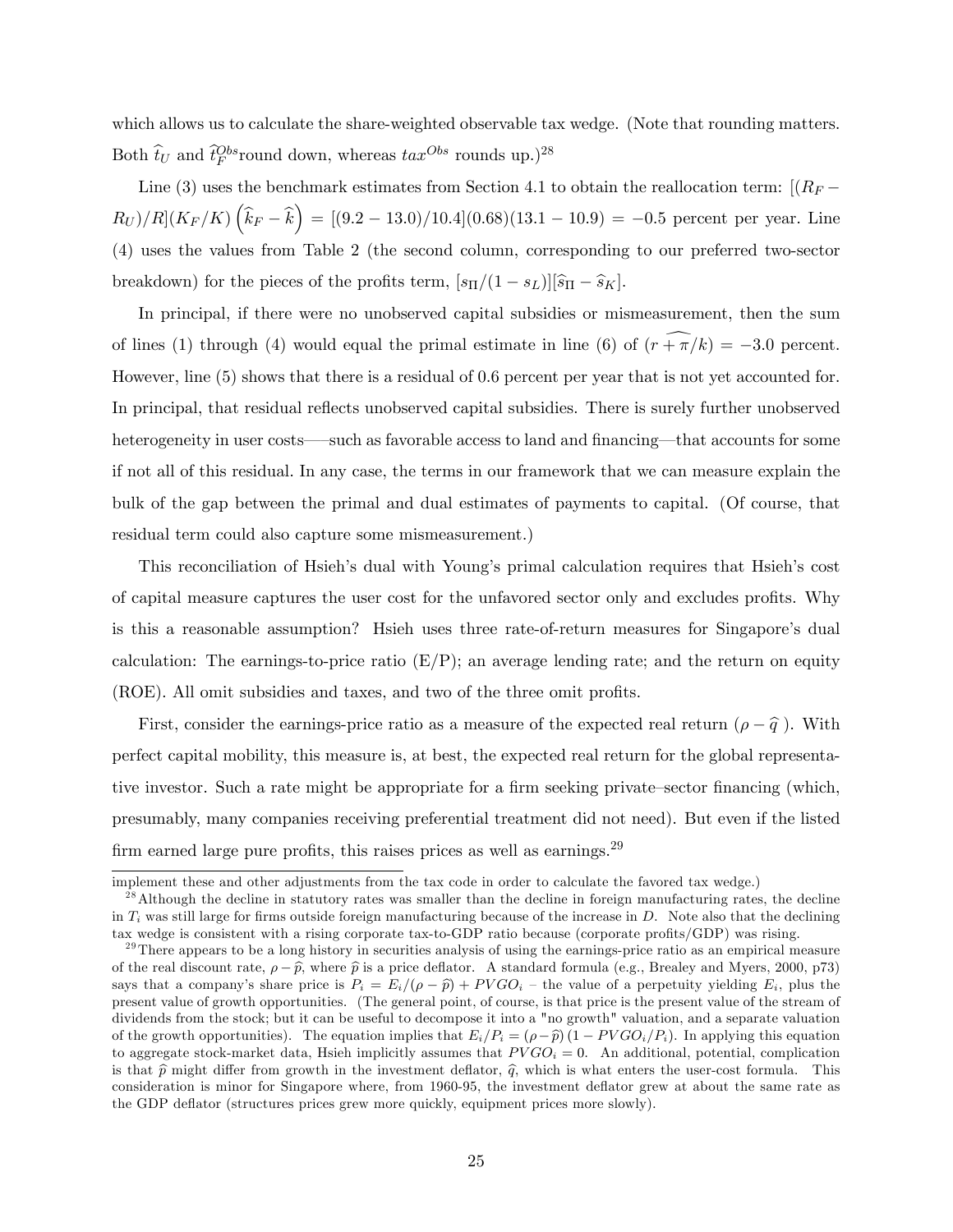Second, the average bank lending rate is also more appropriate for unfavored firms. Young  $(1998)$  describes how a heavily regulated "cartel arrangement" kept lending rates above competitive levels. But GLCs, SBs, and multinationals generally had alternative, likely cheaper sources of funding, including government loans, FDI, and international lending. In the 1980s, for example, only 21 percent of Singapore bank loans to non-bank customers went to heavily favored manufacturing, transport, and communications industries  $-$  which accounted for 40 percent of GDP. FDI was a much more important funding source for these firms. In addition, firm-level profits would not have any direct effect on average lending rates.

Finally, the return on equity (ROE, from Singapore's Registry of Companies and Businesses) is the ratio of two easily manipulated elements in firm financial statements—it is an accounting, not a market, measure. Consider the denominator. Firms have considerable discretion in reporting intangible assets such as goodwill or brand name, which affects the book value of shareholder equity; firms earning large profits seem particularly likely to report sizeable intangible assets. From 1980-90, the underlying asset figures for non-financial firms alone show a ratio to GDP that averages 4.5  $\sim$  compared with a capital-output ratio of 2.8 in the national accounts.

In sum, the ROE figures are not a reliable measure of the opportunity cost of funds. Indeed, if we omit the ROE measure (as, in fact, we did in measuring technology in Section 4), then the real dual estimate of  $\hat{\tau}_D$  falls to +0.2 percent per year. This would reduce the primal-dual discrepancy (line 5 of Table 5) by 0.2 percentage points.  $30$ 

Our interpretation of the dual-primal divergence is more plausible than the main alternatives. First, Hsieh suggests, with little evidence, that there were massive national accounting errors. In particular, the national accounts might have massively overstated growth in the capital-output ratio, either by understating output growth or overstating capital growth. We discuss this hypothesis (and its difficulties) in Appendix C. Second, Young dismisses the dual calculations, in part because they ignore key tax benefits and are not appropriate for all firms. We agree that these issues are central, but find the pattern of mismeasurement economically important. The primal and dual methods differ because a subset of the economy earned very large and declining profits and received government favoritism that grew over time.<sup>31</sup>

 $30$ Since Section 4 omitted the ROE figure, lines (2) through (4) of Table 5 are unaffected. Instead, this modification would reduce the residual in line  $(5)$  from 0.6 to 0.4—plausibly explained by land subsidies or other (growing) capital subsidies.

<sup>&</sup>lt;sup>31</sup> See also Feenstra and Reinsdorf (2003) and Barro (1999) for additional possible interpretations of the dual-primal discrepancy and the implications for national accounts.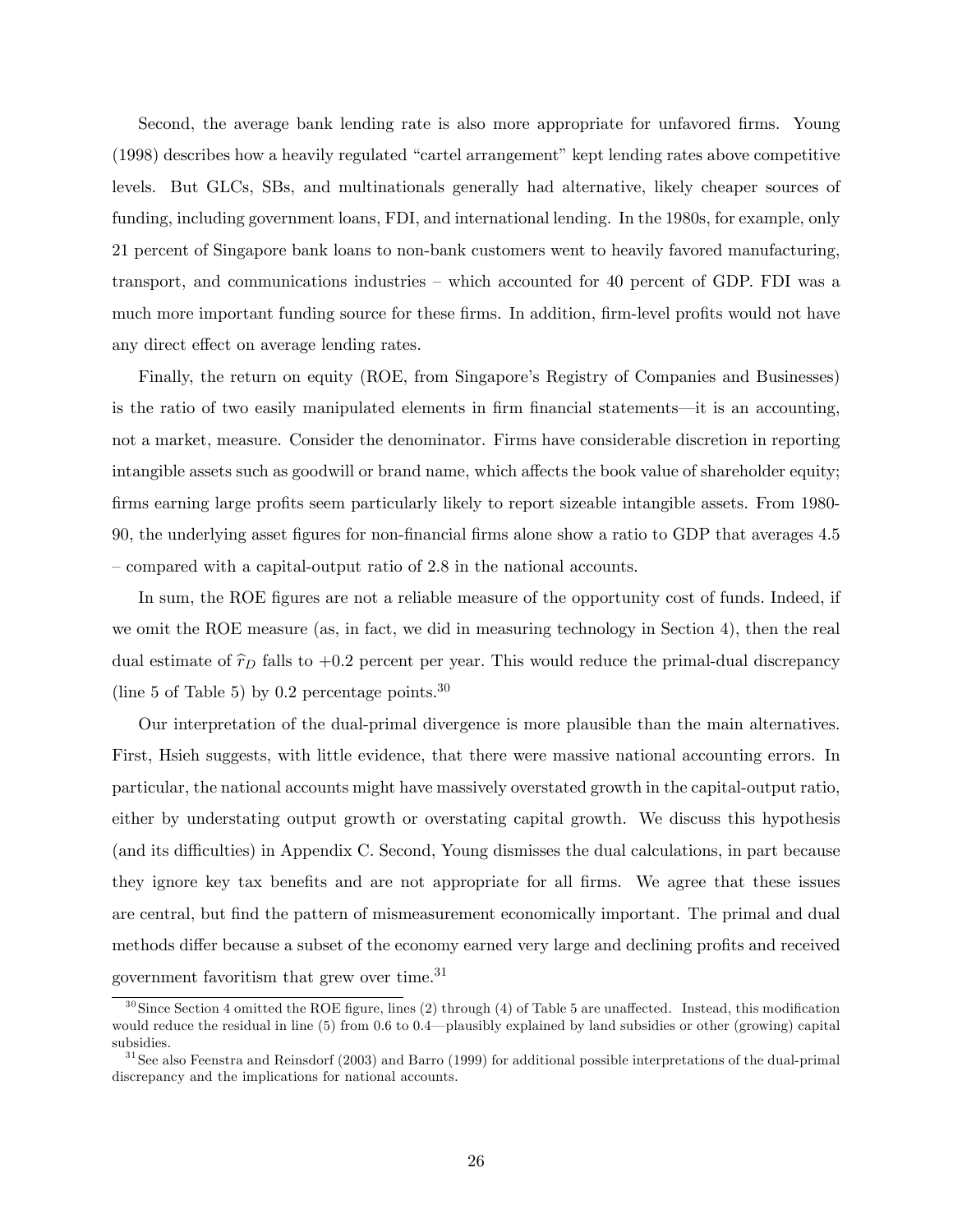### 5.2 Why the Dual and Primal Calculations are Consistent in the Other NIEs

In Singapore, large but declining profits and heterogeneous costs of capital, reflecting government intervention, created the large dual-primal TFP gap. How did these factors play out in the other NIEs? Tax effects were smaller outside of Singapore; and profits and unmeasured subsidies appear relatively unimportant in less-interventionist Hong Kong. But Taiwan and Korea also intervened heavily. Why is the gap so much smaller in Taiwan? Why isn't there a gap in Korea?

For Taiwan, Wade (1990) documents the considerable government intervention, especially for large firms in favored sectors. Government intervention, however, does not inevitably lead to high profits – Singapore is the exception to world experience, not the rule. Estimated profits in Taiwan were small.<sup>32</sup> Hence, capital's contribution to Taiwan's dual-primal gap is consistent with unmeasured, heterogeneous, capital subsidies creating a modest gap.

Korea also intervened, but the evidence suggests it did so without creating large profits or heterogeneity in the *growth rates* of the cost of capital. First, our estimates, as well as Leipziger's (1988) and Kihwan and Leipziger's (1997) firm-level studies, suggest small profits. Second, Hsieh reports different levels of the user cost using the curb loan rate (the market rate) and the discount rate (the "preferred" rate); but they move roughly in parallel. $33$ 

In addition, while FDI played a huge role in Singapore's development, it had negligible impact on Korea in the 1970's and 1980's. IFS statistics confirm that by 1990, FDI amounted to nearly half of investment in Singapore but only 1 percent of investment in Korea. As such, the idiosyncratic, one-time benefits offered to entice FDI and leading to large profits and subsidies in Singapore had less scope to impact growth accounting in Korea.

Finally, we find direct evidence that wedges in the cost of capital due to tax treatment were far less important in the other NIEs. Table 6 shows that the equivalent tax adjustments (the first term from (13)) for the other NIEs appear much smaller than in Singapore. For Taiwan, the -0.9 percentage point per year contribution largely reflected increases in investment tax credits  $(\kappa)$  in the 1980s. In Korea, tax rates for large companies fell over time, and depreciation allowances became somewhat more generous. But  $\kappa$  (for selected investments) also became less generous. In Hong Kong, the change in the tax wedge contributes nothing to the dual-primal gap: depreciation allowances became slightly more generous over time, but the corporate tax rate also rose slightly.

 $3<sup>32</sup>$  For Taiwan, Hong Kong, and Korea, the estimated contribution of profits from equation (13) is small.

 $33$  Heterogeneity can also reflect differences in user-cost levels, but differing growth rates are a more direct source. Rhee (1997) discusses the dual structure of Korea's financial market.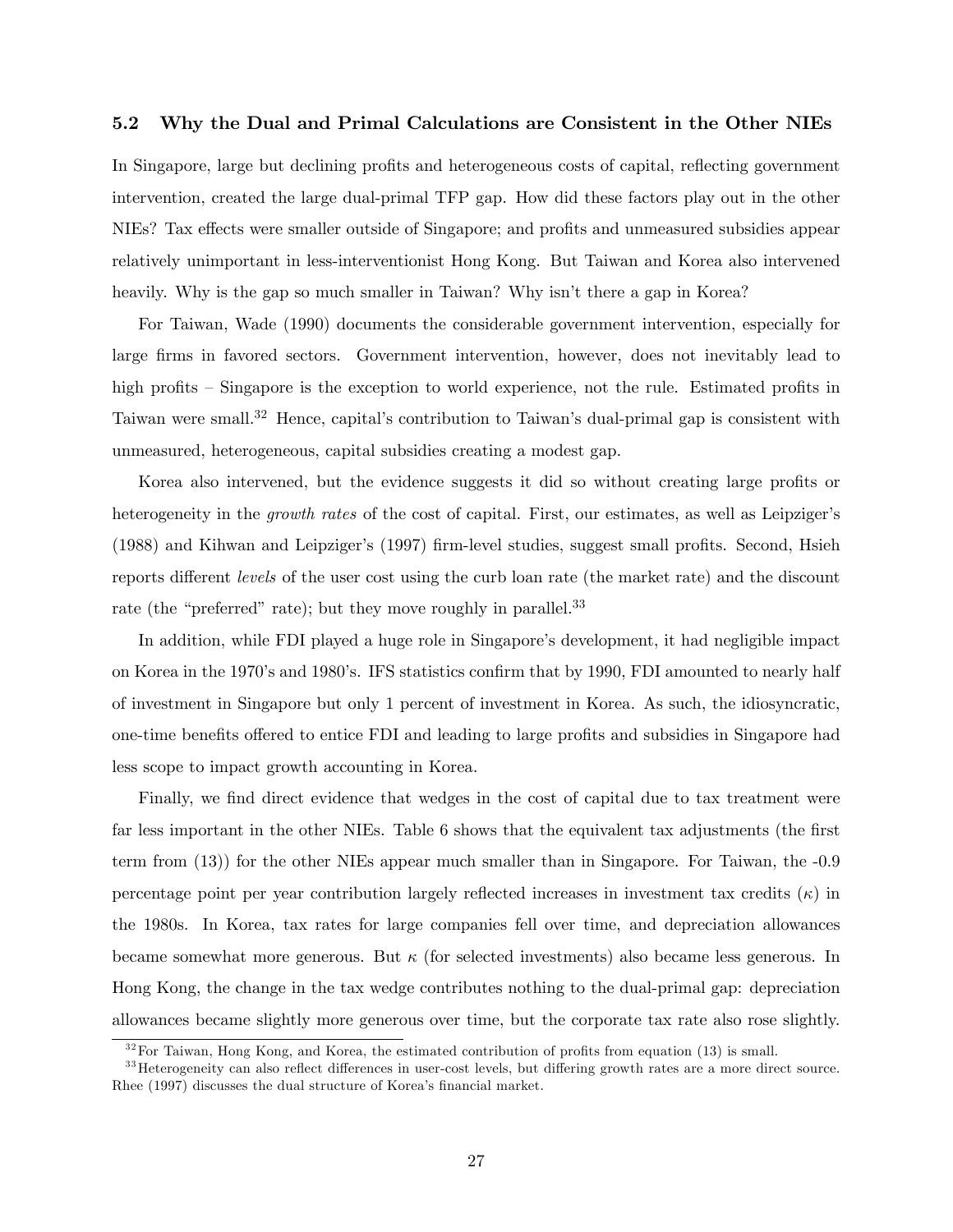The second line multiplies these tax correction terms by  $-(1 - s_L)$  to show the contribution of the observable tax correction term to the overall dual-primal gap in measured TFP growth.

In sum, there are many similarities in the broad development strategies of Singapore, Taiwan, and Korea. But the lack of profits and similar growth rates in favored and unfavored costs of capital, even when taking into account tax treatment, resulted in relatively consistent dual and primal TFP estimates outside of Singapore.

### 5.3 The Role of Trade and Export-Led Growth

Theories that stress the role of international trade in Asian growth predict rising capital shares and falling labor shares. Romalis (2004) finds that as the NIEs accumulated human and physical capital, their share of world production and exports of capital-intensive goods rose and their share of unskilled-labor-intensive production fell, implying capitalís share of costs rose. Ventura (1997) extends a form of the factor-price-equalization theorem, and shows how small open economies can sustain rapid growth without diminishing factor returns. In essence, trade in goods is an indirect way to trade factors of production, which have diminishing returns only globally. Shifting production toward an export sector intensive in a given factor need not imply a rapid decline in that factor's returns, so long as such exports replace use of that factor abroad.<sup>34</sup> Since the NIEs accumulated capital far faster than skill-adjusted labor, Venturaís explanation also implies rising capital shares and falling labor shares.<sup>35</sup>

We showed in line 2 of Table 2, however, that  $(1 - s_L)$  fell over time in 3 of the 4 NIEs – inconsistent with Ventura's predictions and surprising given Romalis's results. But "true" capital shares in cost increased over time  $(\hat{\alpha}, \text{line 4})$  in 3 of the 4. Hence, in addition to reconciling disparities between the dual and primal growth accounting results, our approach also resolves inconsistencies between the data and key predictions of the international trade literature.

### 6 Conclusion

We derive aggregate growth accounting implications for a two-sector economy with two empirically prevalent distortions: heterogeneous capital subsidies and monopoly power. In this economy, measures of primal and dual TFP growth can diverge from each other and from true technology

 $34$ Under certain conditions, Ventura's factor-price equalization results imply truly constant factor prices. But his explanation remains valid as long as factor prices decline at slower rates than factors are accumulated.

 $35$ Ventura's predictions for factor shares are relative to the rest of the world. In BLS or Jorgenson data for the United States, there is little evidence of a trend in factor shares over this period.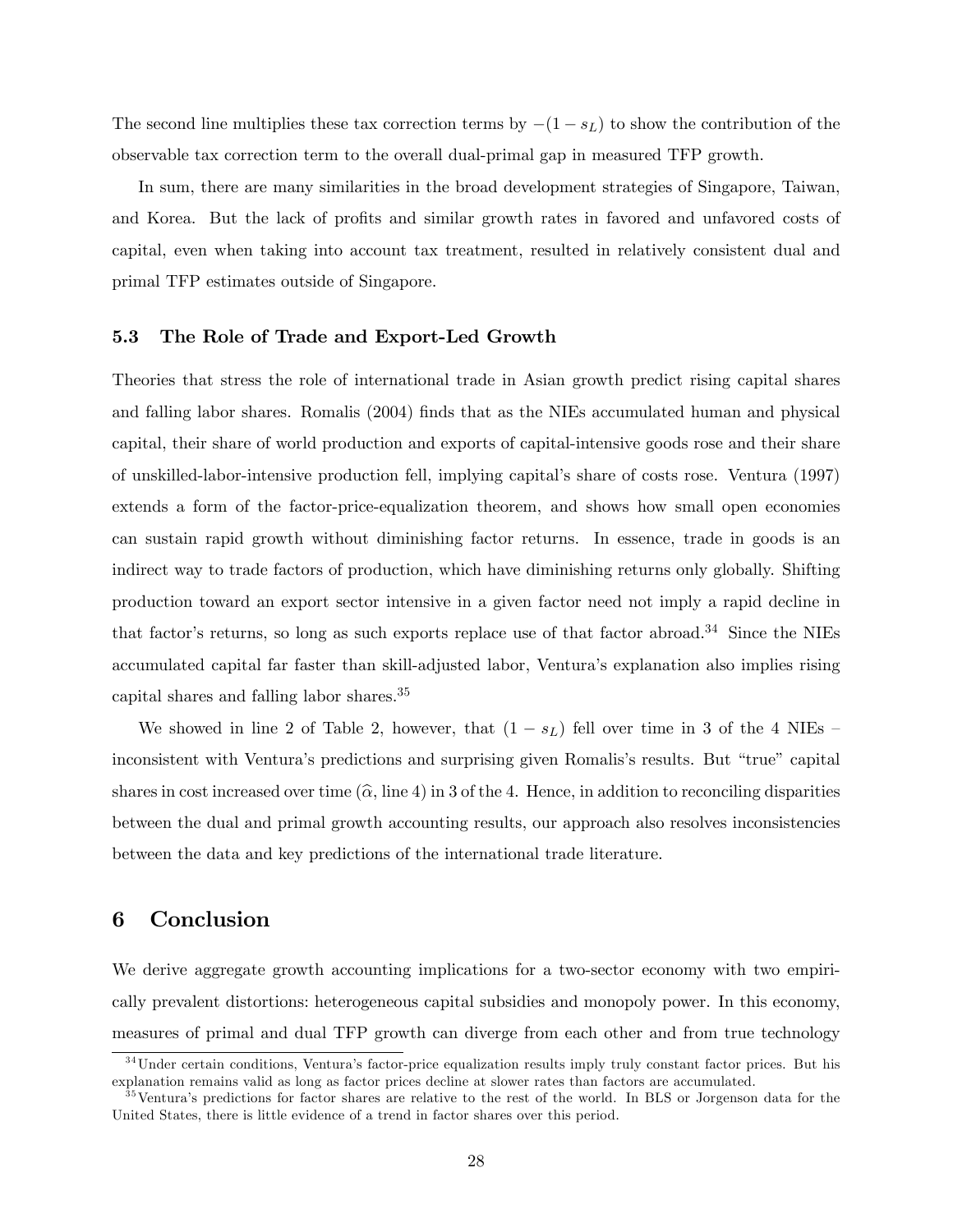growth. Further, measurement of aggregate growth in this environment reflects reallocation effects that are the dynamic counterpart of the levels effects discussed in the misallocation literature.

We discuss the case study of Singapore in more detail to illustrate some of the ways these distortions manifest themselves. In such an economy, technology needs to be measured from the bottom up, requiring data that aren't easily available. But we show how partial and incomplete data can be combined to measure technology and sectoral dynamics. The main empirical finding is that in Singapore, aggregate technology growth during the fastest growth decades of the 1970s and 1980s was slightly negative. Indeed, in the "favored" sector, where output grew nearly 10 percent per year for this period, technology growth was sharply negative. Productivity growth is sometimes defined loosely as the ability to do more with less. In this sense, Singapore instead achieved less with more!

In addition, our estimates resolve two important empirical puzzles regarding Asian development. First, we quantitatively reconcile divergent estimates of TFP growth from the dual and primal sides. Unmeasured heterogeneity in the cost-of-capital (reflecting intentional programs to direct resources to particular firms and/or sectors) and large but declining pure economic profits explain much of the dual-primal gap. Second, we reconcile the constant or increasing labor shares in revenue with the intuitive story that rapid Asian growth relied heavily on a shift towards capital-intensive export sectors. The declining profit share allowed labor's share to remain flat or even rise despite a shift (which we document) towards capital-intensive sectors.

Our detailed examination of the NIEs provides both important caveats to, and new applications of, primal and dual growth accounting. When undertaking growth accounting for a country or across countries, there is value in carefully constructing both primal and dual measures because they are sensitive to different distortions. Resolving discrepancies can shed light on the underlying structure of the economy, in addition to providing insight into possible mismeasurement. Thus, this paper reinforces the message of a growing body of empirical and theoretical work that recommends looking inside the black box of aggregate growth accounting.

Our approach focuses on empirically relevant conditions in which, because of distortions, measured TFP diverges from technology. Our approach does not require us to specify the entire economic environment, since it takes equilibrium allocations as observed outcomes, and then interprets them with Örst-order conditions that would apply in many economic environments. However, it is important to recognize that technology change is not the same thing as welfare change. To the extent that Singapore grew rapidly—with rapid growth in consumption possibilities—because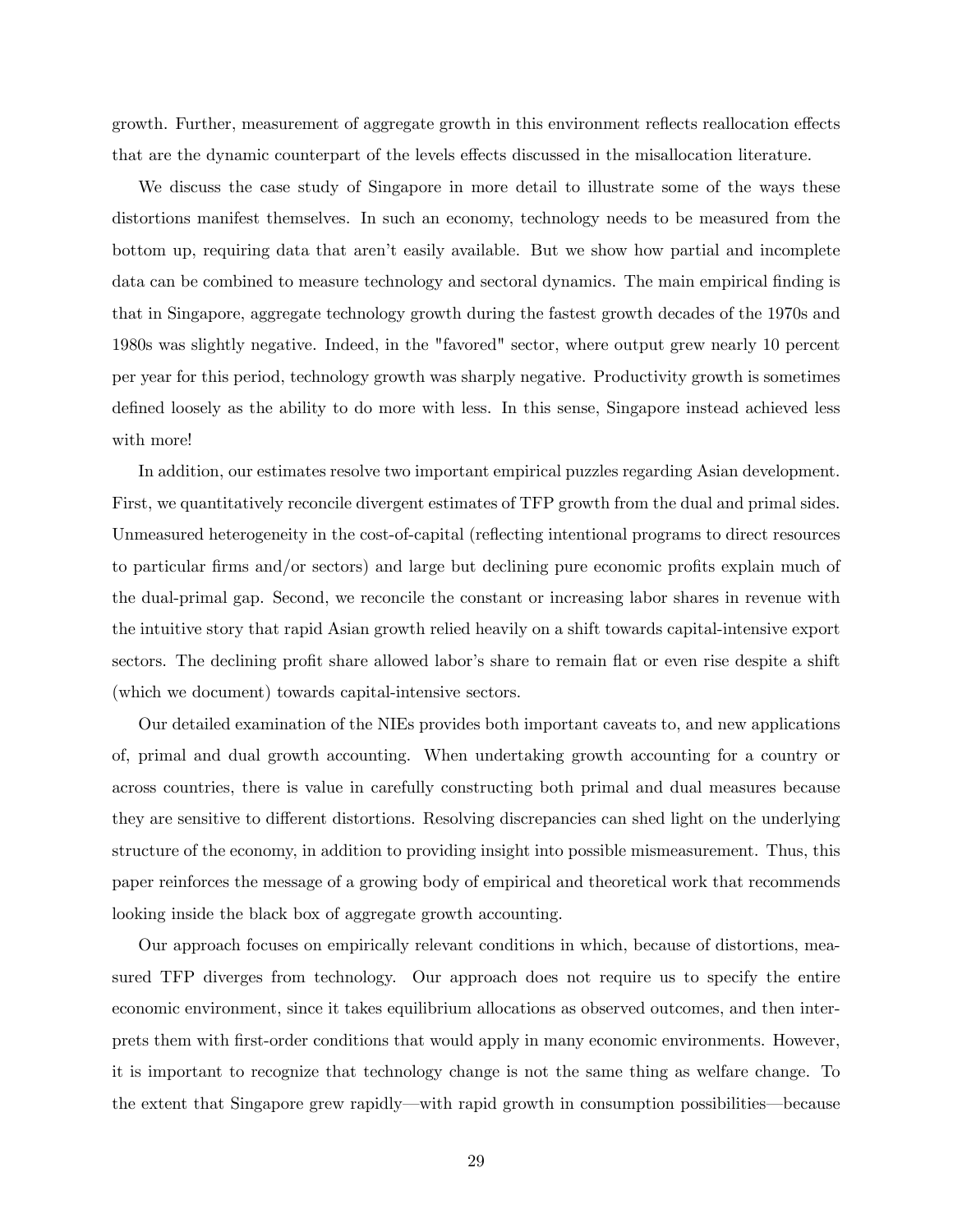of its interventions, it could well have raised the welfare of its citizens.<sup>36</sup> Understanding how the interventions affected growth in GDP, TFP, technology, and welfare is beyond the scope of this paper, and requires a fully-specified multi-sector dynamic general equilibrium model that incorporates realistic distortions (such as government subsidies).

 $36$ Basu and Fernald (2002) discuss links between productivity residuals and welfare.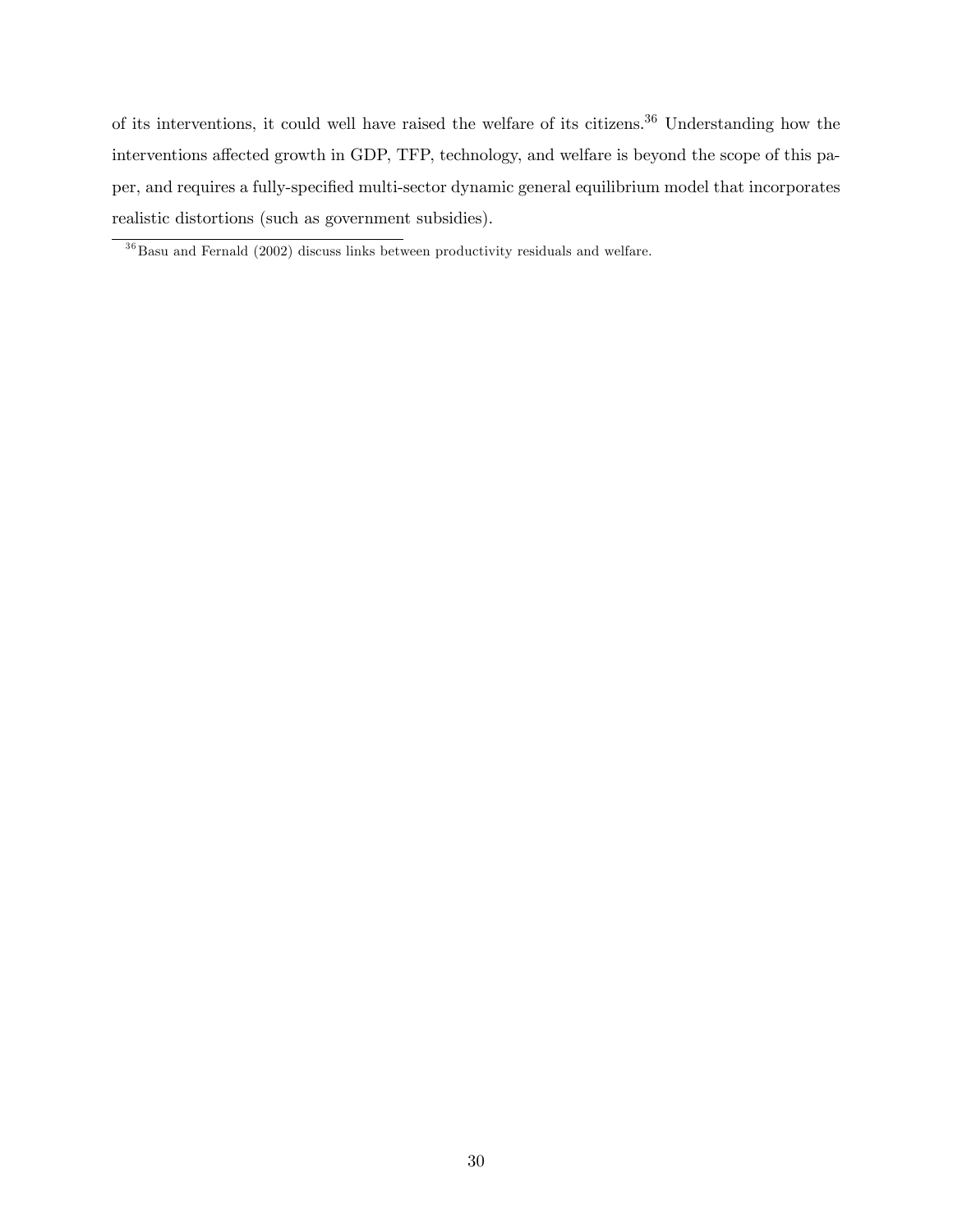## References

- [1] Auerbach, Alan (1983). "Taxation, Corporate Financial Policy and the Cost of Capital." Journal of Economic Literature, September 1983, 905-940.
- [2] Asher, Mukul (1989). "Fiscal System and Practices in Singapore." In M. Asher, Ed., Fiscal systems and practices in ASEAN : trends, impact and evaluation. Pasia Panjang, Singapore.
- [3] Banerjee, Abhijit V. and Benjamin Moll (2010). "Why Does Misallocation Persist?" Forthcoming, American Economic Journal: Macroeconomics.
- [4] Bar-Shira, Ziv, Israel Finkelstein and Avi Simhon. (2003). "Cross-Country Productivity Comparisons:

The Revealed Superiority Approach," Journal of Economic Growth 8 (3): 301-323.

## References

- [1] Basu, Susanto and John G. Fernald (2001). "Why Is Productivity Procyclical? Why Do We Care?î In New Directions in Productivity Analysis, edited by Edwin Dean, Michael Harper and Charles Hulten. (Studies in Income and Wealth Volume 63). University of Chicago Press.
- [2] Basu, Susanto and John G. Fernald (2002). "Aggregate productivity and aggregate technology," European Economic Review, Elsevier, vol. 46(6), pages 963-991, June.
- [3] Blanchard, Olivier and Francesco Giavazzi (2003). "The Macroeconomic Effects of Regulation and Deregulation in Goods and Labor Markets." Quarterly Journal of Economics, 118-3, pp879-909.
- [4] Barro, Robert (1999). "Notes on Growth Accounting." Journal of Economic Growth Vol 4, No. 2, pp 119-137.
- [5] Brealey, Richard A. and Stewart C. Myers (2000). Principles of Corporate Finance. Sixth edition. New York: McGraw Hill.
- [6] Burton, John (2002). "Doubts grow about the value of state businesses," Financial Times. April 12.
- [7] Chou, Ji and De-min Wu (1994). "The Cost of Capital and the Effective Tax Rate in Taiwan. 1961-1985î. In Musgrave, Richard A., Ching-huei Chang, and John Riew, eds., Taxation and Economic Development Among Pacific Asian Countries. Westview Press, Boulder, pp. 117-139.
- [8] Comin, Diego and Bart Hobijn (Forthcoming). "An Exploration of Technology Diffusion." American Economic Review.
- [9] Corrado, Carol, Charles Hulten, and Daniel Sichel (2004). "Measuring Capital and Technology: An Expanded Framework." Federal Reserve Board Working Paper.
- [10] Department of Statistics, Singapore (1992a). "Efficiency of Singaporean Companies: A Study of the Returns to Asset Ratios." Occasional paper on financial statistics. June.
- [11] Department of Statistics, Singapore (1992b). Singaporeís Corporate Sector 1980-1989.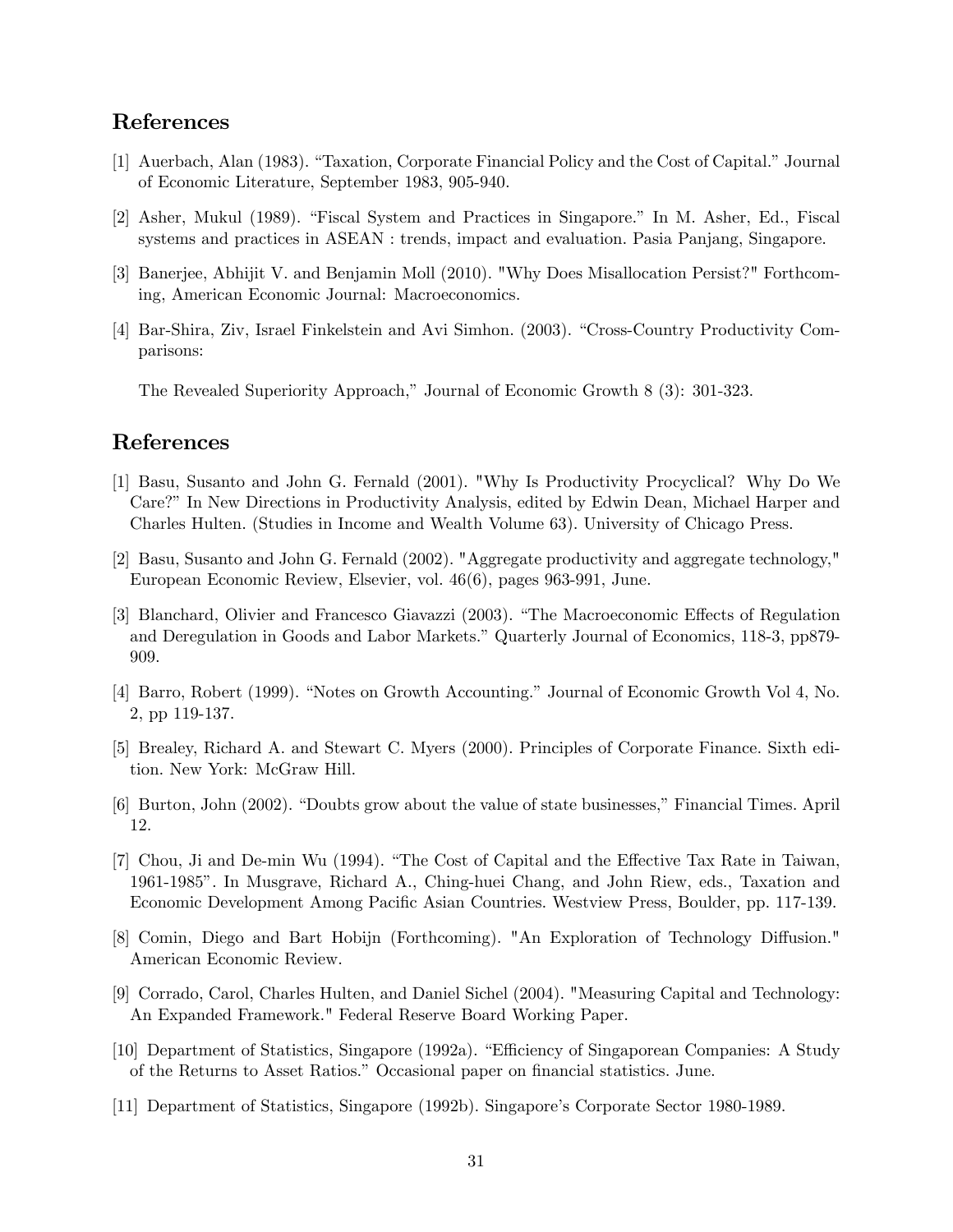- [12] Department of Statistics, Singapore (1993). "Profile of Self-Employed Persons in Singapore." Occasion paper, August.
- [13] Department of Statistics, Singapore (1995a). Singaporeís Corporate Sector 1986-1995.
- [14] Department of Statistics, Singapore (1995b). "Foreign Equity Investment in Singapore, 1992." Occasional paper on financial statistics. March.
- [15] Department of Statistics, Singapore (2001). "Contribution of Government-Linked Companies to Gross Domestic Product." Occasional paper on economic statistics. March.
- [16] Department of Statistics, Singapore (2003). Spreadsheet emailed by Singapore Statistics on August 6, 2003.
- [17] Department of Statistics, Singapore (2006). "Selected Corporate Sector Data." Spreadsheet received via email March 2, 2006.
- [18] Desai, Mihir A., C. Fritz Foley, and James R. Hines Jr. (2006) "The Demand for Tax Haven Operations." Journal of Public Economics 90, 3: 513-531.
- [19] Economist Intelligence Unit, (1993). Financing Foreign Operation: Singapore, September.
- $[20]$  Economist (2001). "Ports in a storm," April 12.
- [21] Economist  $(2002)$ . "Whither Singapore Inc.," November 28.
- [22] Ermisch, J.F. and W.G. Huff (1999). "Hypergrowth in an East Asian NIC: Public Policy and Capital Accumulation in Singapore." World Development, 27:1, pp 21-38.
- [23] Feenstra, Robert C. and Marshall Reinsdorf (2003). "Should Exact Index Numbers Have Standard Errors? Theory and Application to Asian Growth." NBER Working Paper No. 10197.
- [24] Fordham, Margaret (1992). Tax Incentives for Investment and Expansion. Second edition. Longman, Singapore.
- [25] Gollin, Douglas (2002). "Getting Income Shares Right." Journal of Political Economy.
- [26] Hall, Robert E. (1990), "Invariance Properties of Solowís Productivity Residual," in P. Diamond (ed.), Growth, Productivity, Unemployment, Cambridge: MIT Press, pp. 71-112.
- [27] Hassett, Kevin and Glenn Hubbard (2002). "Tax Policy and Business Investment," Handbook of Public Economics, vol 3, Alan J. Auerbach and Martin Feldstein, eds.
- [28] Heston, Alan, Robert Summers, and Bettina Aten (2002). Penn World Table Version 6.1. Center for International Comparisons at the University of Pennsylvania (CICUP), October 2002. Downloaded November 22, 2004.
- [29] Ho, H.C.Y., and L.C. Chau (1988). The Economic System of Hong Kong. Hong Kong: Asian Research Service.
- [30] Ho, H.C.Y. (1979) The Fiscal System of Hong Kong. London: Croom Helm Ltd.
- [31] Hsieh, Chang-Tai (2002). "What Explains the Industrial Revolution in East Asia? Evidence from Factor Markets." American Economic Review.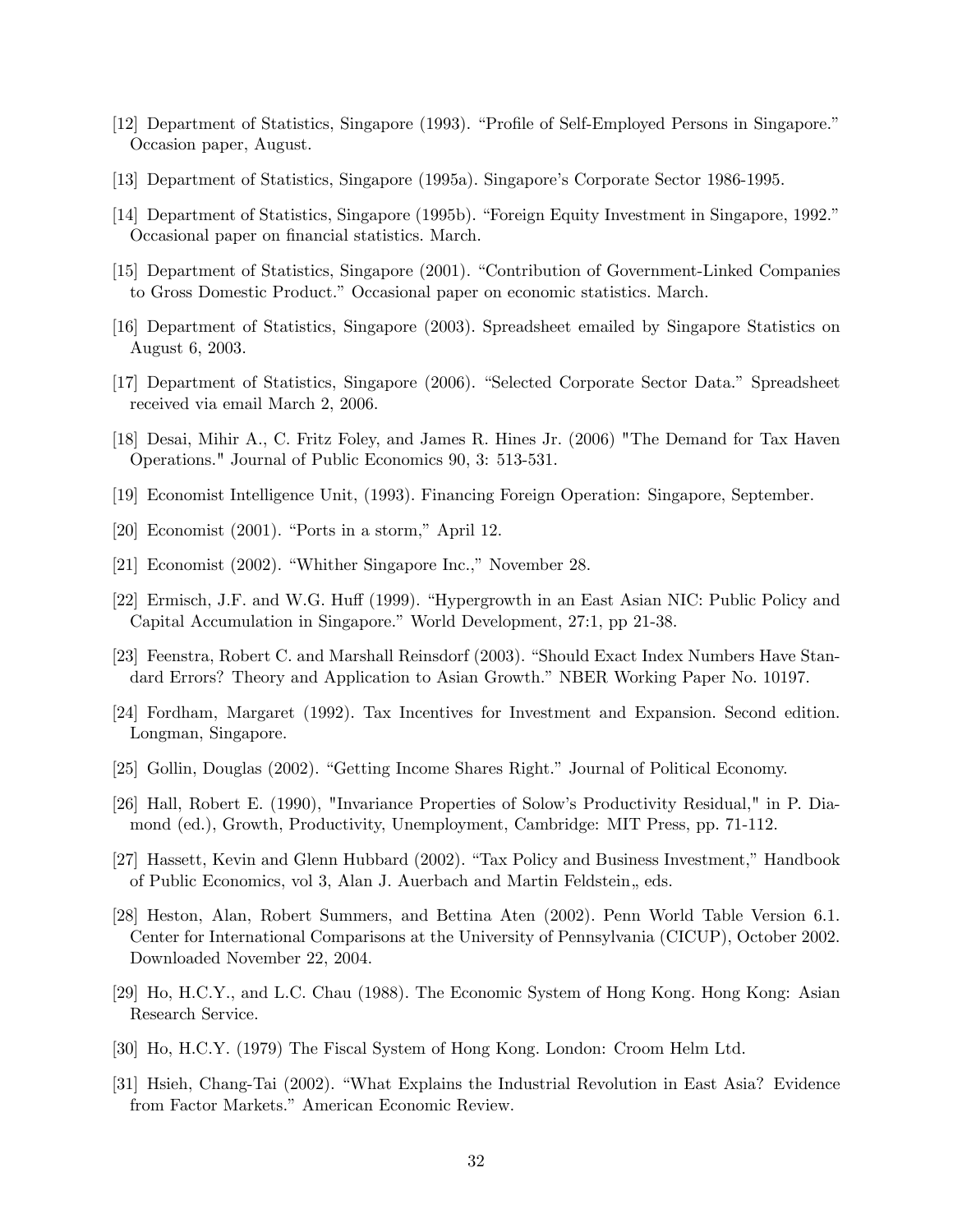- [32] Hsieh, Chang-Tai and Peter J. Klenow (2010). "Misallocation and Manufacturing TFP in China and India." Forthcoming, Quarterly Journal of Economics 124, December 2009.
- [33] Hyun, Jin Kwon, Yunhi Won, and Ilho Yoo (2000) "Marginal Effective Tax Rates in Korea: 1960-1998." Manuscript, Korea Institute of Public Finance.
- [34] Inklaar, Robert (2007), "Cyclical productivity in Europe and the United States, Evaluating the evidence on returns to scale and input utilization", Economica, 74 pp822-841.
- [35] International Monetary Fund (1995). Singapore: A Case Study in Rapid Development." February.
- [36] International Monetary Fund (2004). Singapore: Selected Issues.
- [37] Jones, Charles I. (2003). "Growth, Capital Shares, and a New Perspective on Production Functions." Berkeley University Manuscript.
- [38] Kee, Hiau Looi (2002). "Markups, Returns to Scale, and Productivity: A Case Study of Singapore's Manufacturing Sector." World Bank Policy Research Working Paper 2857.
- [39] Kihwan, Kim and Leipziger, Danny M. (1997). "Korea: A Case of Government-Led Development.î In Lessons from East Asia, Leipziger ed. The University of Michigan Press.
- [40] Kim, Jong-Il and Lawrence Lau (1994) "The Sources of Economic Growth of the East Asian Newly Industrialized Countries," Journal of the Japanese and International Economies,September, 8(3), 235-271.
- [41] Leipziger, Danny M. (1988). "Industrial Restructuring in Korea," World Development, Volume 16.
- [42] Low, Linda, Toh Mun Heng, Soon Teck Wong, Tan Kong Yam, and Helen Hughes. Challenge and Response: Thirty Years of the Economic Development Board. Times Academic Press: Singapore.
- [43] Lucas, Robert (1993). "Making a Miracle." Econometrica LXI:  $251-272$ .
- [44] O'Mahony, Mary, and Marcel Timmer (2009). "Output, Input and Productivity Measures at the Industry Level: The EU KLEMS Database," The Economic Journal, Volume 119.
- [45] Price Waterhouse (various) Corporate taxes, a worldwide summary. Price Waterhouse, New York.
- [46] Ramirez, Carlos and Tan Ling Hui (2003). "Singapore Inc. versus the Private Sector: Are Government-Linked Companies Different?" IMF Working Paper WP/03/156.
- [47] Rhee, Changyong (1997). "Curb Market Interest Rates in Korea." Korean Social Science Journal, Vol. XXIV, No. 1.
- [48] Restuccia, Diego and Richard Rogerson (2007). "Policy Distortions and Aggregate Productivity with Heterogeneous Plants." NBER Working Paper.
- [49] Romalis, John (2004). "Factor Proportions and the Structure of Commodity Trade," American Economic Review. March.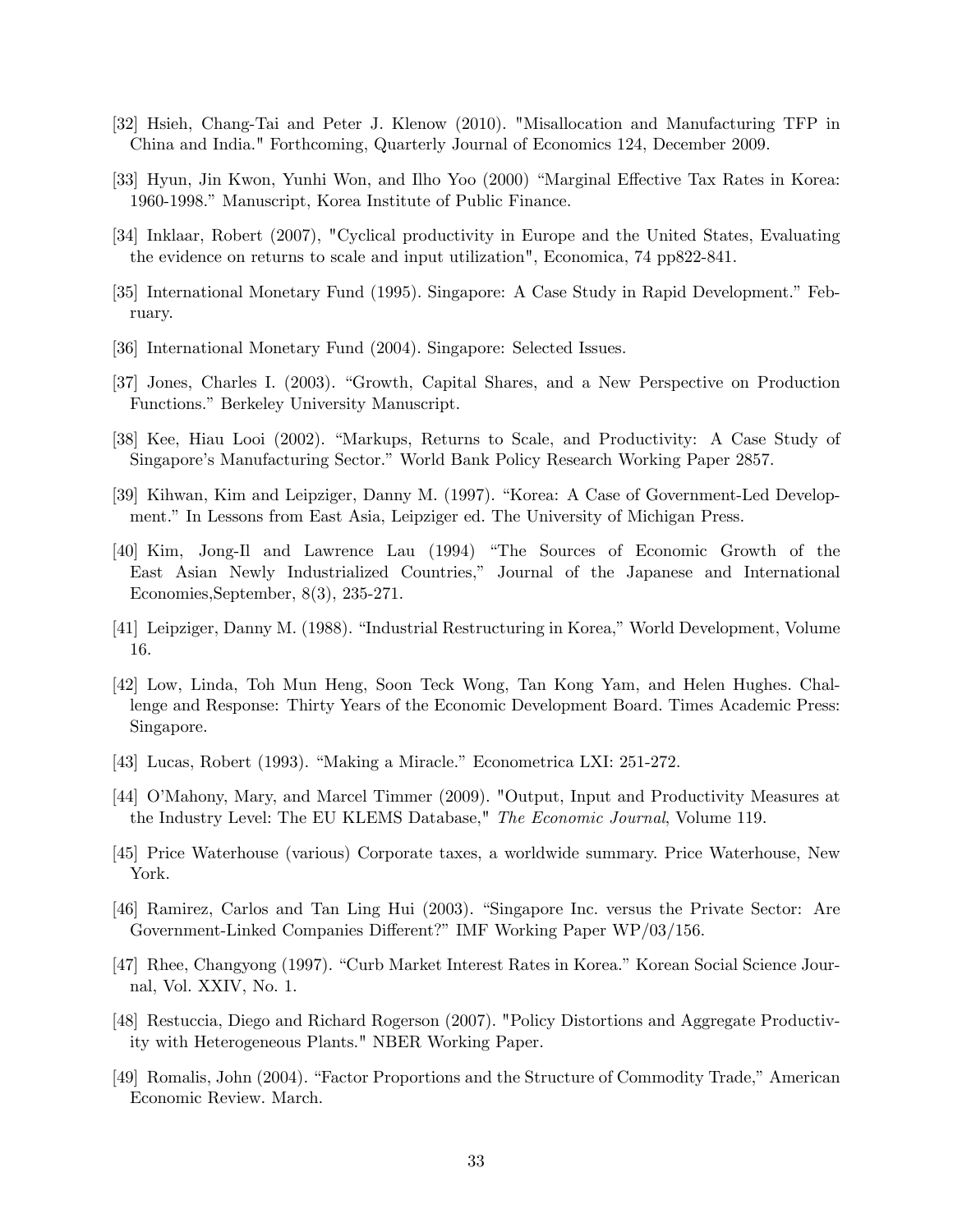- [50] Rotemberg, Julio J. and Michael Woodford (1995). "Dynamic General Equilibrium Models with Imperfectly Competitive Product Markets." In Thomas F. Cooley, ed., Frontiers of Business Cycle Research. Princeton: Princeton University Press.
- [51] Sala-i-Martin, Xavier Gernot Doppelhofer, and Ronald I. Miller (2004). "Determinants of Long-Term Growth: A Bayesian Averaging of Classical Estimates (BACE) Approach." American Economic Review, 94 (4): 813-835.
- [52] Senkuttuvan, Arun (1975). "A juicier carrot for foreign investors," Far Eastern Economic Review. August.
- [53] Sarel, Michael (1997). "Growth and Productivity in ASEAN Countries." IMF Working Paper, August.
- [54] Singapore. Economic Committee (1986). "The Singapore economy: New directions." Report of the Economic Committee, Ministry of Trade & Industry. (microform)
- [55] Tan, Sook Yee (2001). Principles of Singapore Land Law. 2nd ed. Butterworths Asia, Singapore.
- [56] Tanzi, Vito and Parthasarathi Shome (1992). "The Role of Taxation in the Development of East Asian Economies.î In Takatoshi Ito and Anne O. Kreuger, eds., The Political Economy of Tax Reform. University of Chicago, Chicago, pp. 31-65.
- [57] United Nations (1979, 1984). Statistical Yearbook for Asia and the Pacific. Economic and Social commission for Asia and the Pacific, 1979 and 1984 volumes.
- [58] U.S. Embassy (2001). "Singapore: Government-Linked Corporations Face the Future." March.
- [59] Ventura, Jaume (1997). "Growth and Interdependence." Quarterly Journal of Economics (February): 57-84.
- [60] Wade, Robert (1990). Economic Theory and the Role of Government in East Asian Industrialization. Princeton: Princeton University Press.
- [61] Young, Alwyn (1992). "A Tale of Two Cities: Factor Accumulation and Technical Change in Hong Kong and Singapore." In Olivier J. Blanchard and Stanley Fischer, eds., NBER Macroeconomics Annual 1992. Cambridge, MA: MIT Press.
- [62] Young, Alwyn (1994). "Lessons from the East Asian NICs: A Contrarian View." European Economic Review 38: 964-973.
- [63] Young, Alwyn (1995). "The Tyranny of Numbers: Confronting the Statistical Realities of the East Asian Growth Experience." Quarterly Journal of Economics. (August): 641-680.
- [64] Young, Alwyn (1998). "Alternative Estimates of Productivity Growth in the NIC's: A Comment on the Findings of Chang-Tai Hsieh." NBER Working Paper No. 6657.
- [65] Young, Alwyn (2003). "Gold into Base Metals: Productivity Growth in the People's Republic of China during the Reform Period.î Journal of Political Economy, Vol 111, no. 6: 1220-1261 (December).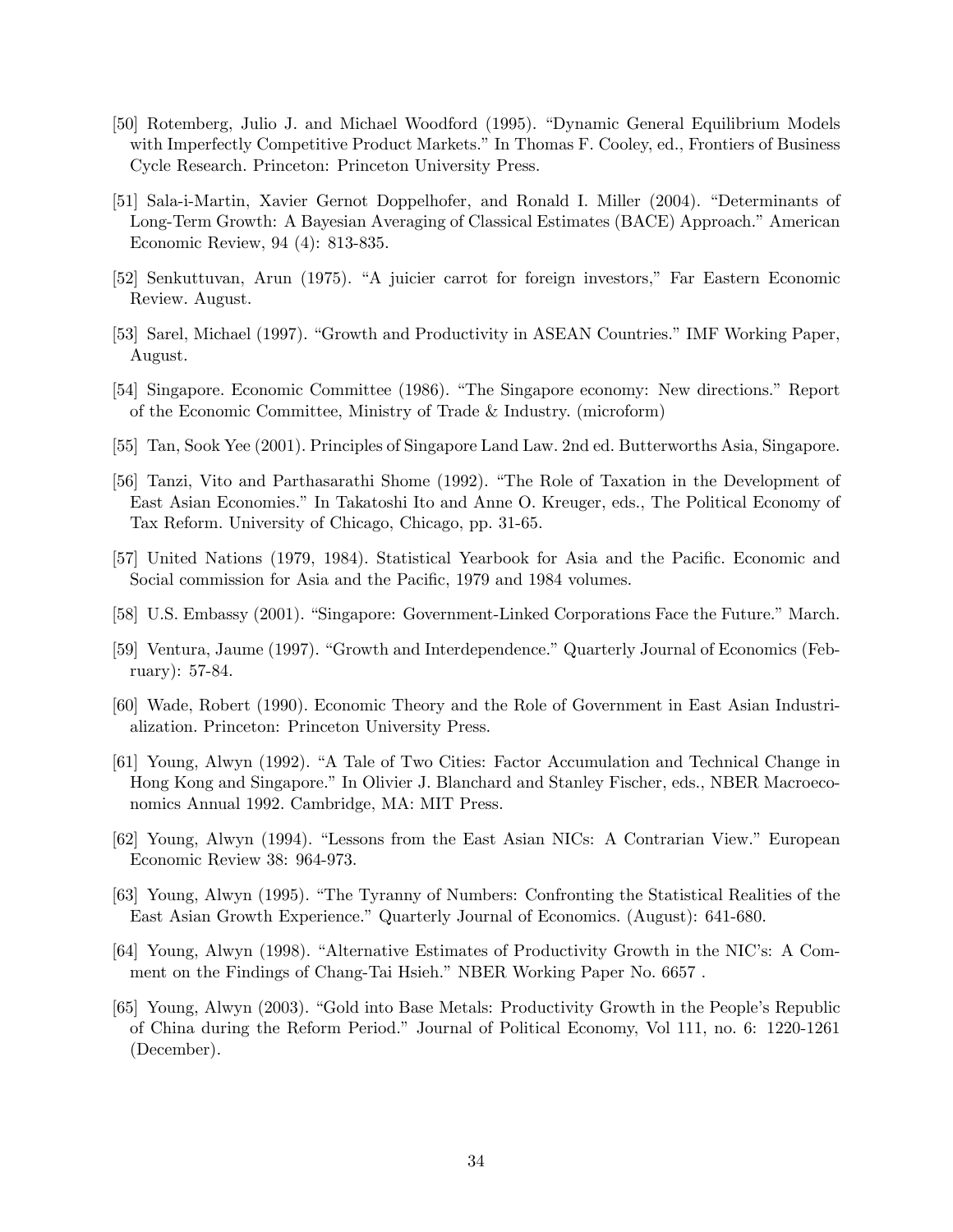## Tables

### Table 1: Asian Growth Estimates (Percent per year)

|                       | PPP-Adjusted<br>Output Growth<br>per Capita<br>$(1960 - 1996)$ | Real Output<br>Growth<br>$(1970 - 1990)$ | Total Factor Productivity |                   |  |
|-----------------------|----------------------------------------------------------------|------------------------------------------|---------------------------|-------------------|--|
|                       |                                                                |                                          | <b>Primal Estimates</b>   | Dual Estimates    |  |
|                       | (1)                                                            | (2)                                      | (3)                       | $\left( 4\right)$ |  |
| Singapore             | 5.6                                                            | 8.1                                      | $-0.5$                    | 1.8               |  |
| Taiwan                | 6.7                                                            | 8.8                                      | 2.1                       | 3.7               |  |
| Korea                 | 6.4                                                            | 9.5                                      | 1.7                       | 1.9               |  |
| Hong Kong             | 5.8                                                            | 7.5                                      | 2.3                       | 2.3               |  |
| Unweighted<br>Average | 6.1                                                            | 8.5                                      | 1.4                       | 2.4               |  |

Notes: Column (1) is average annual log-change in "rgdpch" from Heston, Summers, and Aten (2002). Columns (2) and (3) are from Young (1998) for Singapore and Young (1995) for Taiwan, Hong Kong, and Korea. For Taiwan, data exclude agriculture and include Young's adjustment of public sector output. Column (4) is from Hsieh (2002). For each economy, Hsieh offers three or four different measures of TFP based on different measures of the real user cost; column (4) shows the average. Each measure is available for slightly different time periods; all measures approximately cover  $1970 - 1990$ . In columns (2) and (3), we give the (weighted) averages across sub-periods of Youngís primal TFP to match the time periods for Hsiehís dual TFP. Numbers may not add up due to rounding. Column (2) covers 1971-1991 for Hong Kong.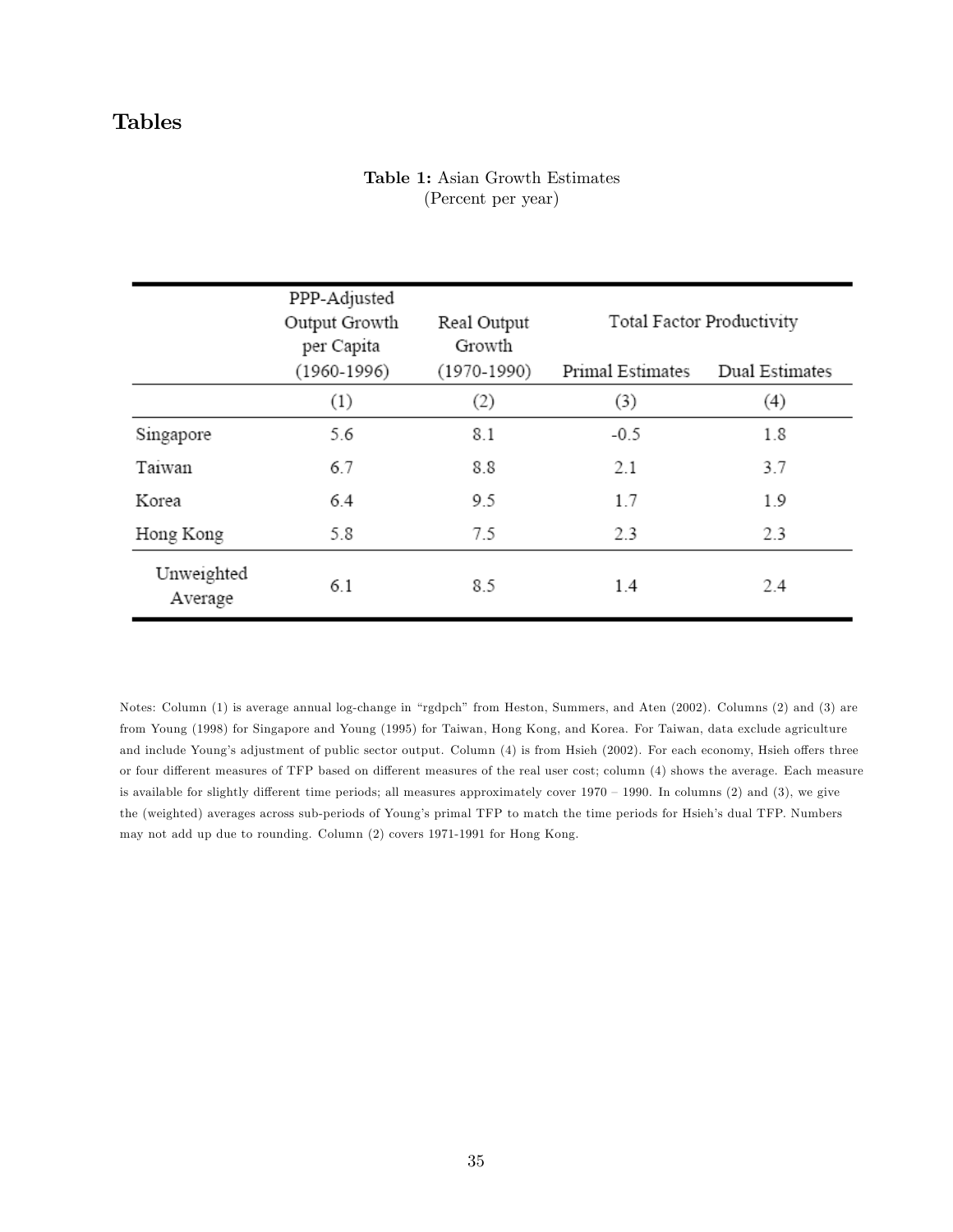|     |                                        |                           |              | Taiwan  | Korea  |           |
|-----|----------------------------------------|---------------------------|--------------|---------|--------|-----------|
|     |                                        | Singapore                 |              |         |        | Hong Kong |
|     |                                        |                           | Profits only |         |        |           |
|     |                                        | Equal profits in selected |              |         |        |           |
|     |                                        | in all sectors            | industries   |         |        |           |
| (1) | Share of capital and profits           | 48.4                      | 48.4         | 25.6    | 29.7   | 37.6      |
| (2) | Growth in share of capital and profits | $-0.1$                    | $-0.1$       | $-0.3$  | $-0.9$ | 0.8       |
| (3) | Estimated "true" capital cost share    | 34.0                      | 31.5         | 32.8    | 27.1   | 34.6      |
| (4) | Growth in "true" capital cost share    | 0.4                       | 0.8          | 0.2     | $-0.1$ | 0.6       |
| (5) | Estimated "true" capital revenue share | 26.5                      | 23.7         | 36.3    | 26.1   | 33.0      |
| (6) | Growth in "true" capital revenue share | 0.7                       | 1.3          | 0.4     | 0.3    | 0.5       |
| (7) | <b>Estimated Profit Share</b>          | 21.9                      | 24.7         | $-10.6$ | 3.6    | 4.5       |
| (8) | Growth in Profit Share                 | $-1.0$                    | $-1.4$       | $-2.1$  | -9.2   | 3.1       |

### Table 2: Estimation of Capital and Profit Shares, 1970-1990 (Except where indicated, all entries are percent per year)

Notes: Line 1 shows the capital shares used by Young (1995, 1998) and also by Hsieh (2002). Line 3 is calculated as a weighted average of Sarelís (1997) capital share estimates, with the weights determined by the industry-share of GDP (1-digit SIC from the CEIC database). Line 7, the estimated profit share of revenues, is calculated as  $\left(1 - s_L-\alpha\right) / \left(1 - \alpha\right)$ , where  $\alpha$  is the capital share of cost shown in line 3. (In line 8, since Taiwan's profit rate was negative and becoming more negative, we report the average change in the profit rate divided by the absolute value of the mean profit rate.) Finally, the capital share in revenues (line 5) is equal to Young's capital share (line 1) minus the estimated profit share (line 7). Numbers may not add up due to rounding.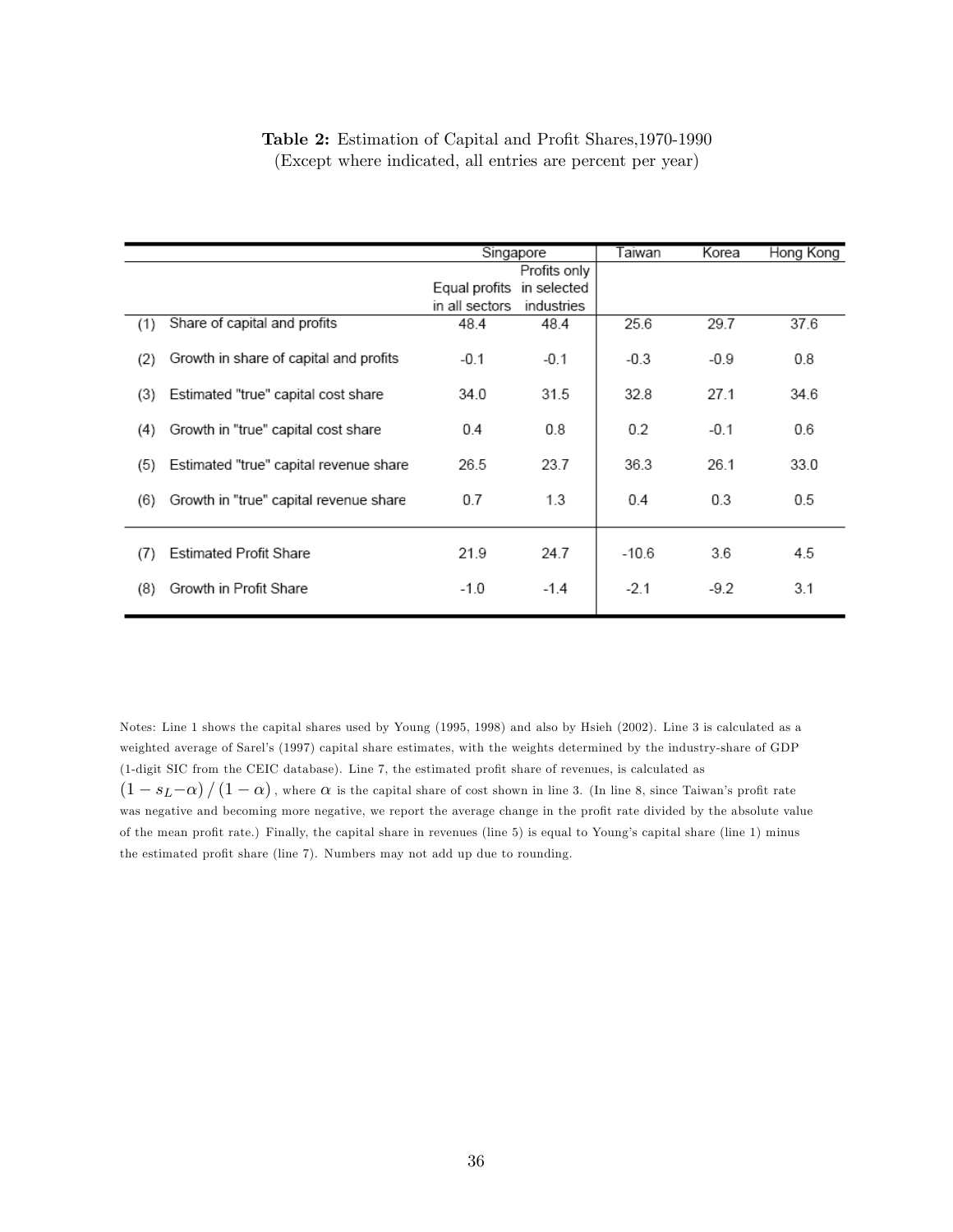|  |  |  |  |                                                            |  |  | <b>Table 3:</b> Benchmark Calibration Results and Robustness Checks |  |
|--|--|--|--|------------------------------------------------------------|--|--|---------------------------------------------------------------------|--|
|  |  |  |  | (Except where indicated, all entries are percent per year) |  |  |                                                                     |  |

|                                           | Benchmark     | With ROE      | (Favored Capital) /<br>$= 4$ | (Unfavored Capital) Capital's share of costs revenue increased by<br>increased by 0.09 | labor's share of<br>0.08 |
|-------------------------------------------|---------------|---------------|------------------------------|----------------------------------------------------------------------------------------|--------------------------|
| Technology Growth                         |               | (2)           | (3)                          | (4)                                                                                    | (5)                      |
| Unfavored Sector<br><b>Favored Sector</b> | 1.5<br>$-1.3$ | 1.4<br>$-1.3$ | 1.5<br>$-0.9$                | 1.3<br>$-1.1$                                                                          | 1.4<br>$-0.6$            |
| Aggregate Economy                         | $-0.2$        | $-0.2$        | 0.1                          | $-0.1$                                                                                 | 0.2                      |

Notes: Benchmark calculated using methodology described in Section 4. Aggregate technology calculated from sectoral technologies as  $\hat{a} = \omega_U \hat{a}_U + \omega_F \hat{a}_F$ . Column (2) includes Hsieh's ROE-based measurement of the cost of capital in the average used to generate  $\hat{\tau}_U$ . Column (3) increases the ratio of favored to unfavored capital from 2.1 to 4. Column (4) halves the aggregate profit share by arbitrarily increasing the capital share of costs (taken from international data) by 9 percentage points in every 1-digit sector. Column (5) halves the aggregate profit share by arbitrarily increasing the labor share of revenue estimate used in both the primal and dual by 8 percentage points. Numbers may not add up due to rounding.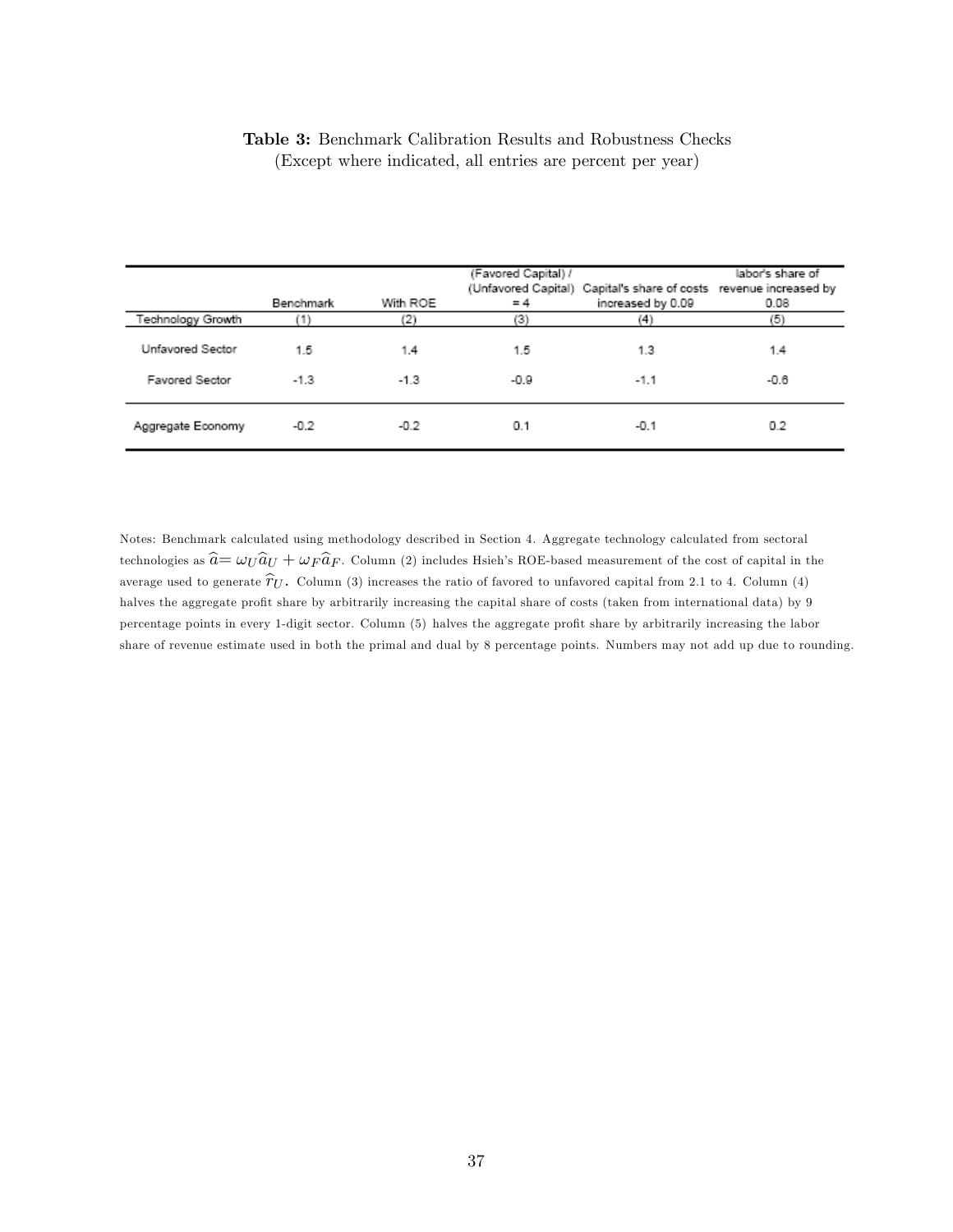|              |                                                         | Singapore     | Taiwan           | Korea            | Hong Kong     |
|--------------|---------------------------------------------------------|---------------|------------------|------------------|---------------|
| (1a)<br>(1b) | Real Wage Growth<br>Young (implied)<br>Hsieh            | 1.8<br>31     | 4.0<br>54        | 4.2<br>44        | 3.6<br>4.1    |
| (2a)<br>(2b) | Real Capital Payment Growth<br>Young (implied)<br>Hsieh | $-3.0$<br>0.4 | $-3.4$<br>$-1.1$ | $-4.3$<br>$-4.1$ | 0.1<br>$-0.6$ |
| (3)          | Labor's Share (sample average)                          | 51.6          | 744              | 70.3             | 62.4          |
| (4a)<br>(4b) | Technology Growth<br>Primal Estimate<br>Dual Estimate   | $-0.5$<br>1.8 | 2.1<br>3.7       | 1.7<br>19        | 2.3<br>23     |
| (5)          | Labor's Contribution to TFP Gap                         | 0.7           | 1.0              | 0.1              | 0.3           |
| (6)          | Capital's Contribution to TFP Gap                       | 1.6           | 0.6              | 0.1              | $-0.3$        |
| (7)          | Difference (Dual - Primal)                              | 2.3           | 1.6              | 0.1              | 0.0           |

Table 4: Decomposing the Sources of Difference in Primal and Dual Estimates (Except where indicated, all entries are percent per year)

Notes: Sample periods are adjusted to match Hsieh (2002). Lines (1b) and (2b) are the averages across the different measures reported by Hsieh (for which sample periods occasionally differ slightly). For Singapore, Young's primal data are taken from updated Ögures in Young (1998), other data are derived from Young (1995, Tables V, VII, and IX). Young's tables include data by subperiod for  $\widehat{y}$ ,  $\widehat{l}$ ,  $\widehat{k}$ ,  $s_L$  and  $s_K$ ; we derive (implicit) growth in real factor prices from  $\hat{w}=\widehat{s}_L+\widehat{y}-\widehat{l}$  and  $\hat{r}=\widehat{s}_k+\widehat{y}-\widehat{k}$ . We use a weighted average of growth rates over subperiods to adjust Young's numbers to cover the identical time period as each of Hsieh's measures (e.g., for a measurement of the 1973-1990 rate, we would take  $7/17$  of the 1970-1980 rate and add it to  $10/17$  of the 1980-1990 rate). The periods are all highly similar and approximately cover  $1970 - 1990$ . When original growth rate calculations are needed (i.e. growth of average labor share), the best approximation to end points are used (i.e. for 1975-1990 growth rates, the calculation might use the 10-year growth from the average during the 1970-1980 period to that during 1980-1990). For Taiwan, data exclude agriculture and include Youngís adjustment of public sector output. Numbers may not add up due to rounding.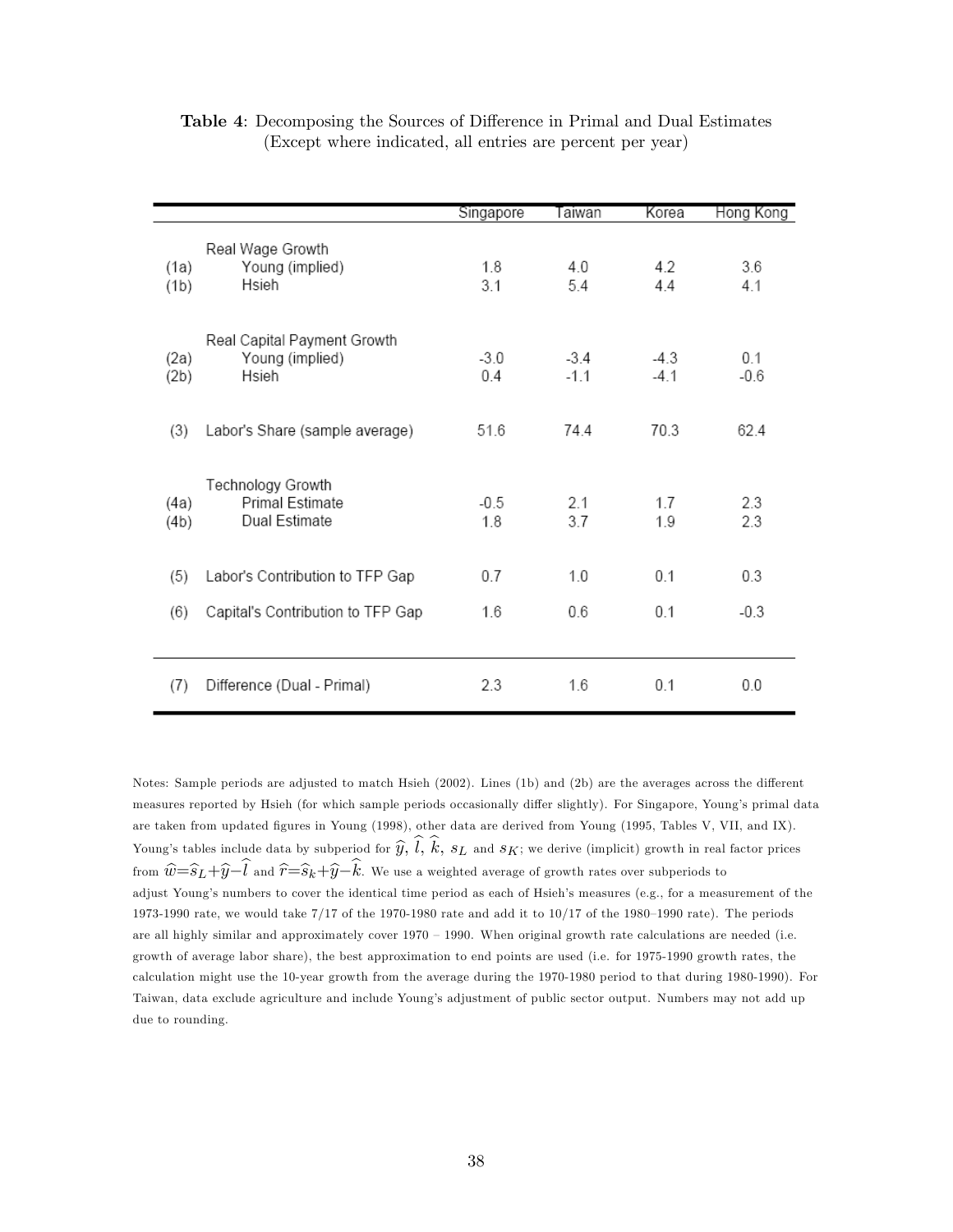Table 5: Contributions to the Difference in Primal and Dual Estimates for Singapore (Except where indicated, all entries are percent per year)

| (1) | Dual user cost                                                | 0.4 |        |
|-----|---------------------------------------------------------------|-----|--------|
| (2) | + Observable tax-correction term                              |     | -0.9   |
| (3) | + Reallocation towards favored (low<br>user cost) sector      |     | -0.5   |
| (4) | + Profits relative to capital                                 |     | $-1.4$ |
| (5) | + Residual (additional heterogeneity or<br>measurement error) |     | -06    |
| (6) | Primal (implied) payments to capital                          | -30 |        |

Notes: Using the calculations in Tables 2 and 3, plus the disaggregation of the capital-payments contribution to the dual-primal gap in equation (13), and finally taking into account the gap attributable to the tax correction, we calculate lines 1 through 4 above. Numbers may not add up because of rounding.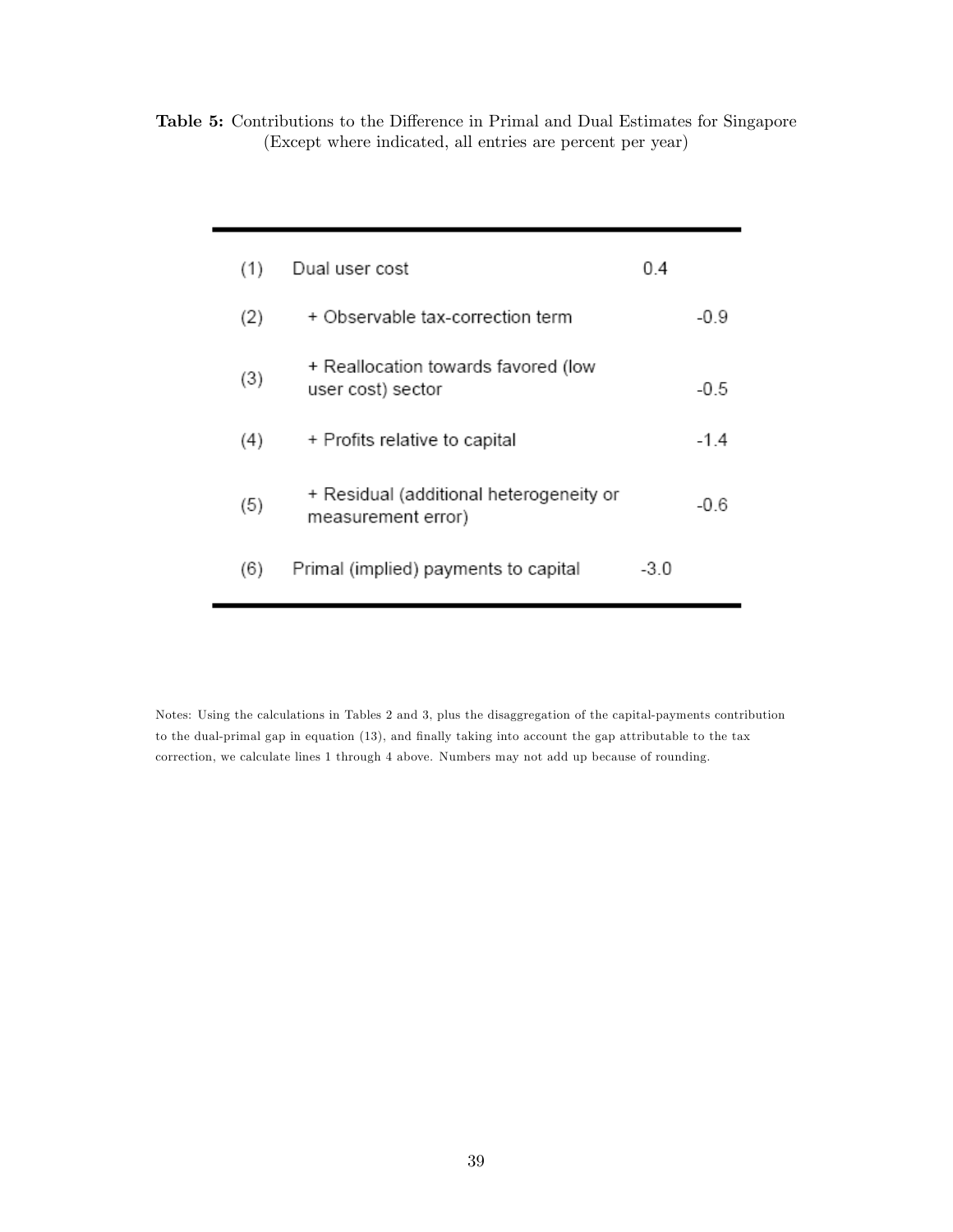## Table 6: Contribution of Corporate Taxes to the User Cost

|                                                      | Singapore           | Taiwan | Korea  | Hong Kong |
|------------------------------------------------------|---------------------|--------|--------|-----------|
|                                                      | $\scriptstyle{(1)}$ | 2)     | (3)    | (4)       |
| Observable Tax<br>Correction Term                    | $-0.9$              | $-0.6$ | $-0.3$ | 0.0       |
| Tax Contribution to<br>Difference (Dual -<br>Primal) | 0.4                 | 0.2    | 0.1    | 0.0       |

Notes: The top line shows the estimated growth rate in the aggregate tax adjustment. The second line shows the contribution to the dual-primal gap.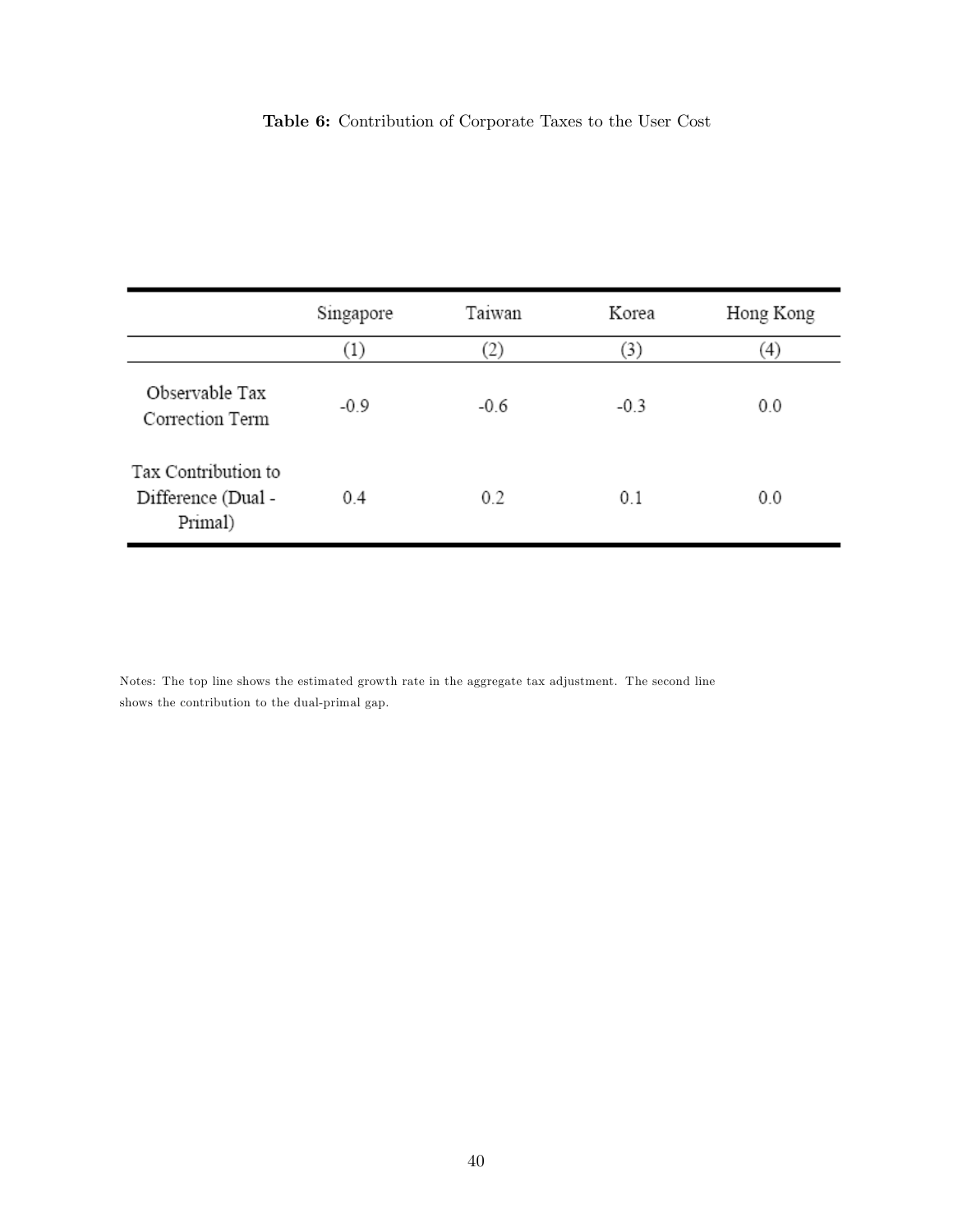## Figures



Figure 1A: Statutory Tax Rate and Average Rates Paid



### Figure 1B: Average Rates Paid for Different Firms

Notes: Sources are Inland Revenue Authority (various years) and Department of Statistics, Singapore (1992b, 1995, and 2006). See Appendix B for more information on data sources, including foreign manufacturing rate.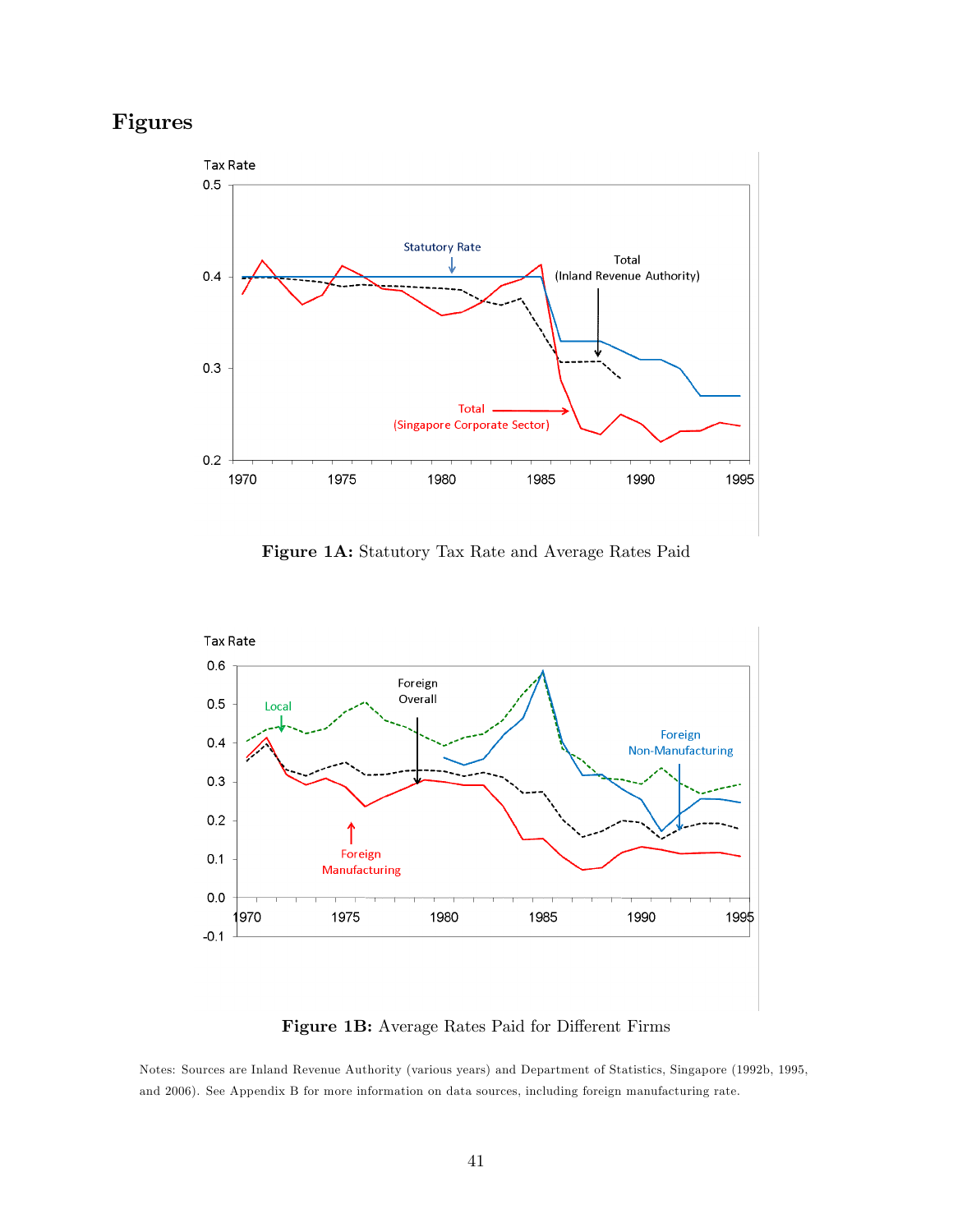## Appendix A: Aggregation, TFP, and Technology

This appendix derives the relationships in section 2 on sectoral and aggregate TFP and technology in a two-sector economy.<sup>37</sup>

We begin by discussing the Divisia index for aggregate output:  $\hat{y} \equiv \omega_F \hat{y}_F + \omega_U \hat{y}_U$ , where the nominal output share of sector i is  $\omega_i \equiv P_i Y_i / (P_F Y_F + P_U Y_U) \equiv P_i Y_i / P Y$ . With this definition, a change in sectoral output translates into a change in aggregate output by an amount that depends on relative prices. To see this, suppose that, say, favored output rises. The change in the level of aggregate output is  $dY = Y \hat{y} = (P_F/P)dY_F$ . Since purchasers' marginal rates of substitution depend on relative prices, the Divisia aggregate is thus a very natural measure of output in most models.<sup>38</sup>

Using the Divisia index, we can now write aggregate TFP growth as:

$$
\hat{y} - s_L \hat{l} - (1 - s_L)\hat{k} = \sum_{i=F,U} \omega_i \left( \hat{a}_i + \alpha_i \hat{k}_i + (1 - \alpha_i) \hat{l}_i \right) - s_L \hat{l} - (1 - s_L)\hat{k}
$$
\n
$$
= \hat{a} + \left( \sum_{i=F,U} \omega_i \alpha_i \hat{k}_i - (1 - s_L)\hat{k} \right) + \left( \sum_{i=F,U} \omega_i (1 - \alpha_i) \hat{l}_i - s_L \hat{l} \right).
$$
\n(A1)

The last term in parentheses is a weighted average of the contribution of labor to output in the two sectors, minus aggregate labor growth multiplied by labor's aggregate share. Aggregate labor growth, in turn, is  $\hat{l} = \sum_{j=F,U} (L_j/(L_F + L_U) \hat{l}_j)$  We can write that last term out and rearrange as:

$$
\sum_{i=F,U} \omega_i (1 - \alpha_i) \widehat{l}_i - s_L \widehat{l} = \sum_{i=F,U} \frac{WL_i}{PY} \left( \frac{P_i Y_i}{R_i K_i + WL_i} - 1 \right) \widehat{l}_i.
$$
 (A2)

The term on the right-hand-size of  $(A2)$  corresponding to  $i = U$  is zero because, with no pure profits in the unfavored sector,  $P_U Y_U = R_U K_U + wL_U$ . For the  $i = F$  term, note that  $P_F Y_F / (R_F K_F + wL_F)$  $1 + \Pi_F/(R_F K_F + wL_F)$ , so the overall expression simplifies considerably:

$$
\sum_{i=F,U} \omega_i (1 - \alpha_i) \hat{l}_i - s_L \hat{l} = (1 - \alpha_F) s_{\Pi} \hat{l}_F.
$$
\n(A3)

Note that we have used the assumption that all profits are in the favored sector, so  $\Pi = \Pi_F$ . In essence, the only reason the aggregate estimate  $s_L l$  differs from the share-weighted output contribution of the individual sectors is because of profits, which occur only in the favored sector.

Now consider the first, capital-growth-related, term in parenthesis in the second line of equation (A1). Noting that  $1 - s_L = s_K + s_\Pi$  and  $R = \sum (K_i/K) R_i$  (which implies  $R_i - R =$ 

 $37$ Basu and Fernald (2001, 2002) provide related derivations and discussion.

<sup>&</sup>lt;sup>38</sup>In discrete time, the Tornquist approximation to the Divisia index is fairly natural, where growth rates are measured as log-changes, and shares are measured as the average in periods  $t-1$  and t. Many statistical agencies use chain-aggregated output, which is also a discrete-time analogue of the Divisia index.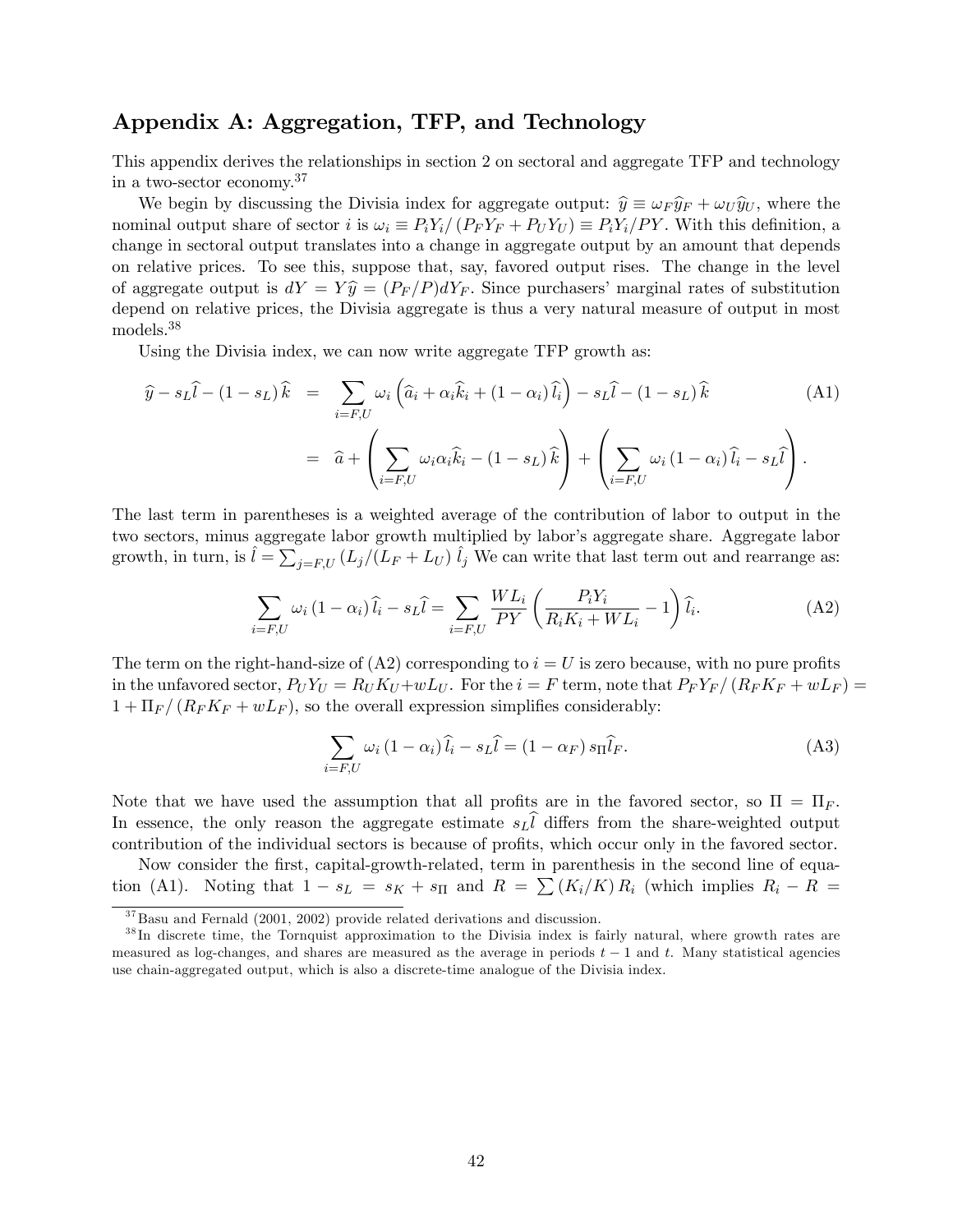$(K_{-i}/K)$   $(R_i - R_{-i})$  for  $i = F, U$ , we can express this term as:

$$
\sum_{i=F,U} \omega_i \alpha_i \hat{k}_i - (1 - s_L) \hat{k} = \sum_{i=F,U} \left( \frac{R_i K_i}{PY} \right) \left( \frac{P_i Y_i}{R_i K_i + WL_i} - \frac{R}{R_i} \right) \hat{k}_i - s_{\Pi} \hat{k}
$$
\n
$$
= \left( \frac{\Pi_F}{PY} \right) \left( \frac{R_F K_F}{R_F K_F + WL_F} \right) \hat{k}_F + \sum_{i=F,U} \left( \frac{K_i (R_i - R)}{PY} \right) \hat{k}_i - s_{\Pi} \hat{k}
$$
\n
$$
= \left( \frac{\Pi_F}{PY} \right) \left( \frac{R_F K_F}{R_F K_F + WL_F} \right) \hat{k}_F + \sum_{i=F,U} \frac{K_i K_{-i}}{PY} \frac{(R_i - R_{-i})}{K} \hat{k}_i - s_{\Pi} \hat{k}
$$
\n
$$
= s_{\Pi} \left( \alpha_F \hat{k}_F - \hat{k} \right) + \frac{K_F K_U}{KPY} \left( R_F - R_U \right) \left( \hat{k}_F - \hat{k}_U \right). \tag{A4}
$$

Combining (A1), (A3), and (A4), we have equation (7) in section 3.3:  $TFP = \hat{a} + s_{\Pi} (\hat{x}_F - \hat{k}) + \Sigma_K$ . Thus, revenue-share-weighted TFP growth differs from technology growth because of two terms one which reflects profits and one which reflects reallocations of capital across uses.

The profits term,  $s_{\Pi}(\hat{x}_F - \hat{k})$ , looks unusual, since it is the difference between favored input growth and aggregate capital growth. But it reflects the net effect of two ways in which profits coming from markups affect aggregate TFP growth. First, with markups, a factor's output elasticity in the favored sector exceeds its share in revenue (see, e.g., equation  $(1)$ ); hence, we do not fully account for the productive contribution of favored inputs; the undermeasurement is  $s_{\Pi}\hat{x}_F$ . Second, standard TFP subtracts of  $(s_K + s_\Pi)k$ , and the  $s_\Pi k$  portion does not represent payments that correspond to capital's productive contribution to output.

The capital reallocation term reflects the fact that, for any given markups, the equilibrium marginal product is higher if the user cost is higher. Hence, if we shift capital from sectors with low user costs to sectors with high user costs, productivity rises.

Using a cost-share-weighted aggregate residual would change the form of these terms, but would not eliminate them. Let  $\omega_i^C \equiv Cost_i/Cost = (R_iK_i + WL_i)/(RK + WL)$  be the share of sector i in cost. Note that  $\alpha = \omega_F^C \alpha_F + \omega_U^C \alpha_U$  and  $1 - \alpha = \omega_F^C (1 - \alpha_F) + \omega_U^C (1 - \alpha_U)$ . It is straightforward to show that cost-share-weighted aggregate inputs equals cost-share-weighted sectoral inputs, plus a capital reallocation term:

$$
(1 - \alpha)\widehat{l} + \alpha \widehat{k} = \omega_F^C \widehat{x}_F + \omega_U^C \widehat{x}_U - (1 - s_{\Pi})^{-1} \Sigma_K
$$

The capital reallocation term is a scaled-up version of the reallocation term from the standard residual; the scaling factor  $(1 - s_{\Pi})^{-1} = PY/Cost$  reflects that cost-weighted inputs use cost rather than revenue as their base. But aggregate output (appropriately) is measured using relative prices, not relative costs. Noting that  $\omega_U^C = 1 - \omega_F^C$  and  $\omega_U = 1 - \omega_F$ , it follows that:

$$
\hat{y} - (1 - \alpha)\hat{l} - \alpha \hat{k} = \omega_F \hat{y}_F + \omega_U \hat{y}_U - \omega_F^C \hat{x}_F - \omega_U^C \hat{x}_U + (1 - s_\Pi)^{-1} \Sigma_K
$$
  
=  $\hat{a} + (\omega_F - \omega_F^C)(\hat{x}_F - \hat{x}_U) + (1 - s_\Pi)^{-1} \Sigma_K$ 

The first reallocation term,  $(\omega_F - \omega_F^C)(\hat{x}_F - \hat{x}_U)$  represents a shift among sectors where the profit rate differs, since profits drive a wedge between shares in revenue and shares in cost. In the special case where only the favored sector earns profits, this wedge  $(\omega_F - \omega_F^C) = s_{\Pi} \omega_U^C = s_{\Pi} \omega_U / (1 - s_{\Pi}).$ Intuitively, profits create a wedge between the revenue and cost shares; but if the unfavored sector is small (as measured by  $\omega_U^C$ ), then the favored sector is already most of revenue and cost—so the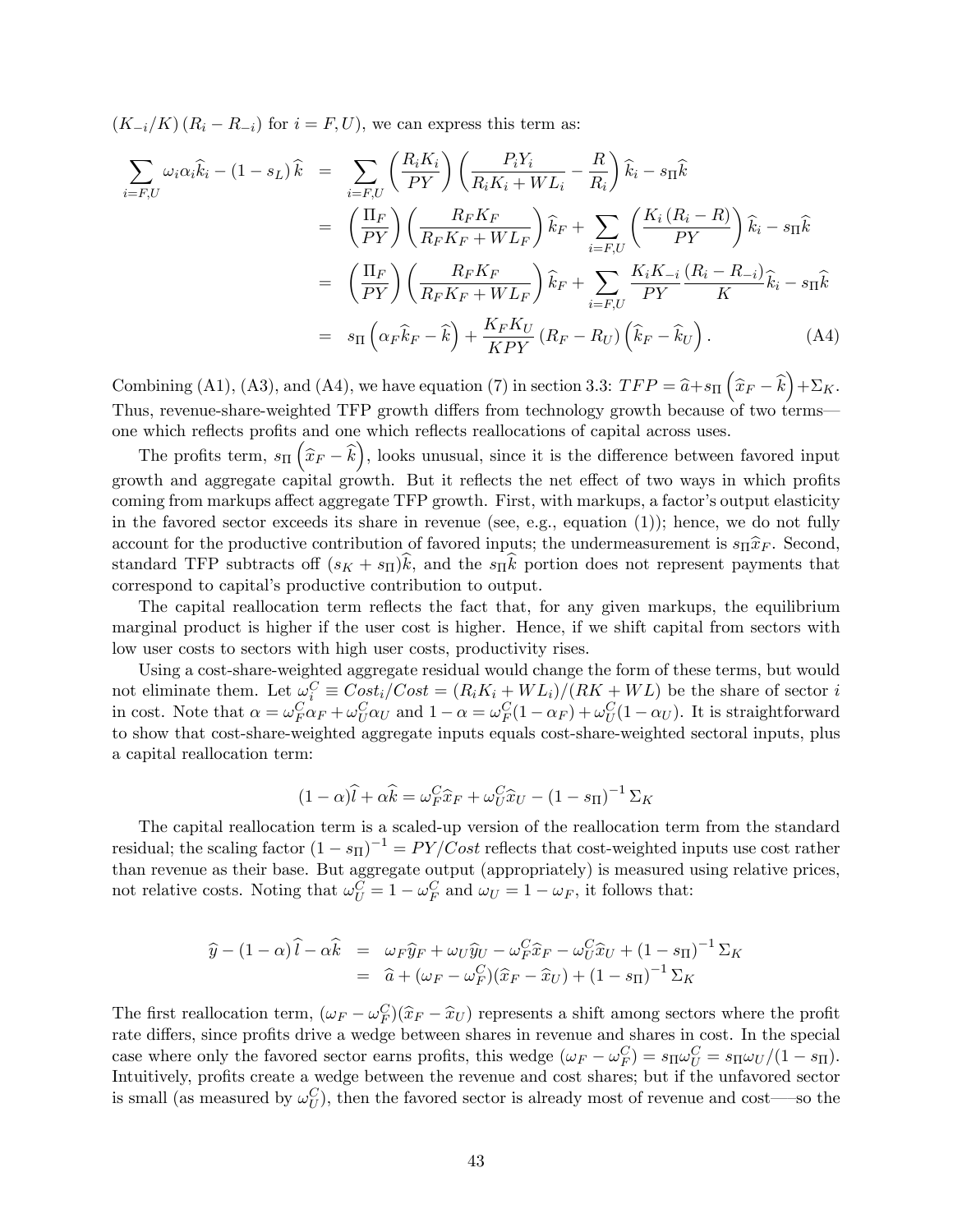wedge between  $\omega_F$  and  $\omega_F^C$  has to be small.

This profits reallocation term is positive (pushing up the cost-based residual relative to technology) if inputs are reallocated toward the favored sector. Economically, this reflects that output is measured using relative market prices, not relative costs of production. With differential profit rates, relative prices need not equal relative costs of production (i.e. the marginal rate of substitution is not equal to the marginal rate of transformation). Output is (quite appropriately) aggregated using prices, which are equated to marginal rates of substitution, not using marginal rates of transformation.

Both the capital and profits reallocation term reflects reallocations of resources among uses where the social values (measured by prices) of marginal products are different.

## Appendix B: Data Sources and Discussion

This appendix corroborates key measures that we use from previous authors and the national accounts, and details our construction of additional data series.

### Confirming Singapore's Labor Share

To verify the labor share figures used by Young (1994) and Hsieh (2002), we used the GDP by income components data from Singapore Statistics. These data were produced for the first time in the late 1990s, so they were not available when Young did his work; they are available only back to 1980. We want factor shares in output measured in prices received by producers, i.e., at so-called "basic prices." This is a concept intermediate between GDP at factor cost and GDP at market prices, in that it includes those business taxes that correspond to the use of a factors of production, such as property taxes, license fees, motor vehicle registration fees, and so forth; it also includes capital subsidies (which are a form of capital income). Singapore Statistics produces data on gross value added at basic prices as part of their GDP-by-industry data. Labor income in the GDP-by-income-components data include wages and salaries (whether in cash or in kind) as well as pension contributions.<sup>39</sup>

From 1980 to 1990, labor's share of income averaged 45 percent. This share incorporates all forms of employee compensation, including employers' contributions to the Central Provident Fund and private pension/insurance funds. It does not include unallocated proprietors' income from selfemployment, which averaged 8 percent of income over this period. Any reasonable allocation of this unallocated proprietors' income (such as  $2/3$  to labor and  $1/3$  to capital) would imply that labor's share was about  $1/2$ . Labor's share is often low in developing countries because self-employment income (e.g., from farming) is not allocated to labor. Gollin (2002) reports that after correctly allocating proprietors' income (i.e. self-employment income), labor shares are almost always in the range of 0.65 to 0.8. In Singapore, the magnitude of unallocated proprietors' income is too small to explain the low labor share. The GDP-by-income-component data do suggest that labor's share might have edged up modestly over time, even as Singapore's industry structure was shifting towards capital-intensive sectors.

To measure factor shares, Young's figures use the input-output tables, which properly incorporate all capital-related taxes in capital income (i.e., they correspond to gross value added at basic

<sup>&</sup>lt;sup>39</sup> "Compensation of Employees (Employees' Remuneration): Payments of wages and salaries, pensions and allowances by resident producers to their employees. Such payments may be in cash or in kind. Contributions to pension funds (both paid or imputed), as well as various welfare schemes, eg, social security, family allowance, casualty insurance, life assurance are included as part of compensation of employees." ( http://www.singstat.gov.sg/statsres/glossary/economy.html, downloaded April 8, 2008.)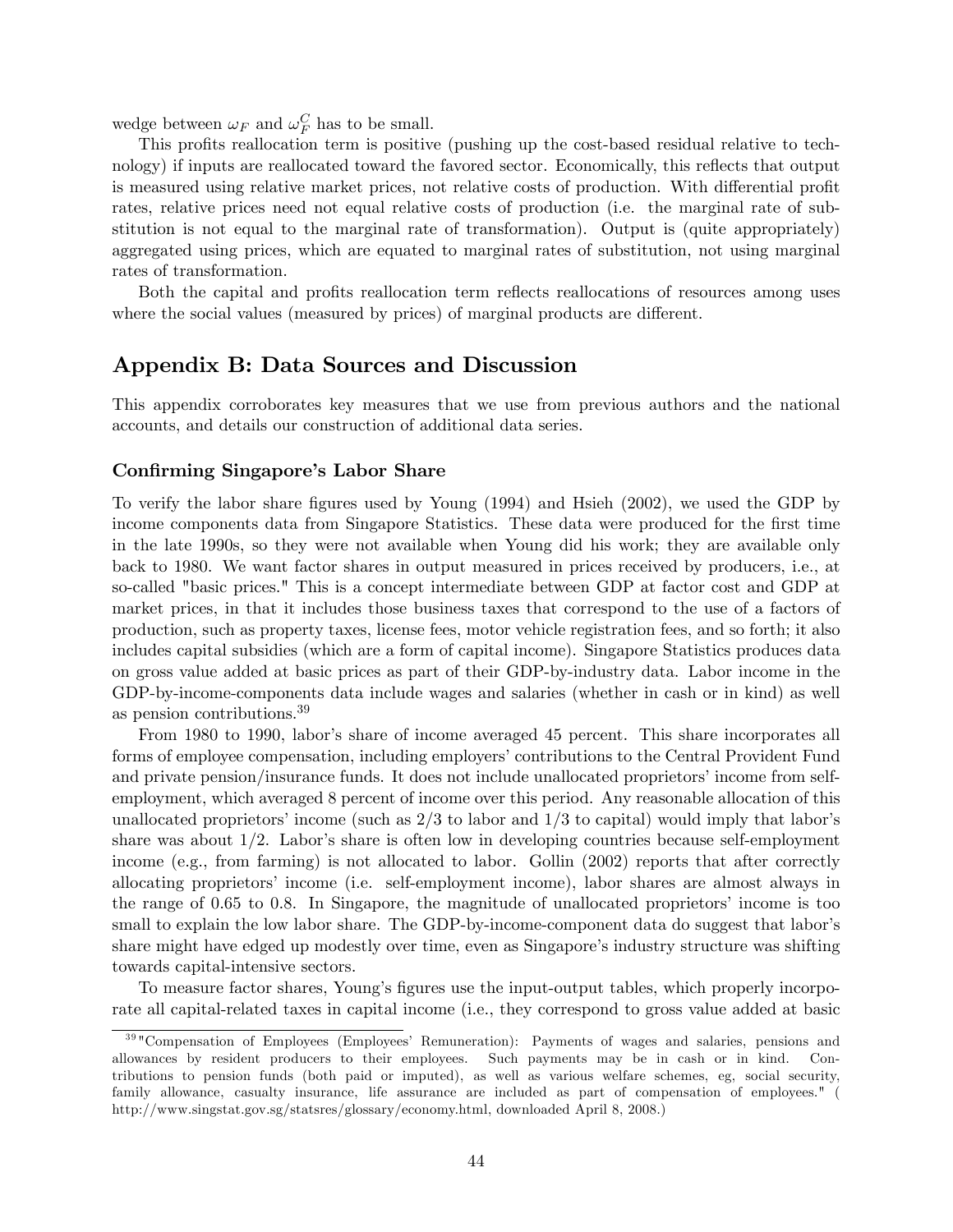prices). In 1990, the input-output tables have a labor share of 44 percent. (Close to the 45 percent share in the more recently produced GDP-by-income-components data, which incorporate more recent revisions including minor methodological changes.) Young then imputes wages for proprietors and unpaid family workers using micro data. Gollin cites Young (1995) as exemplifying the "best approach" to estimating factor shares (Gollin, p.  $467$ ). Despite differences in data sources, his figures are fairly consistent with the income-components data.

A few studies have proposed replacing Singapore's actual labor share of  $1/2$  with a more "normal" labor share of  $2/3$ . (For example, IMF, 2004) One justification, as in Sarel (1997), is that such shares might better measure true shares in cost. In our two-sector model, however, it is not appropriate to simply use aggregate cost shares  $-$  one needs to estimate technology change from the bottom up. (See Appendix A.)

In our view, one needs to understand why labor's share is so low: One cannot arbitrarily adjust it because it is out of line with other economies. In any case, adjusting capitalís share down doesnít reconcile Young with Hsieh. Young's figures still imply that capital returns fell at nearly 3 percent per year, whereas Hsieh's suggest that the user cost was about constant.

### National Accounts Investment, Capital, and Industry Output

GDP by expenditure data for Singapore were downloaded from Singapore Statistics, via CEIC Asia. (CEIC is a private data distributor.) These data include detailed investment data, which we used to construct aggregate capital stocks. In particular, gross fixed capital formation data by sector (public and private) and by type of capital (residential buildings, nonresidential buildings, other construction and works, transport equipment, and machinery and equipment) from 1960 to 2005 were downloaded from CEIC Asia Database on March 17, 2006. Real investment is measured in S\$2000 prices.

These investment data were used to construct perpetual inventory measures of each type of capital stock. Depreciation rates follow Hsieh: Residential =  $0.013$ , nonresidential buildings = 0.029, other construction  $= 0.021$ , transport  $= 0.182$ , and machinery and equipment  $= 0.138$ . Initial 1960 values of each type of capital stock were estimated by using the steady-state assumption that  $K_{i,1960} = I_{i,1960}/(g_i + \delta_i)$ ;  $g_i$  was approximated by the average rate of investment growth from 1960 to 1965. The average depreciation rate in the economy, weighted by nominal values of capital, was 6.7 percent.

Capital input aggregates are measured as share-weighted growth rates (i.e., as Tornquist indices). The weights are estimated user costs of each type of capital, measured as a constant real interest rate equal to 0.05 plus the depreciation rate, multiplied by the nominal value of each type of capital. Growth in this weighted capital input measure is not very sensitive to the assumed real interest rate.

One-digit GDP-by-industry data for the NIEs are also from CEIC and were downloaded in February 1999. For Hong Kong, CEIC (and, as of this writing, the current national accounts) only contains industry data from 1980-1990, so we used industry data for 1970-79 from United Nations (1979, 1984). (For 1980, shares lined up very closely from the two sources.) For Singapore, we also downloaded updated data on February 2, 2006. The updated data include owner-occupied dwellings as a separate industry; rental housing, however, remains a part of the much broader "finance, insurance, and real estate." GDP by income component were purchased from Singapore Statistics (http://shop.asiaone.com/stores/singstat/gdi.html) on February 1, 2006. For comparisons with the United States, Dale Jorgensonís industry dataset for the United States was downloaded from http://post.economics.harvard.edu/faculty/ jorgenson/data/35klem.html (October 2002). When necessary, data are aggregated using Tornquist indices.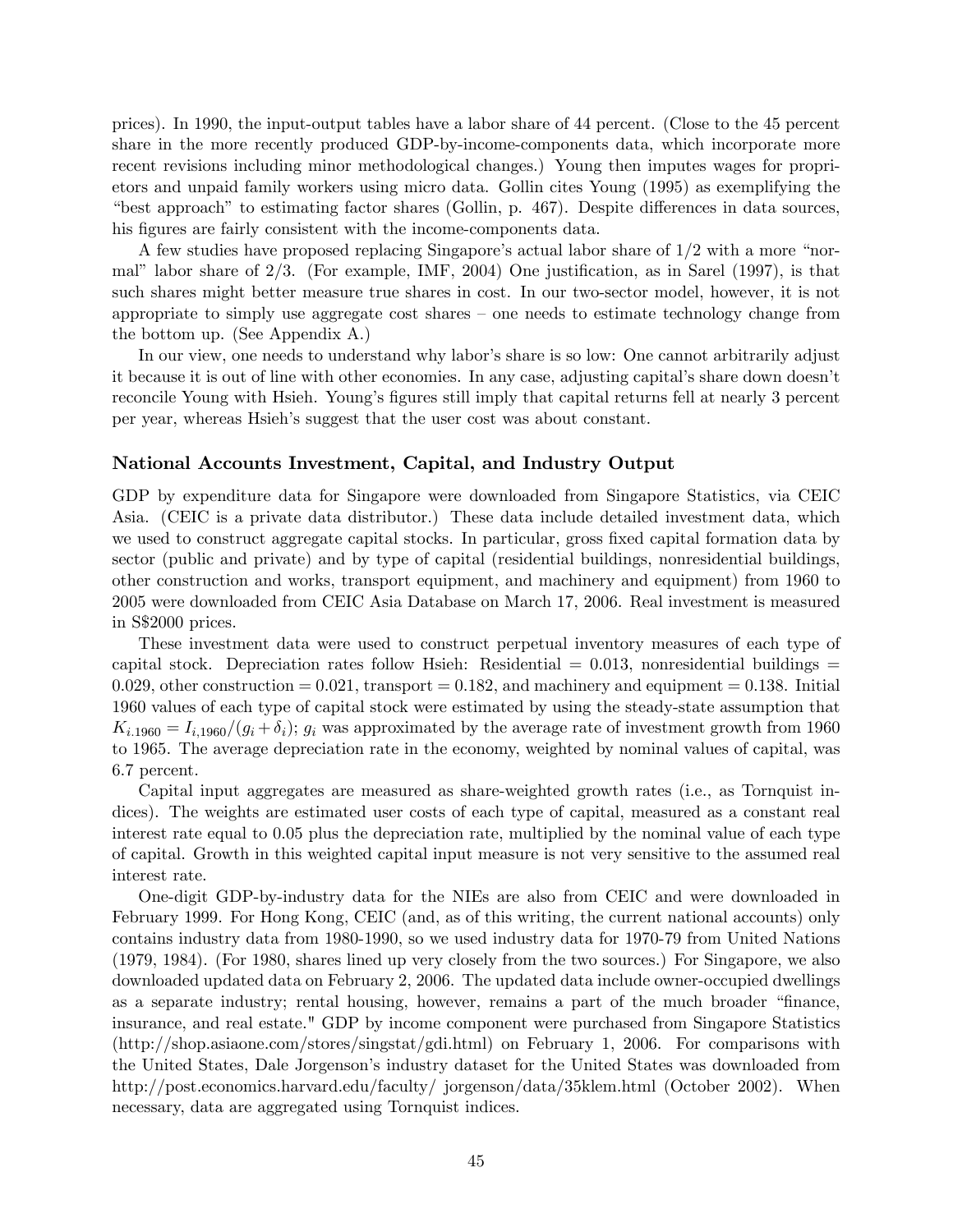### TFP Estimates

Dual data calculations are from Hsieh (2002).<sup>40</sup> Primal estimates are from Young (1995, 1998). To corroborate the Ögures reported by Young, we purchased the Singapore Statistics series on multifactor productivity (obtained via email February 23, 2006). The Singapore Statistics figures are available from 1973 on; the major conceptual difference from Young is that they do not adjust labor or capital for quality or composition. Average unadjusted TFP growth was only 0.7 percent per year from  $1973-90$  – indeed, TFP growth was negative from 1973-1985. These figures are very close to Young's unadjusted TFP growth from 1970-90. Young's input-composition adjustment removes about 1.2 percent per year from his unadjusted figures. We also estimated capital services (adjusted for composition) directly using national accounts data, as discussed above. These figures are also close to Young's figures on capital growth, and on growth in the capital-output ratio.

### Surpluses of Statutory Boards

Current surpluses of seven major statutory boards are from the Economic Survey of Singapore (various issues). The seven are the Housing and Development Board (HDB), Jurong Town Corp (JTC), Public Utilities Board (PUB), Port of Singapore Authority (PSA), Telecommunications Authority of Singapore (Telecoms), Urban Redevelopment Authority (URA), and Sentosa Development Corp (SDC). Singapore Statistics confirmed in personal correspondence on March 20, 2006 that current surpluses of SBs that produce market output are included in corporate gross operating surplus.

### Government Loans and Bank Loans by Industry

Information on Singapore's direct government loans were from the annual publication of Singapore's Treasury, "Financial Statements." (Singapore Treasury (various years). "Financial Statements." Government Printing Office, Singapore.) This publication included a list of loans made to particular borrowers. For example, for 1974, when Hsieh reports market interest rates that average 10 percent, the government made (among many others) a 5.5 percent loan to Jurong Shipbuilders, a 5.75 percent loan to Sentosa Development Corporation, and a 6.5 percent loan to Singapore Airlines. We tabulate these data from the annual publications and calculate a weighted-average interest rate for each year. After 1979, however, the Financial Statements cease to publish the interest-rate information on the loans, just the quantities.

Sources for bank loans by industry (showing that only 21 percent of loans to non-bank customers went to manufacturing, transport, and communications) are various issues of the Monetary Authority of Singapore Monthly Statistical Bulletin and Monthly Digest of Statistics. These sectors account for 40 percent of GDP, according to the national accounts' GDP by industry data discussed earlier. Inflows of foreign direct investment are from International Financial Statistics.

### Pre-Tax Income and Taxation by Industry in Singapore

Provisions for taxes by local-controlled and foreign-controlled firms as well as by sector are from Department of Statistics, Singapore (1992b, 1995, 2006). These rely on corporate financial reports, and also report net income by sector as well as selected balance sheet information.

Hsieh (2002) used assessed corporate taxes from various annual reports of the Inland Revenue Authority (we thank him for making his data available). These report assessed taxes (which sometimes differ from taxes paid (see Asher, 1989). The Inland Revenue and corporate-sector data track reasonably well, but note that we do not expect them to track perfectly. For example, total

 $^{40}$ Downloaded on June 13, 2003 from http://www.wws.princeton.edu/chsieh.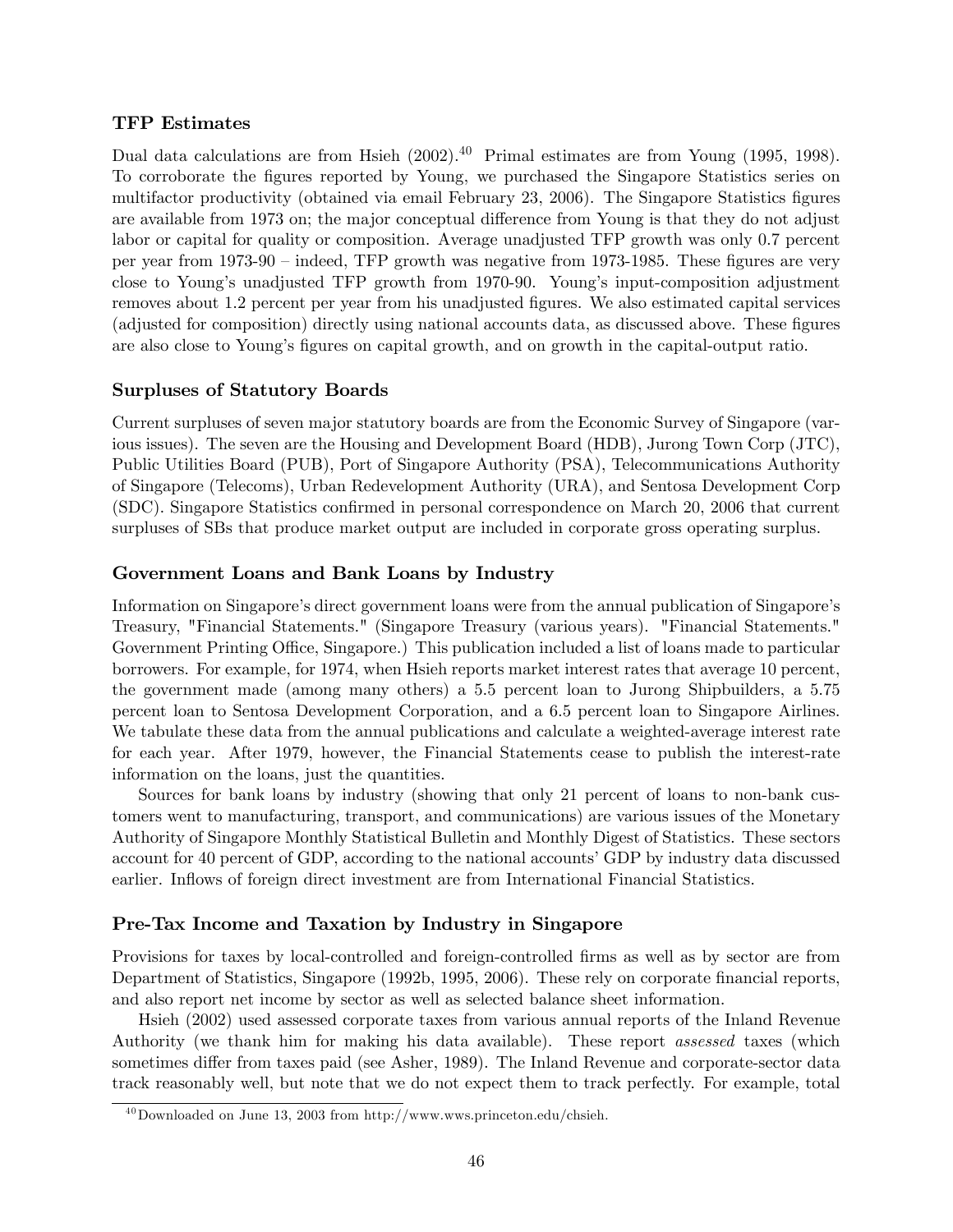corporate-reported net earnings include firms that make losses, and hence owe no tax; this raises the average rate paid, especially in recessions. In contrast, the Inland Revenue measure of assessed income is for firms owing tax, not for all firms, so it excludes this source of volatility. In addition, corporate net income uses accounting measures of depreciation whereas assessed income uses tax depreciation.

For U.S. multinationals, we thank Ariel Burstein for providing cross-country average-tax-rate data in summary form. For additional data on U.S. MNC operations in Singapore, we used the Bureau of Economic Analysis (BEA) annual survey of U.S. direct investment abroad. Files from 1983 onward were downloaded in March 2006 from http://www.bea.gov/bea/ai/iidguide.htm#link12b. Earlier data were obtained from the BEA in hardcopy. Desai, Foley, and Hines (2002) have an extensive discussion of these data. We also used these data to calculate labor's share of value added for U.S. multinationals, where value added is given by compensation plus net income plus depreciation plus taxes other than on income and payroll (e.g., motor vehicle fees).

### Return on Equity and Net Fixed Assets

Asset data taken from the Department of Statistics, Singapore (1992a). This is the report cited by Hsieh as the source of ROE data; but ROA data (not ROE data) are found in the report. Numbers consistent with Hsieh's ROE calculations are found in Department of Statistics, Singapore (1995). Department of Statistics, Singapore (1992b, 1995, 2006) also includes book-value estimates of net fixed assets (NFA) in the corporate sector.

#### Present Value of Depreciation Allowances

To calculate the present value of depreciation allowances in Singapore, we consider the four major types of non-residential capital identified in the national accounts: Machinery, transport equipment, industrial buildings, and other construction. (We exclude residences, even for private investment, on the grounds that a large share of it is owner-occupied rather than business-owned.) Commerce Clearing House (various years) and Inland Revenue Authority (various years) provide detailed information on the nuances of the tax code. These sources identify the initial and annual allowances, as well as the type of accounting required  $-\text{declining balance or straight-line; they identify industries}$ and activities that qualify for accelerated depreciation; and identify selected other incentives. The major changes over the 1970-90 period are (i) in 1978, initial and annual allowances for industrial buildings become much more generous; (ii) in 1980, allowances for transport and machinery become more generous because of the move from declining-balance to straight-line depreciation; and, (iii) some manufacturing firms were able to take advantage of considerably accelerated depreciation starting in 1980.

We assume that other construction received the same treatment as industrial buildings. In terms of (iii), we assume that most "favored" Örms did not take advantage of this accelerated depreciation for equipment, since a majority of manufacturing firms (many of whom were foreign) already had pioneer status. A firm with pioneer status (and thus a low or even zero tax rate) would generally prefer to preserve some of the depreciation for the post-pioneer period, when income became taxable. However, we allow non-pioneer manufacturing firms (producing about 40 percent of manufacturing value added) to receive this accelerated depreciation beginning in 1980. In the late 1980s, accelerated depreciation for equipment became available to all Örms, which would accentuate the rise in the present value of depreciation allowances relative to our conservative calculation, and hence would accentuate the decline in the tax-adjusted user cost of capital.

We use a constant nominal interest rate of 8 percent to calculate the present value of allowances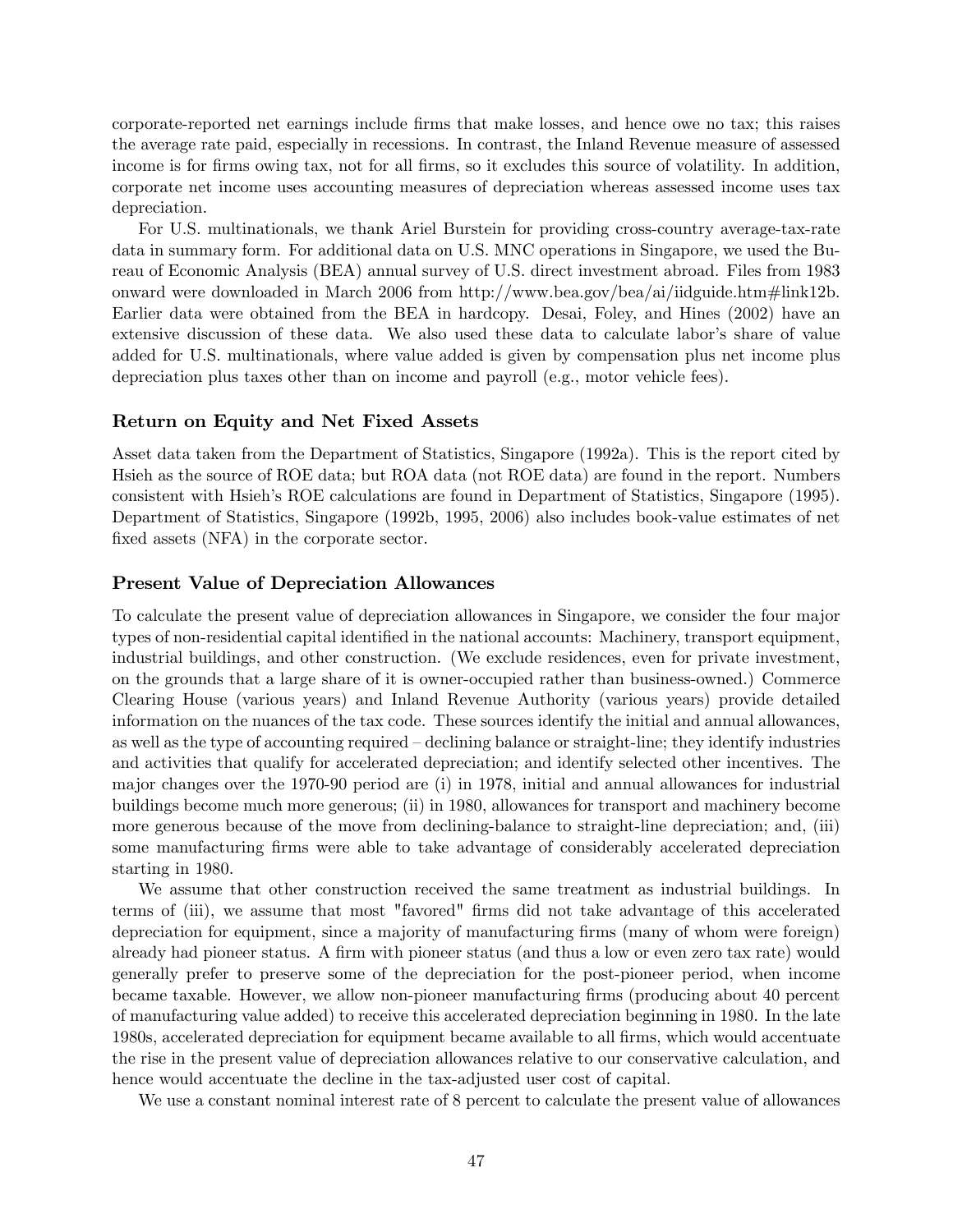$D_i$  for each type of capital. We confirmed that results are not sensitive to using other rates (e.g., 6 percent or 10 percent), or to using the actual time series on interest rates used by Hsieh (2002).

We do not, in general, need an overall weighted average D. Instead, we use these depreciationallowance estimates to calculate a separate tax adjustment  $T_{i,j}$  for each type of capital i, differentiated by owner,  $j$ : foreign manufacturing (where tax rates were lower; we also split this group into estimated pioneer and non-pioneer status to determine whether they benefited from accelerated depreciation) and non-foreign-manufacturing (where observed tax rates were higher, whether favored or unfavored). Where necessary, we weight these tax adjustments by estimated shares of capital income. Results are not particularly sensitive to the specific weights, since allowances for all types of capital became more generous.

### Estimating the Tax Rate for Foreign Manufacturing

Department of Statistics, Singapore (1992b) provides summary profit/loss statements for Singapore's corporate sector beginning in 1980. These data have net income before tax (or profit/loss) as well as provisions for income tax, from corporate financial statements. These data are available for the entire corporate sector, as well by major industry, and for local-controlled versus foreigncontrolled firms within these industries. Hence, beginning in 1980 we can estimate the average tax rate by industry and owner. As noted in the text, these data indicate that the biggest divergence in average tax rates is for foreign manufacturing firms versus everyone else.

Prior to 1980, only selected data are available, but we can estimate the corresponding rate for foreign manufacturing firms. In particular, for the 1970-1979 period, Singapore Statistics provided us with selected data–including tax and income data–differentiated by local- versus foreign-controlled firms (but not broken out by industry). Conceptually, the overall tax rate for foreign-controlled firms (which these data contain) is the share-weighted average of foreign manufacturing and foreign non-manufacturing. We (i) assume manufacturing's share of net profits are proportional to their share of net fixed assets—and industry balance sheets (though not income statements) are available from Department of Statistics sources for the 1970s. We also (ii) assume that non-manufacturing firms pay the same average rate as local firms. These two assumptions allow us to estimate the rate for foreign manufacturing. For the period from 1980 on, the estimated rate from this method is quite similar to the actual observed rate. We splice the estimated and actual data in 1980. Results in the text appear robust to reasonable alternative choices, such as using the statutory rate for non-manufacturing firms, or using the (observed) 1980 value of manufacturing's share of income within MNC income.

#### Estimating Tax Wedges for Favored and Unfavored Firms

Sources of tax-rate data and details of the tax code include Fordham (1992), Commerce Clearing House (various dates), Inland Revenue Authority (various years), and Low et al. (1993).<sup>41</sup>

Figure 1B in the text shows that foreign manufacturing firms, who were major recipients of ìpioneerî status, paid lower rates, which fell from about 40 percent to under 10 percent by 1990. Rates for other firms' (whether local and foreign) fell only to about 30 percent. To estimate the tax wedge for unfavored firms  $T_U$ , we use the statutory rate and the depreciation allowances discussed above. To estimate the wedge  $T_F$ , we assume that foreign manufacturing received preferential tax treatment, but other favored firms did not (those firms presumably received benefits in other forms, such as barriers to entry or unobserved capital subsidies  $\kappa$  (land access, favorable loans, and the like) that we cannot account for in our calculations).

 $^{41}$ We also downloaded data on May 17, 2006 from http://www.iras.gov.sg/ESVPortal/ct/ct\_b.2.2\_what+are+the+tax+rates.asp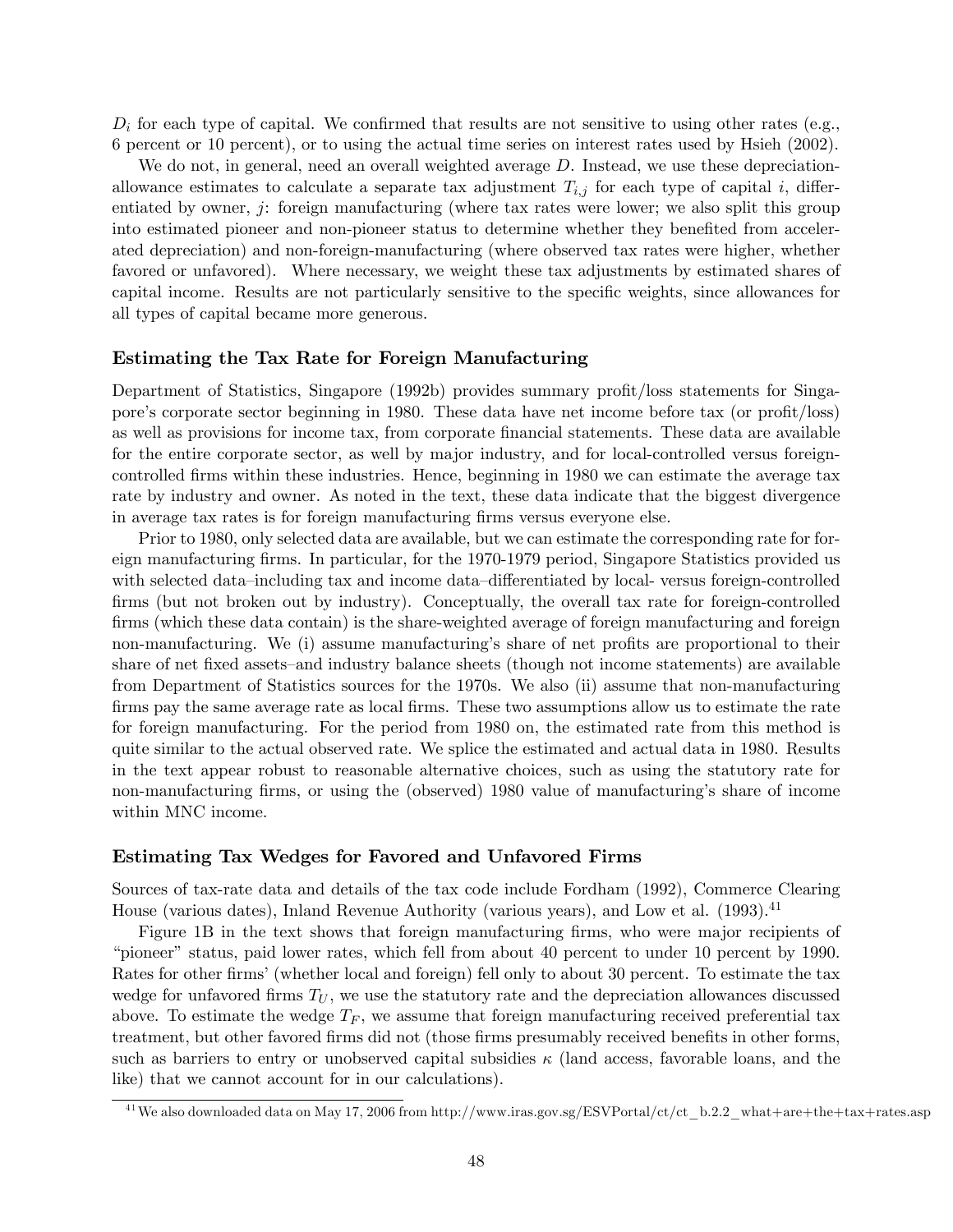Foreign manufacturing accounted for about  $1/3$  of total corporate profits and  $2/3$  of foreign profits in the 1980s. We use the average tax rate for foreign manufacturing but assume that other firms (favored or unfavored) paid the statutory tax rate; we then use the capital-and-owner-specific present values of depreciation rates to calculate the tax wedges  $T_{i,j}$  for each type of capital i and by owner. Following Hsieh (2002), we fit a time trend to each estimate and divide by the mean. (One reason Hsieh uses this approach is that he can apply this procedure to data that might occasionally take on negative values—such as ex post rates of return—where one cannot use logs. But taking log-changes of the tax term gives similar results.) We then obtain a weighted growth in the tax wedge  $t_U$  by weighting by estimated shares in capital payments. This wedge declined 0.7 percent per year for firms paying the statutory rate  $(\hat{t}_U = -0.7)$ .

Foreign manufacturing firms faced a lower tax rate that fell more quickly. In addition, as noted in the earlier discussion of the depreciation allowances, one significant difference for favored firms was a 50 percent investment allowance introduced in 1980 for non-pioneer-manufacturing, which was in addition to other, regular allowances. We assume that 40 percent of foreign manufacturing firms received the investment allowance, based on the roughly 60 percent share of manufacturing production accounted for by pioneer Örms. Overall, for foreign manufacturing, the tax wedge declined 1.3 percent per year.

To construct a weighted  $\hat{t}_F$ , we weight  $\hat{t}_{ForMF}$  and  $\hat{t}_U$  (the observable term for favored firms outside foreign manufacturing) by estimated payments to capital of foreign manufacturing in favored sectors versus other sectors. We use net fixed asset data (from corporate balance sheet information in Department of Statistics, 1992b and 2006) to get a ballpark estimate of  $qK_{ForMF}/qK_{Favored} =$ 0.39, and multiply by our estimated ratio of  $T_{ForMF}/T_{Favored} = 0.95$  to construct the weights  $T_{For MF} qK_{For MF}/T_{Favored} qK_{Favored} = 0.39$  We then estimate  $\hat{t}_F = 0.39(-1.3)+(1-0.39)(-0.7) =$  $-0.9$  percent per year  $42$ 

For section 5, we construct tax as a share-weighted average of  $\hat{t}_U$  and  $\hat{t}_F$ . The calibration in Section 4 indicates that  $R_F K_F / R K = \eta \beta / (1 + \eta \beta) = 0.60$ , implying that that  $tax = -0.9$ .

Although the decline in statutory rates was smaller than the decline in foreign manufacturing rates, the decline in  $T_i$  was still large for firms outside the foreign manufacturing sector because of the increase in D. The calculations are fairly robust to alternative paths for the capital weight. We also confirmed that qualitative results were robust to a wide range of assumptions about depreciation allowances. Note that the declining tax wedge is consistent with a rising corporate tax-to-GDP ratio because corporate profits as a share of GDP were rising.

### Tax Parameters for Hong Kong, Korea, and Taiwan

The main source of depreciation allowances and investment tax credits is various issues of Price Waterhouse's, "Corporate taxes, a worldwide summary." For Taiwan, other sources included Price Waterhouse, "Doing Business in Taiwan," 1989, 1991 and 1996, and Deloitte, Haskings, & Sells ìTaxation in Taiwan, ROC (Republic of China)î (1982). Tax rates were obtained by email from Taiwanís Ministry of Finance (April 2006) and from Chou and Wu (1994). For Korea, corporate tax rates are from Hyun et al (2000). Other sources were Price Waterhouse's "Doing Business in Korea" (1992). For Hong Kong, our sources were Ho (1979) and Ho and Chau (1988). We confirmed the depreciation schedules with Hong Kongís Inland Revenue Department. Further details on our

 $^{42}$ In principal, there is also a reallocation term if capital is growing at a different rate in foreign manufactuing versus overall favored sectors. We expect that capital was growing quickly in all favored industries, and the nominal fixed-asset data do not suggest any large differences. Thus, the reallocation term is likely to be small.

Of course, between the favored and unfavored sectors, the differences in capital growth rates and levels of effective user costs appear much larger. This is why we define a term tax as the weighted-average component of the overall  $\hat{t}$ .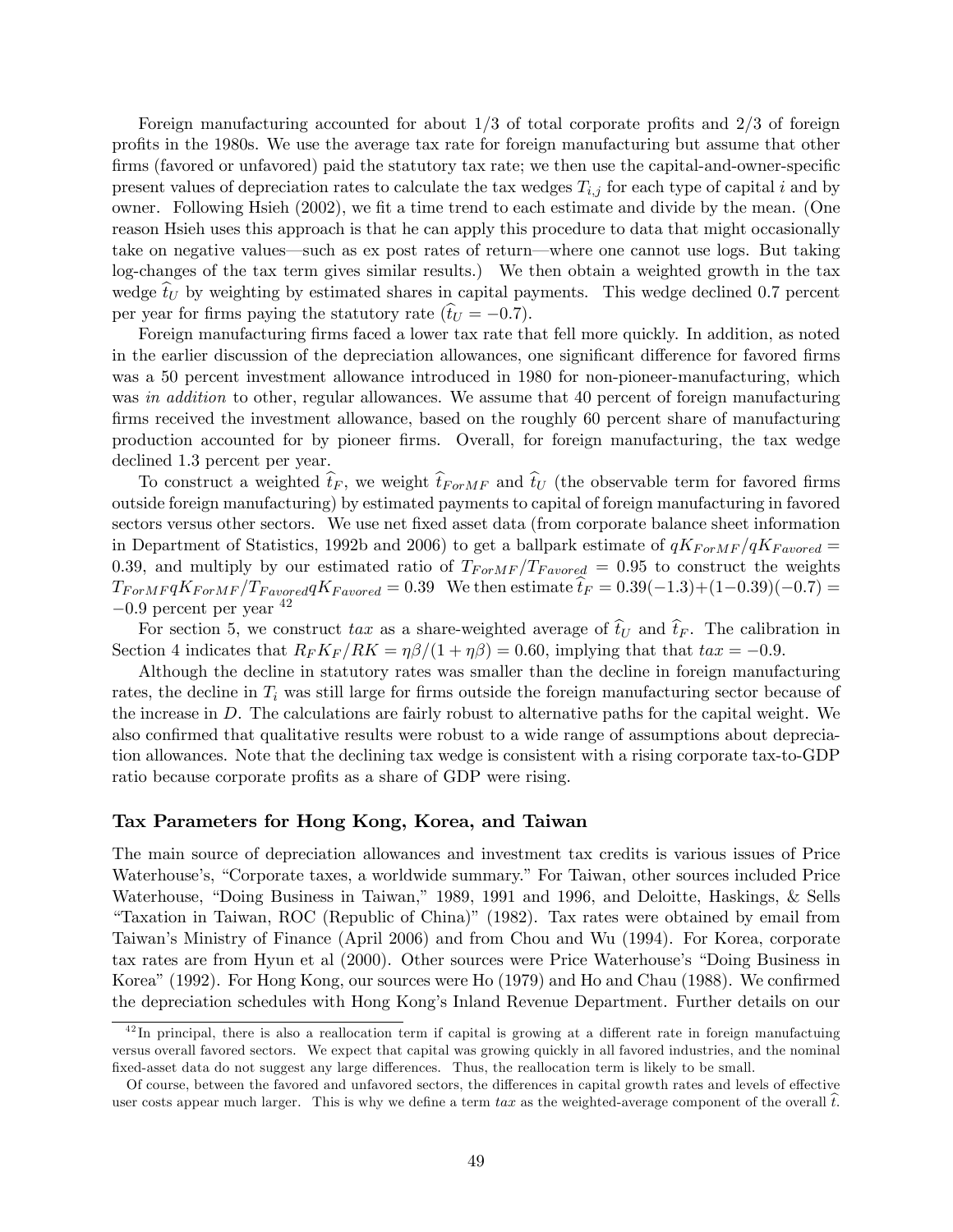calculations are available from the authors.

### Calibrating Favored and Unfavored User Costs in Singapore

We calculate the average level of the unfavored user cost (as a percentage of  $q$ , the price of capital) as  $(\rho + \delta - \hat{q})T_U$ . Earlier in this appendix, we estimated (see section on national accounts data) that  $\delta = 6.7$  percent. Hsieh's estimates of the real rate  $\rho - \hat{q}$  averages 4.4 percent (lending rate) or 5 percent (earnings-price ratio). We use 4.4 percent. Our calculation of  $T_U$  averaged 1.17, yielding an average  $R_U/q = 13$  percent. For favored firms, we now need to take a stand on unobserved subsidies  $\kappa$ , which we did not do in our earlier estimate of  $T_F$ . We adjust  $\kappa$  to correspond to an interest-rate subsidy of about 2 percentage points, which yields  $T_F$  averaging about 0.83 and implies  $R_F/q = 9.24$  percent. (Note that we calibrate the unobserved subsidy level only to calibrate  $K_F/K$  and  $k_F$ . As discussed in the text, choosing a smaller subsidy level (thereby raising  $R_F/R_U$ ) would raise the estimated  $k_F$  and further reduce favored technology.)

## Appendix C: Systematic National Accounting Errors?

This appendix discusses the hypothesis, plausible in principle, that systematic errors in the national accounts could reconcile the primal and the dual. In particular, Hsieh (2002) suggests that the national accounts overstate growth in the capital-output ratio by about 3 percentage points per year. Hsieh's example of national accounting errors concerns output rather than investment: Singapore uses a low, subsidized rental rate to measure the service flow from owner-occupied housing.<sup>43</sup> This suggests that the accounts might understate nominal housing, though not necessarily its real service flow, which rose 11 percent per year from 1970-1990. Nevertheless, suppose mismeasured housing services caused us to understate true output growth by 3 percent per year from the mid-1960s to 1990. Then by 1990, true output would have been more than twice its measured level (i.e., 3 percent compounded for  $25$  years) – making Singapore by far the richest country in the world, with owner-occupied housing accounting for over half of GDP. Singapore was quite wealthy by 1990, but these counterfactuals seem implausible. $^{44}$ 

Could Singapore instead have overstated capital growth by 3 percentage points per year? Suppose there were growing errors in real investment from the mid-1960s on. Like most countries, Singapore measures expenditure from ongoing surveys of its components. Large errors in the investment surveys would not be offset by large errors in the consumption surveys. Hence, both output and the GDP deflator would also be mismeasured (and incorrect when used for the dual). But Singapore uses different surveys to measure GDP from the expenditure, output, and income sides. If expenditure-based nominal GDP were mismeasured, then there would counterfactually be a large and growing statistical discrepancy.

Might the investment deflator grow too slowly? After adjusting the machinery and equipment deflator for exchange-rate changes, the growth in Singapore's deflator rises about 2 percentage points per year faster than the U.S. deflator from  $1970-1990$  – consistent with Singapore not incor-

 $^{43}$ If marginal rates of substitution reflect the subsidized rate then Singapore's treatment is appropriate. But if subsidized housing is quantity-rationed, then this rate is not the right shadow value.

 $^{44}$  Non-housing TFP growth is virtually identical to overall TFP growth. Non-housing output rises 0.1 pp per year more slowly from 1970-1990 than overall output; non-housing capital grows 0.1 pp per year faster. In addition, labor's share of income increases by 0.02 (since housing services are part of capital income), so on balance, share weighted inputs rise about 0.1 pp per year more slowly.